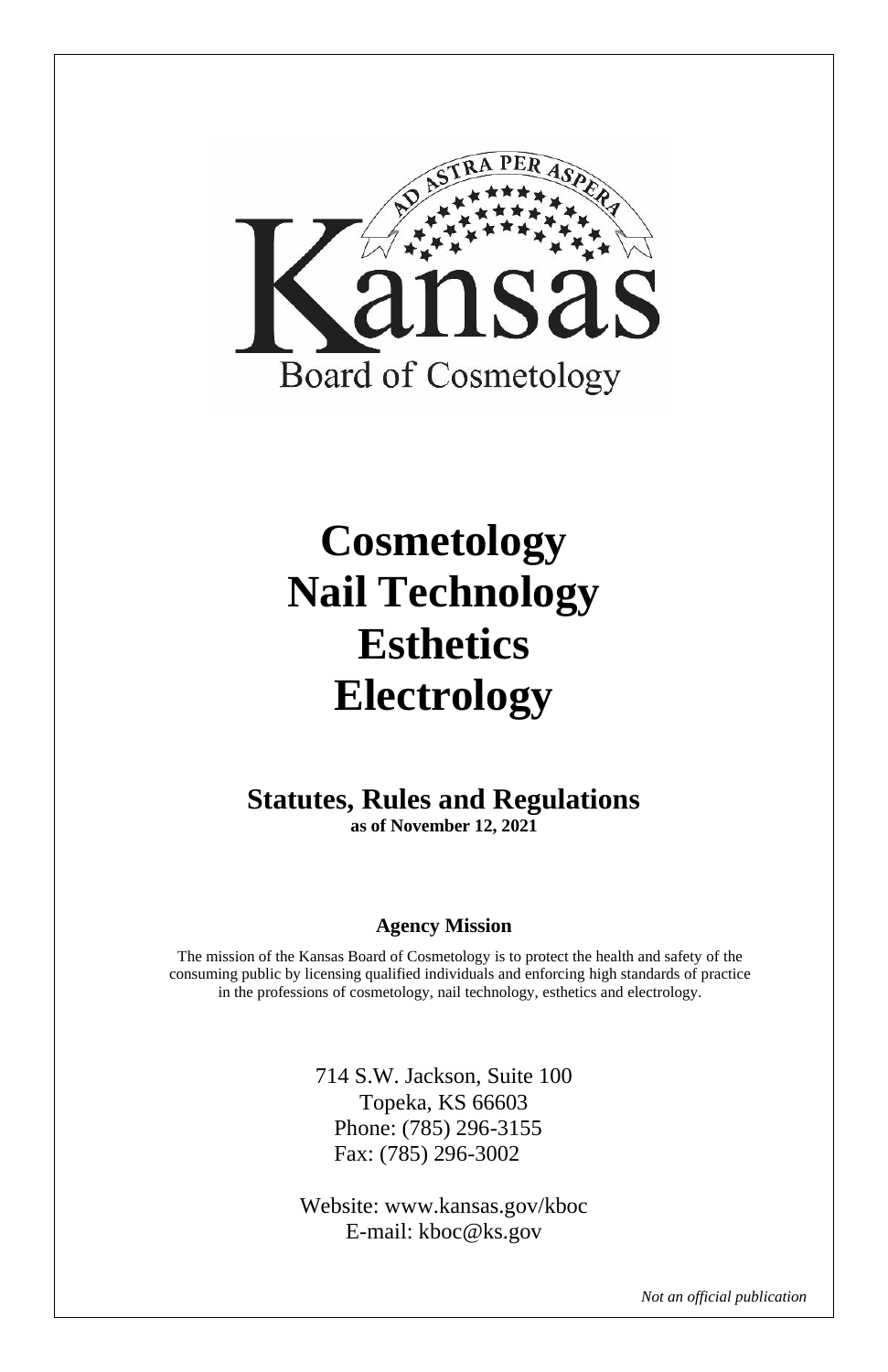# **CURRENT BOARD FEES**

# **Examination - Paid to Ergometrics**<br>**Prestigel Examination**

#### **Apprentice & Practitioner Licenses**

#### **Establishment Licenses**

#### **Instructor & School Licenses**

#### Other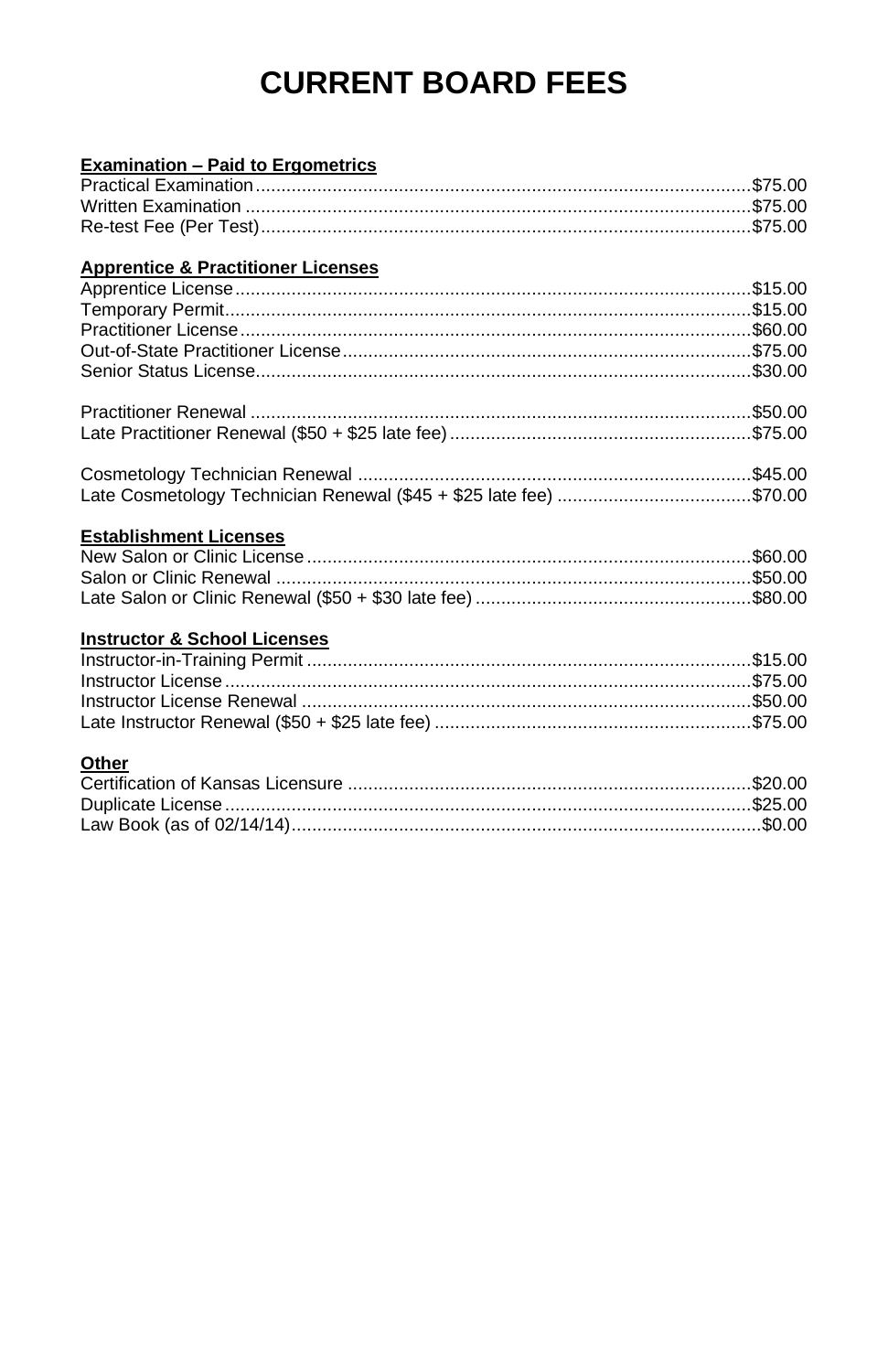# **Contents**

## **Relating to Licensees and Establishments**

| 65-1902. Prohibited acts; exclusions from act; license as cosmetology                                                                                               |
|---------------------------------------------------------------------------------------------------------------------------------------------------------------------|
| 65-1903. Schools; licensure and fees; courses of instruction; instructor's                                                                                          |
| Instructor Training Curriculum and License Renewal 10                                                                                                               |
| 65-1904. Licenses; application and examination; reinstatement of expired                                                                                            |
| 65-1904a. Salon or clinic license; application and fee; inspection and<br>reinspection; practice in private residence; renewal; practice outside salon,             |
|                                                                                                                                                                     |
| 65-1905. Examinations; qualifications of applicants; temporary permit.  15                                                                                          |
| 65-1906. Display of license, inspection report and sanitation standards.  15                                                                                        |
| 65-1907. Inspectors, duties and training; student requirements; dual-licensed                                                                                       |
| 65-1908. Revocation, censure, limitation or condition, suspension, nonrenewal<br>or refusal of license; assessment of fines; grounds; authority of inspectors. . 16 |
|                                                                                                                                                                     |
|                                                                                                                                                                     |
| 65-1912. Apprentice license; practice as apprentice required prior to licensure;                                                                                    |
|                                                                                                                                                                     |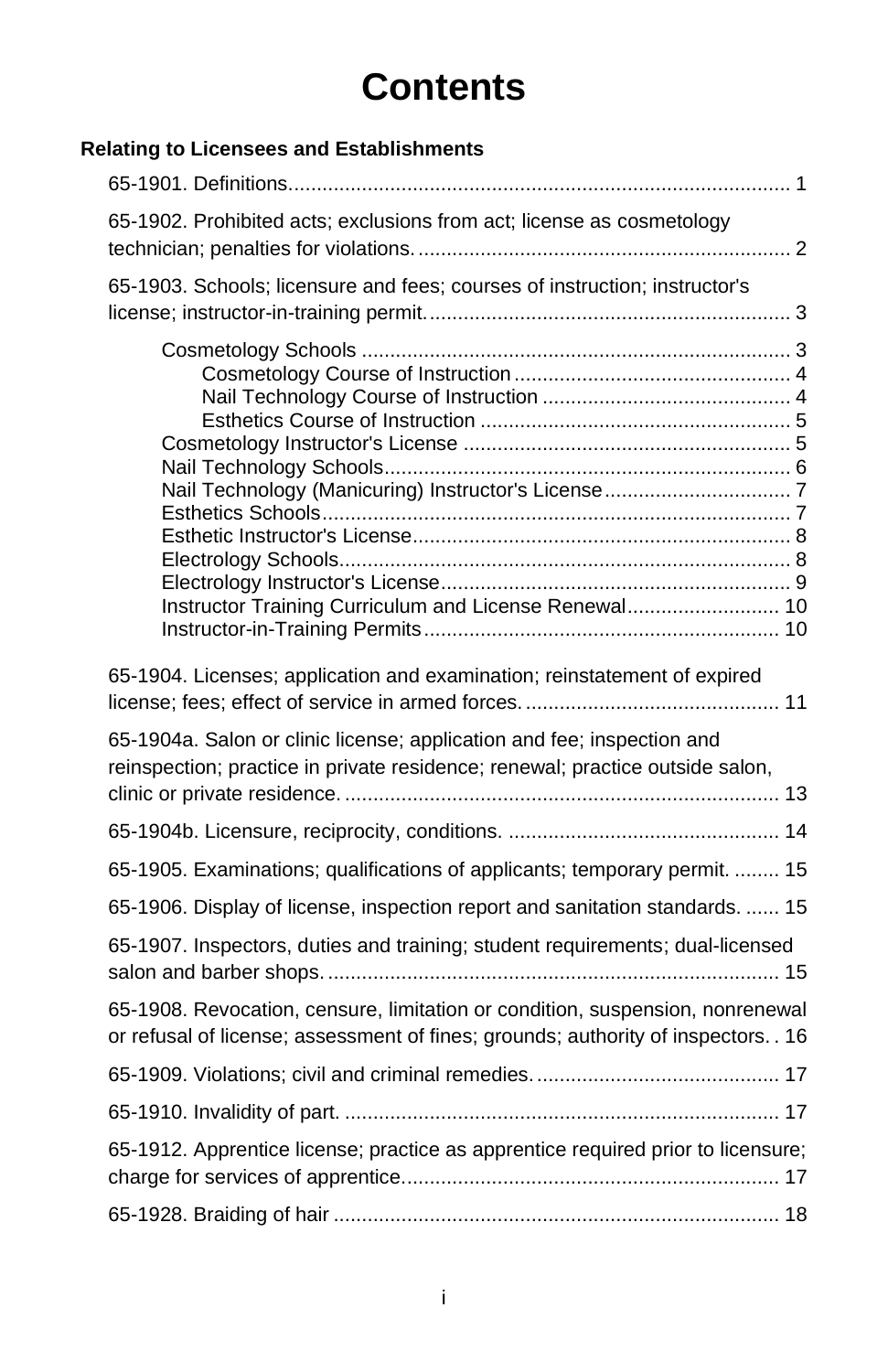| Laws Relating to the Board of Cosmetology                                                                                                        |  |
|--------------------------------------------------------------------------------------------------------------------------------------------------|--|
|                                                                                                                                                  |  |
|                                                                                                                                                  |  |
|                                                                                                                                                  |  |
| 74-2703. Meetings of board; examination of applicants.  20                                                                                       |  |
| 74-2704. Fees and moneys, disposition; cosmetology fee fund.  20                                                                                 |  |
|                                                                                                                                                  |  |
| <b>Rules and Regulations - Infection Control</b>                                                                                                 |  |
|                                                                                                                                                  |  |
|                                                                                                                                                  |  |
|                                                                                                                                                  |  |
|                                                                                                                                                  |  |
|                                                                                                                                                  |  |
|                                                                                                                                                  |  |
|                                                                                                                                                  |  |
|                                                                                                                                                  |  |
|                                                                                                                                                  |  |
| 28-24-10 Cleaning and disinfecting nonelectrical instruments and                                                                                 |  |
|                                                                                                                                                  |  |
| 28-24-12 Electrolysis instruments, equipment, and practices 25                                                                                   |  |
|                                                                                                                                                  |  |
|                                                                                                                                                  |  |
| Rules and Regulations - Exams, Licensure, School, Facilities and<br><b>Inspections</b>                                                           |  |
| <b>Licensing and Qualifications of Cosmetologists</b>                                                                                            |  |
|                                                                                                                                                  |  |
| 69-1-2 Applicant required to appear for next regular examination unless                                                                          |  |
| 69-1-4 Grades necessary to pass licensure examinations; development and<br>administration of licensure examinations Error! Bookmark not defined. |  |
|                                                                                                                                                  |  |
| 69-1-10 Potentially disqualifying civil and criminal records; advisory opinion;                                                                  |  |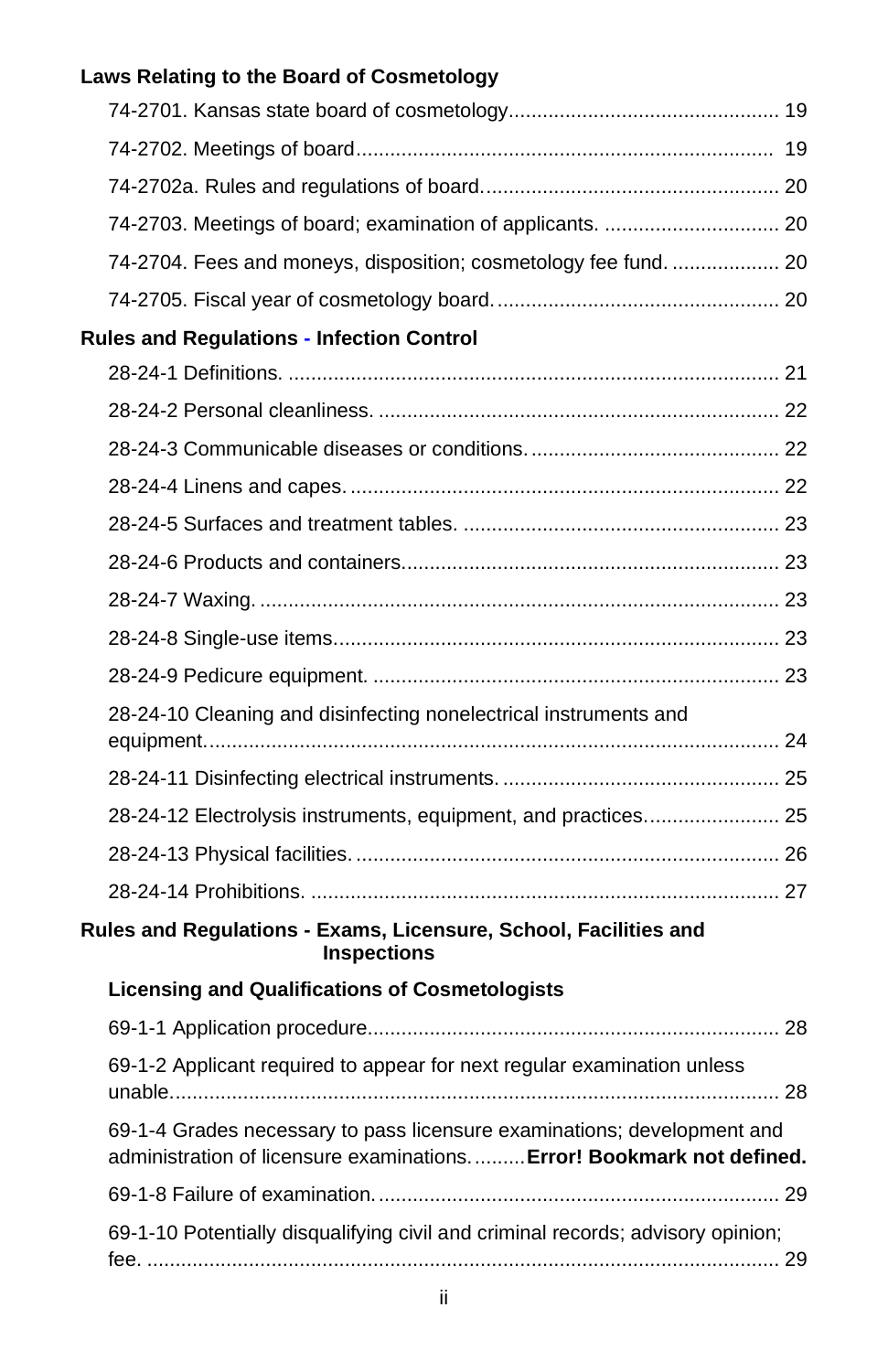## **Schools**

| <b>Students</b>                                                     |  |
|---------------------------------------------------------------------|--|
|                                                                     |  |
|                                                                     |  |
| 69-4-12 Additional training license required to remain in school 32 |  |
| <b>Electrology Shop Apprentices</b>                                 |  |
|                                                                     |  |
|                                                                     |  |
|                                                                     |  |
|                                                                     |  |
| <b>Beauty Shops</b>                                                 |  |
|                                                                     |  |
|                                                                     |  |
|                                                                     |  |
|                                                                     |  |
| Fees                                                                |  |
|                                                                     |  |
|                                                                     |  |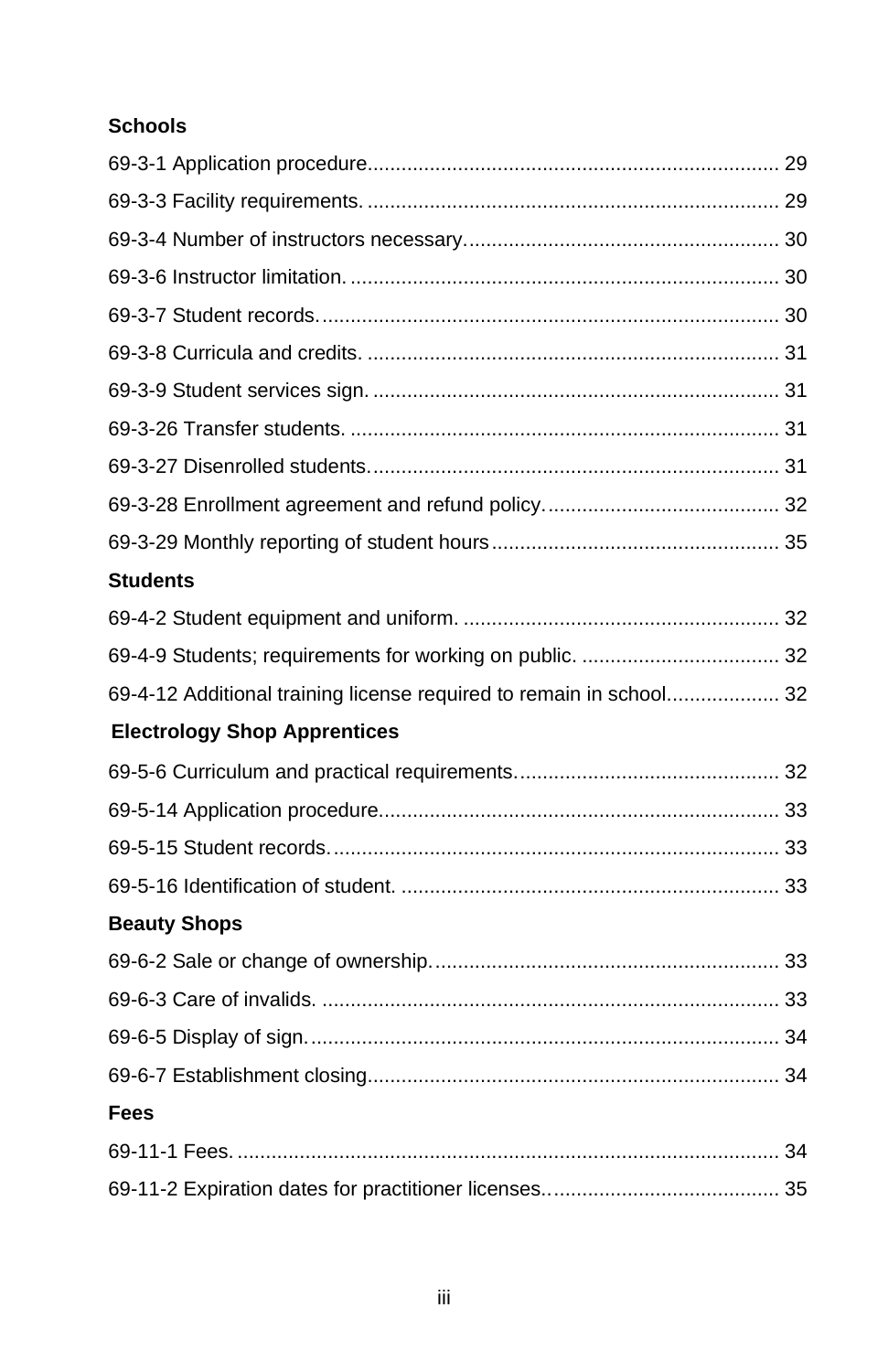### **Inspections**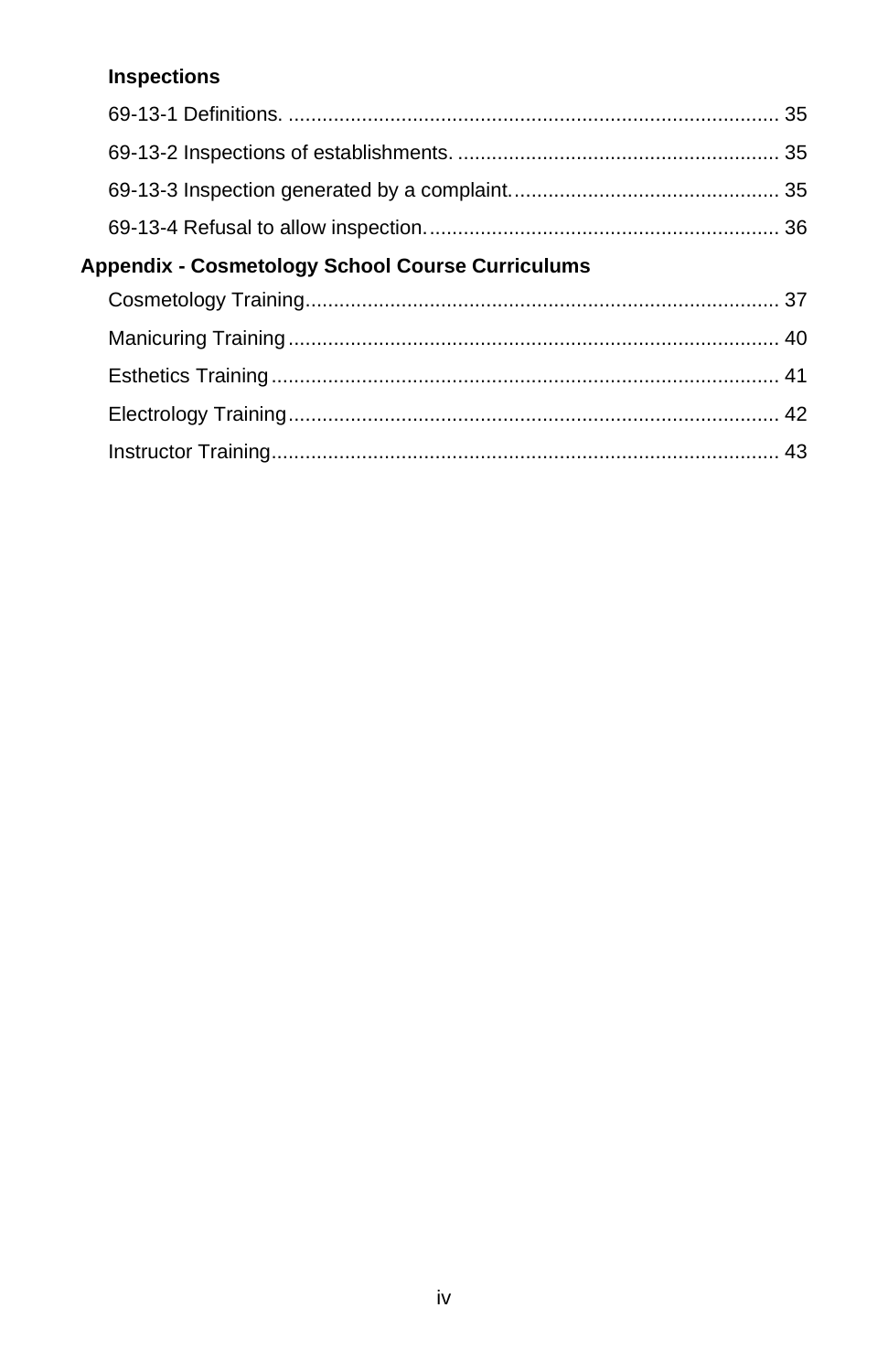## **Statutes Relating to Licensees and Establishments**

<span id="page-6-0"></span>**65-1901. Definitions.** As used in K.S.A. 65-1901 through 65-1912, and amendments thereto:

(a) "Apprentice" means any person engaged in learning the practice of cosmetology, nail technology, esthetics or electrology in a school of cosmetology, nail technology, esthetics or electrology licensed by the board, except until such time as an electrology school is established in this state apprenticing of electrology will be subject to approval by the board in a clinic or establishment.

(b) "Board" means the state board of cosmetology.

(c) "Cosmetologist" means any person, other than a manicurist or esthetician, who practices the profession of cosmetology for compensation.

(d) (1) "Cosmetology" means the profession of:

(A) Arranging, dressing, permanently curling, curling, waving, cleansing, temporarily or permanently coloring, bleaching, relaxing, conditioning or cutting the hair;

(B) cleansing, stimulating or performing any other noninvasive beautifying process on any skin surface by means of hands or mechanical or electrical appliances, other than electric needles, provided for esthetic rather than medical purposes;

(C) temporary hair removal from the face or any part of the body by use of the hands or mechanical or electrical appliances other than electric needles;

(D) using cosmetic preparations, antiseptics, lotions, creams or other preparations in performing any of the practices described in paragraphs (A), (B) and (C) of this subsection (d)(1); or

(E) manicuring, pedicuring or sculpturing nails.

(2) "Cosmetology" shall not include a service that results in tension on hair strands or roots by twisting, wrapping, weaving, extending, locking, or braiding by hand or mechanical device so long as the service does not include the application of dyes, reactive chemicals or other preparations to alter the color of the hair or to straighten, curl or alter the structure of the hair and so long as the requirements of K.S.A. 65-1928, and amendments thereto are met. Nothing in this paragraph shall be construed to preclude a licensed cosmetologist from performing the service described in this paragraph.

(e) "Esthetician" means any person who, for compensation practices the profession of cosmetology only to the following extent:

(1) Eyebrow and eyelash services, cleansing, stimulating or performing any other noninvasive beautifying process on any skin surface by means of hands or mechanical or electrical appliances, other than electric needles, provided for esthetic rather than medical purposes;

(2) temporary hair removal from the face or any part of the body by use of the hands or mechanical or electrical appliances other than electric needles; or

(3) using cosmetic preparations, antiseptics, lotions, creams or other preparations in performing any of the practices described in this subsection.

(f) "Manicurist" means any person who, for compensation practices the profession of cosmetology only to the extent of:

(1) Nail technology;

(2) cleansing, stimulating or performing similar work on the arms, hands or ankles and feet by means of hands or mechanical or electrical appliances, other than electric needles; or

(3) using cosmetic preparations, antiseptics, lotions, creams or other preparations in performing any practice described in subsection (f)(2).

(g) "Nail technology" means manicuring, pedicuring and sculpturing nails.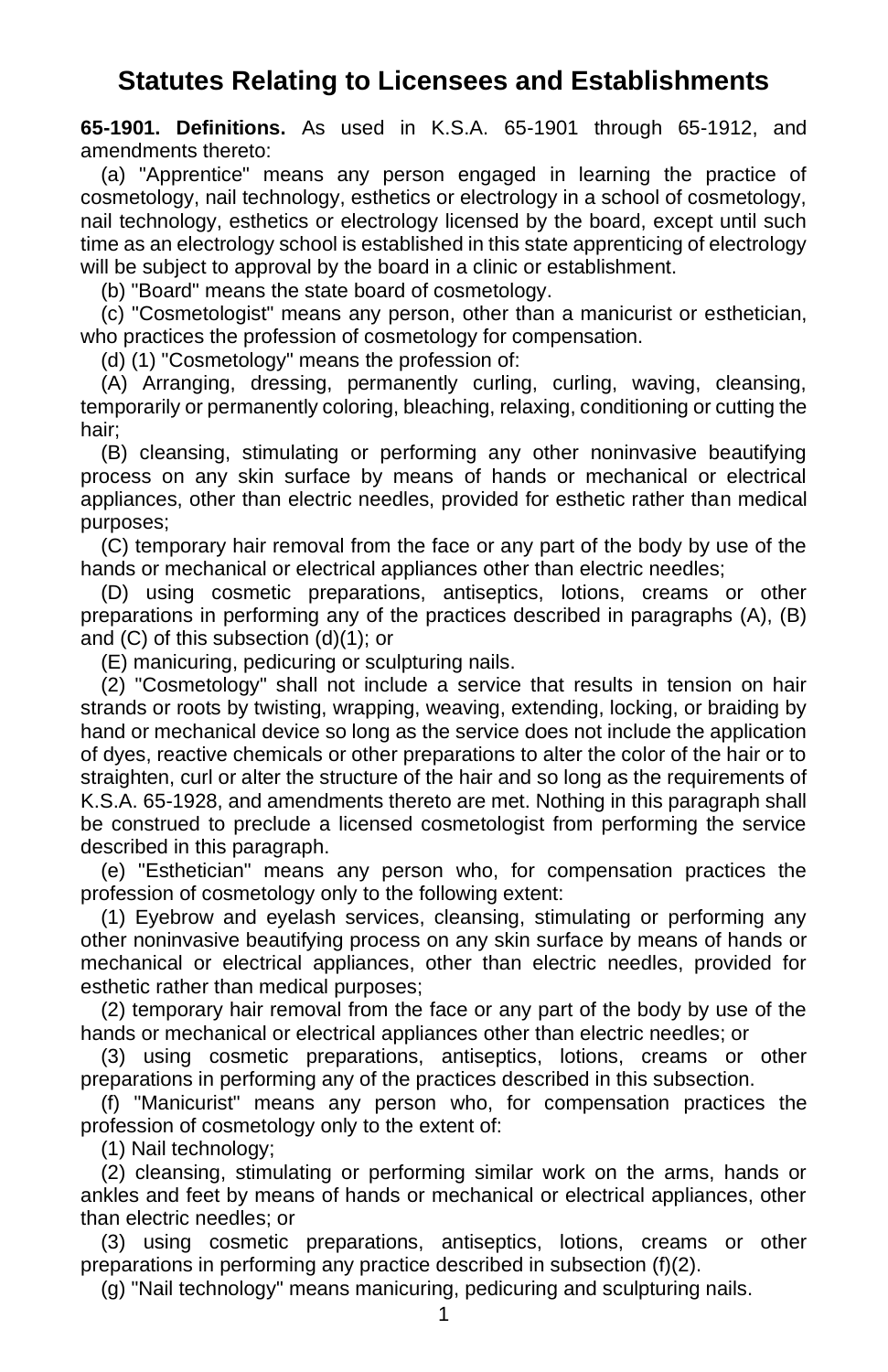(h) "Electrologist" means any person who, for compensation removes hair from, or destroys hair on, the human body for beautification by use of an electric needle only.

(i) "Person" means any individual, corporation, partnership, association or other entity.

(j) "Instructor-in-training" means a person who is a licensed cosmetologist and has met the board's training requirements for obtaining an instructor-in-training permit.

(k) "Physician" means a person licensed to practice medicine and surgery by the state board of healing arts. History: L. 1927, ch. 245, § 1; L. 1943, ch. 222, § 1; L. 1975, ch. 322, § 1; L. 1983, ch. 212, § 1; L. 1984, ch. 231, § 1; L. 1987, ch. 238, § 1; L. 1992, ch. 108, § 1; L. 1995, ch. 120, § 1; L. 1998, ch. 160, § 1; L. 2000, ch. 109, § 1; L. 2002, ch. 187, § 1; L. 2008, ch. 108, § 1; July 1.

<span id="page-7-0"></span>**65-1902. Prohibited acts; exclusions from act; license as cosmetology technician; penalties for violations.** (a) Except as provided in subsection (b), no person shall:

(1) Engage in practice of cosmetology, esthetics, nail technology or electrology unless the person holds a valid license, issued by the board, to engage in that practice;

(2) engage in the practice of tattooing, cosmetic tattooing or body piercing unless the person holds a valid license, issued by the board, to engage in such practice;

(3) teach cosmetology in a licensed school unless the person holds a valid cosmetology instructor's license issued by the board;

(4) conduct a school for teaching nail technology unless the person holds a valid license, issued by the board, to conduct the school;

(5) teach nail technology in a licensed school unless the person holds a valid cosmetology or manicuring instructor's license issued by the board;

(6) conduct a school for teaching electrology unless the person holds a valid license, issued by the board, to conduct the school;

(7) teach electrology in a licensed school or clinic unless the person holds a valid electrology instructor's license issued by the board;

(8) conduct a school for teaching esthetics unless the person holds a valid license, issued by the board, to conduct the school;

(9) teach esthetics in a licensed school unless the person holds a valid cosmetology or esthetics instructor's license issued by the board;

(10) own or operate a school, salon or clinic where cosmetology, esthetics, nail technology or electrology is taught or practiced unless the person holds a valid school, salon or clinic license issued by the board;

(11) teach or practice cosmetology, esthetics, nail technology or electrology in a school, salon or clinic unless the owner or operator of the school, salon or clinic holds a valid school, salon or clinic license issued by the board; or

(12) provide a service constituting the practice of cosmetology, nail technology, esthetics or electrology by use of a medical device registered with the federal food and drug administration, or as defined in federal or state law which may be distributed only upon the order of a physician. This act does not prohibit a board of cosmetology licensee from providing services using a medical device upon the order and under the supervision of a physician and in a location maintained by the physician.

(b) The provisions of this act shall not apply to:

(1) Any person licensed as a barber or apprentice barber;

(2) any person licensed to practice medicine and surgery, chiropractic, optometry, nursing or dentistry, while engaged in that practice;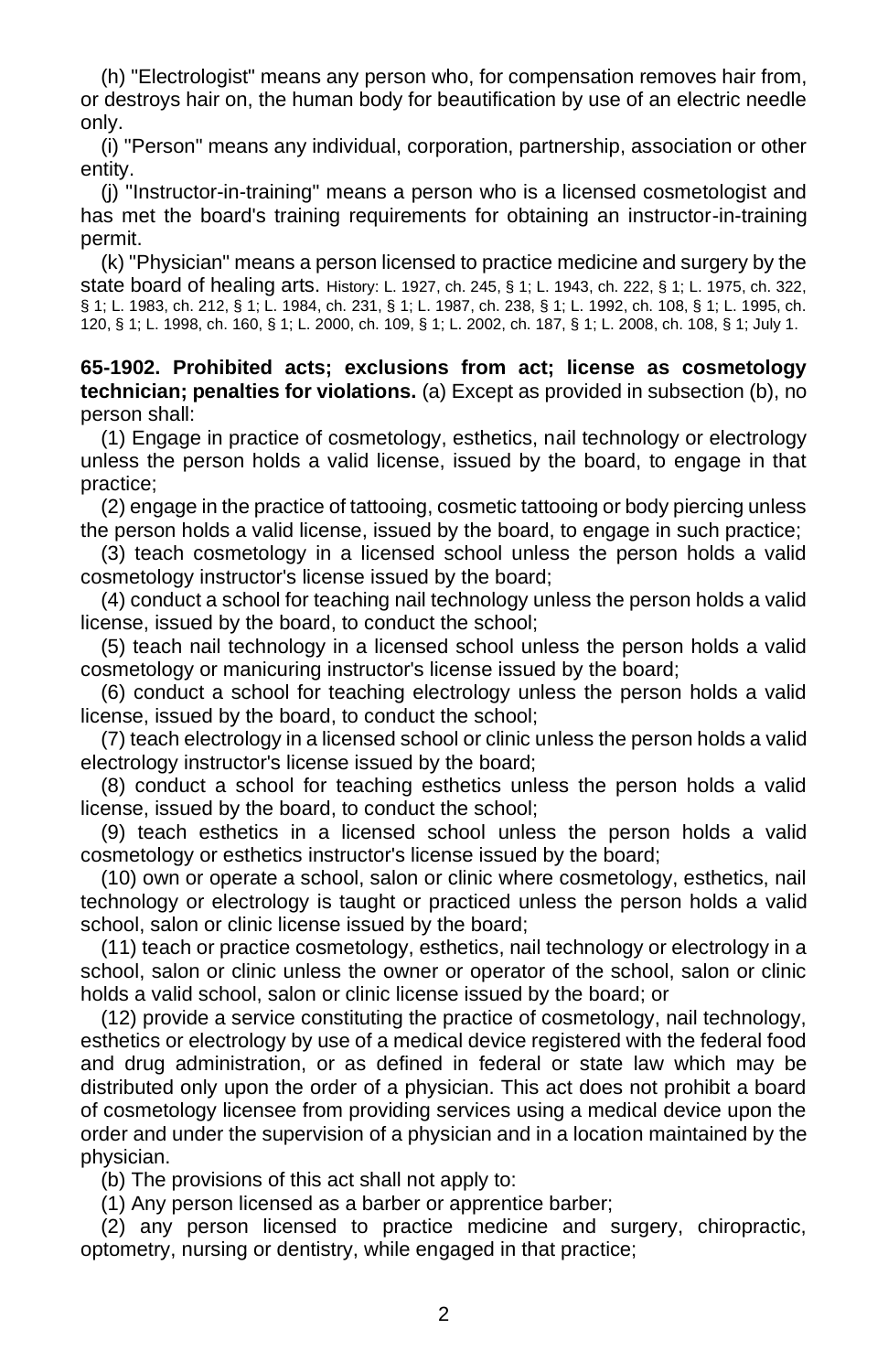(3) any person who is a licensed physical therapist or certified physical therapist assistant while engaged in that practice; or

(4) any teacher while engaged in instructing elementary or secondary school students in the proper care of their own persons.

(c) A person holding a license as a cosmetology technician on the day immediately preceding the effective date of this act shall continue to be a licensed cosmetology technician and perform the functions of a cosmetology technician, as such term was defined immediately prior to the effective date of this act, and may renew such license subject to the payment of fees and other conditions and limitations on the renewal of licenses under article 19 of chapter 65 of the Kansas Statutes Annotated and acts amendatory of the provisions thereof.

(d) If the board determines that an individual has violated subsection (a), in addition to any other penalties imposed by law, the board, in accordance with the Kansas administrative procedure act, may issue a cease and desist order against such individual or may assess such individual a fine of not to exceed \$1,500, or may issue such order and assess such fine. In determining the amount of fine to be assessed, the board may consider the following factors: (1) Willfulness of the violation, (2) repetitions of the violation and (3) risk of harm to the public caused by the violation.

(e) A violation of subsection (a) of this section is a class C misdemeanor. History: L. 1927, ch. 245, § 2; L. 1943, ch. 222, § 2; L. 1949, ch. 334, § 1; L. 1963, ch. 316, § 1; L. 1963, ch. 317, §1; L. 1970, ch. 256, § 1; L. 1972, ch. 232, § 1; L. 1975, ch. 322, § 2; L. 1983, ch. 212,§2; L. 1984, ch. 231, § 2; L. 1987, ch. 238, § 2; L. 1992, ch. 108, § 2; L. 1995, ch. 120, § 2; L. 1998, ch. 160, § 2; L. 2002, ch. 187, § 2; L. 2003, ch. 128, § 23; L. 2008, ch. 108, § 2; July 1.

#### <span id="page-8-0"></span>**65-1903. Schools; licensure and fees; courses of instruction; instructor's license; instructor-in-training permit.**

#### COSMETOLOGY SCHOOLS

(a) Licensed schools may be established and maintained in this state where the profession of cosmetology may be taught or acquired, under the following conditions and regulations:

(1)(A) Any person may apply to the board for a license for conducting a school for the teaching of the profession of cosmetology.

(B) The license shall be granted by the board upon proper and sufficient showing of competency of the applicant and assurance of compliance by the applicant with the requirements of this act, all reasonable rules and regulations adopted by the board for the proper conduct of the school and all applicable sanitation standards adopted by the secretary of health and environment pursuant to K.S.A. 65-1,148, and amendments thereto.

(C) Prior to issuance of the license, the applicant shall pay to the board the nonrefundable license application fee established under K.S.A. 65-1904, and amendments thereto.

(D) School licenses shall be renewed before July 1 of each year by submitting an application and payment of the nonrefundable license renewal fee established under K.S.A. 65-1904, and amendments thereto.

(E) Any license may be renewed by the applicant within 30 days after the expiration date of the last license upon payment of a delinquent renewal fee.

(F) No license fee shall be required of schools operating under the state board of regents or any tax-supported school.

(G) Nothing in this act shall prohibit any person who is a licensed electrologist, while acting as owner and manager of the person's clinic or establishment, from teaching electrology in the regular course of the person's business, but at no time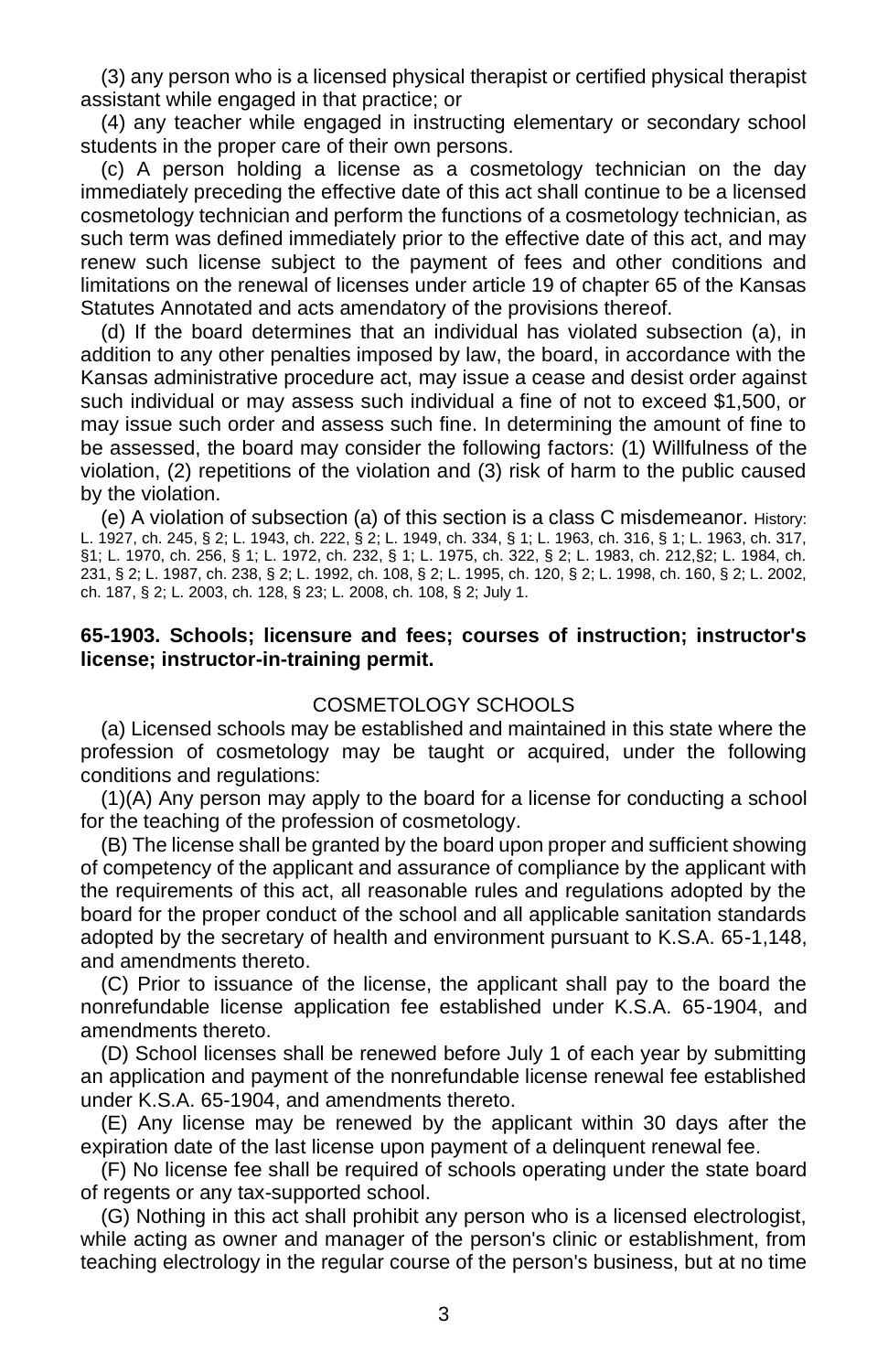shall any clinic or establishment have more than one apprentice or charge tuition for its teaching services.

(2)(A) Each school licensed under this subsection (a) shall remain under the constant supervision of the board.

(B) Before July 1, 2009, each licensed school at all times shall employ and maintain a sufficient number of instructors, duly licensed in the practices they teach, to provide at least one instructor for every 25 students. On and after July 1, 2009, each licensed school at all times shall employ and maintain a sufficient number of instructors, duly licensed in the practices they teach, to provide at least one instructor for every 25 students on the floor where the consumer services are provided in addition to one instructor for every 25 students in the instructional classroom.

(C) One instructor in training shall count as an instructor toward to the required ratio of instructors to students.

#### *Cosmetology Course of Instruction*

(D)(1) Each licensed school shall provide a course of instruction and practice in preparation for the profession of cosmetology.

(2) The course of instruction and practice shall require not less than 1,500 clock hours, or a licensed school may elect to base the course of instruction and practice on credit hours.

(3) The formula for conversion from clock hour to credit hour shall be provided by a recognized accrediting body which is approved by the United States department of education for the accreditation of schools of cosmetology and the licensed school applying the credit hour conversion must be accredited through the accrediting body providing the conversion formula.

(4) The formula for conversion from clock hour to credit hour shall be subject to review by the board.

(5) Each course of instruction and practice shall include those core areas of education as determined and defined by the board.

(6) Each licensed school of cosmetology shall cover a period of not less than nine nor more than 12 months of training for full-time students.

#### *Nail Technology Course of Instruction*

(E)(1) In addition, the school may provide a course of instruction and practice in preparation for the profession of nail technology.

(2) The course of instruction and practice shall require not less than 350 clock hours, or a licensed school may elect to base the course of instruction and practice on credit hours.

(3) The formula for conversion from clock hour to credit hour shall be provided by a recognized accrediting body which is approved by the United States department of education for the accreditation of schools of cosmetology and the licensed school applying the credit hour conversion must be accredited through the accrediting body providing the conversion formula.

(4) The formula for conversion from clock hour to credit hour shall be subject to review by the board.

(5) Each course of instruction and practice shall include those core areas of education as determined and defined by the board.

#### *Esthetics Course of Instruction*

(F)(1) Each licensed school of cosmetology may provide instruction and practice in the profession of esthetics.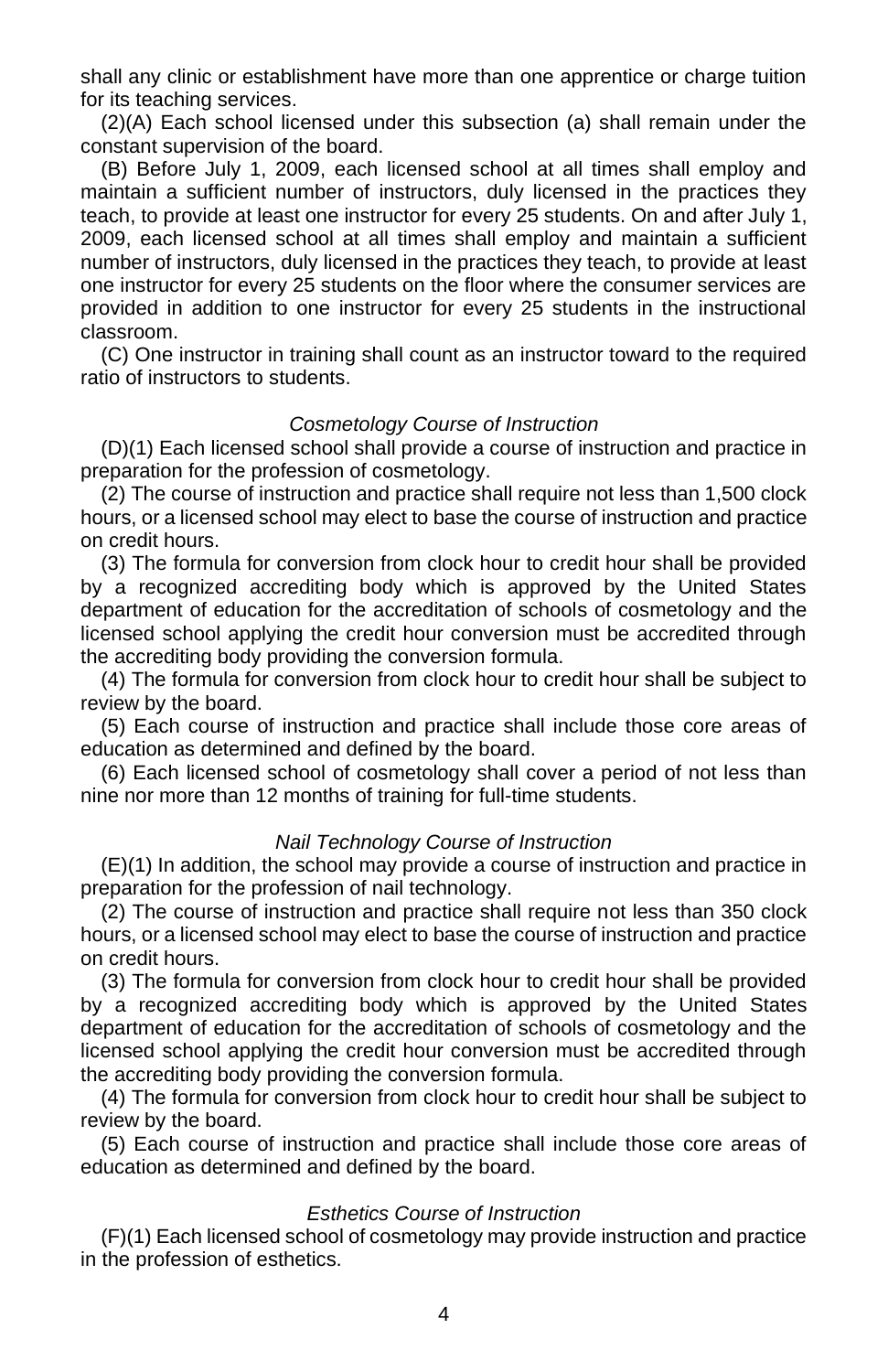(2) Before July 1, 2009, the course of instruction and practice shall require not less than 650 clock hours, or a licensed school may elect to base the course of instruction and practice on credit hours. On and after July 1, 2009, the course of instruction and practice shall require not less than 1,000 clock hours, or a licensed school may elect to base the course of instruction and practice on credit hours.

(3) The formula for conversion from clock hour to credit hour shall be provided by a recognized accrediting body which is approved by the United States department of education for the accreditation of schools of cosmetology and the licensed school applying the credit hour conversion must be accredited through the accrediting body providing the conversion formula.

(4) The formula for conversion from clock hour to credit hour shall be subject to review by the board.

(5) Each course of instruction and practice shall include those core areas of education as determined by the board.

(6)(i) Such course of training shall include the practices of cosmetology for all major ethnic groups residing in the state, and the board shall require by rules and regulations that each school shall provide instruction for part-time students who are unable to attend a full schedule of classes each week because of part-time employment; enrollment in an accredited public or private school of secondary education by a student who is pursuing a course of study leading to a diploma from such school; enrollment in a cooperative industrial training program, approved by the division of vocational education of the state department of education, by a student who is working toward an occupational objective; or the principles or tenets of the student's religion preventing full-time attendance.

(ii) Instruction of a part-time student shall be completed by the student within 18 months after the student's enrollment in the school.

#### COSMETOLOGY INSTRUCTOR'S LICENSE

(b) Any person who teaches the profession of cosmetology in a licensed school of cosmetology shall be required to obtain a cosmetology instructor's license from the board. To qualify for a cosmetology instructor's license, the applicant must:

(1) Be licensed as a cosmetologist under this act;

(2) either (A) have practiced as a cosmetologist for one year prior to licensure and successfully completed 300 hours of instructor training or (B) have successfully completed 450 hours of instructor training;

(3) pass a cosmetology instructor exam, administered by the board or the board's designee; and

(4) pay the nonrefundable instructor license application fee established by K.S.A. 65-1904, and amendments thereto.

A cosmetology instructor license shall be renewed every two years by furnishing satisfactory evidence that the applicant, except the first renewal period following licensure for applicants not holding a cosmetology instructor license on the effective date of this act, has completed 20 clock hours of continuing education approved by the board in the practice of cosmetology and teaching skills and methods, and by paying the nonrefundable license renewal fee established by K.S.A. 65-1904, and amendments thereto.

#### NAIL TECHNOLOGY SCHOOLS

(c) Licensed schools may be established and maintained in this state where nail technology may be taught or acquired, under the following conditions and regulations:

(1)(A) Any person may apply to the board for a license for conducting a school for the teaching of nail technology.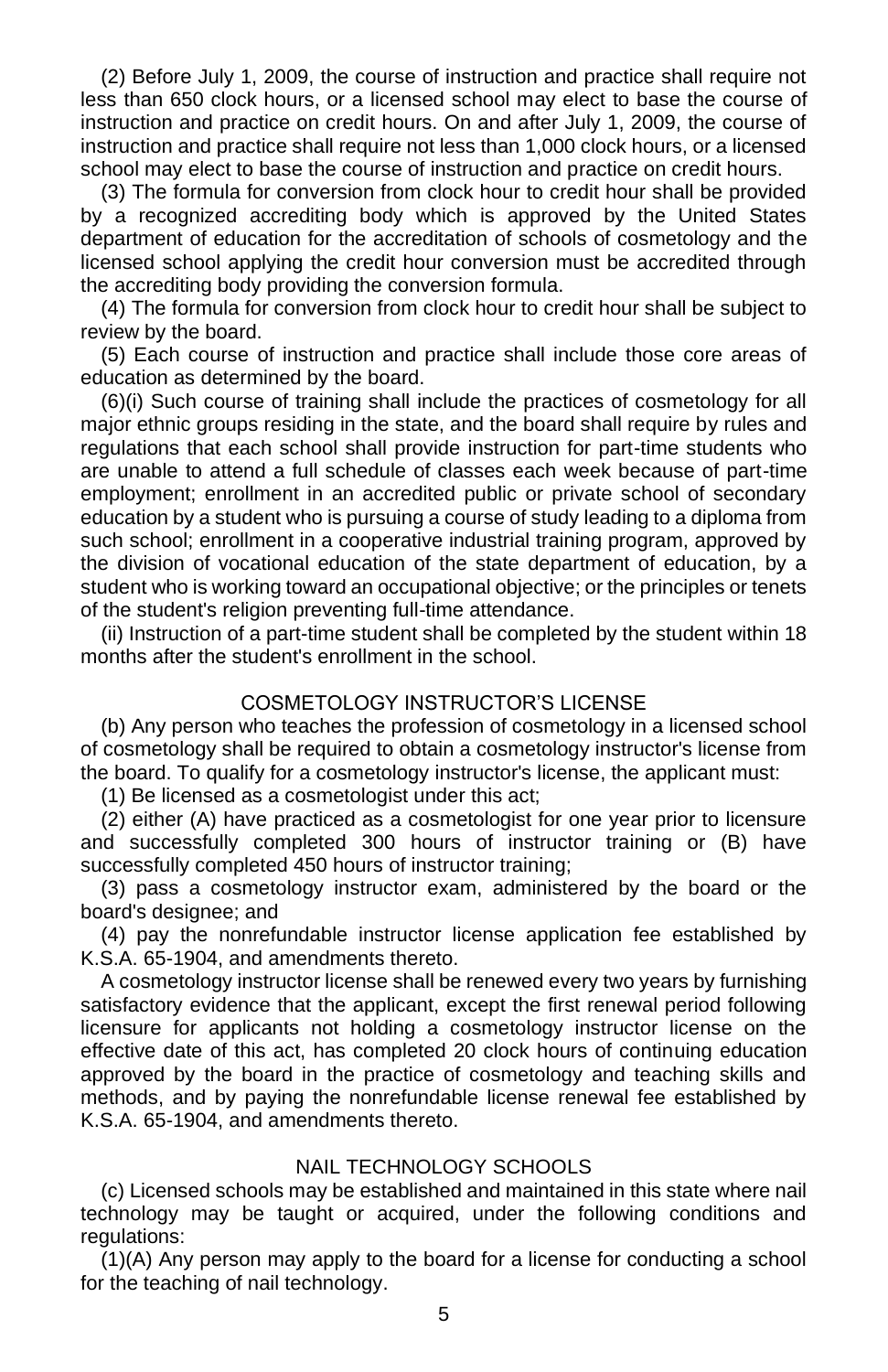(B) The license shall be granted by the board upon proper and sufficient showing of competency of the applicant and assurance of compliance by the applicant with the requirements of this act, all reasonable rules and regulations adopted by the board for the proper conduct of the school and all applicable sanitation standards adopted by the secretary of health and environment pursuant to K.S.A. 65-1,148, and amendments thereto.

(C) Prior to issuance of the license, the applicant shall pay to the board the nonrefundable license application fee established under K.S.A. 65-1904, and amendments thereto.

(D) School licenses shall be renewed before July 1 of each year by submitting an application and payment of the nonrefundable license renewal fee established under K.S.A. 65-1904, and amendments thereto.

(E) Any license may be renewed by the applicant within 30 days after the expiration date of the last license upon payment of a delinquent renewal fee.

(F) No license fee shall be required of schools operating under the state board of regents or any tax-supported school.

(2)(A) Each school licensed under this subsection (c) shall remain under the constant supervision of the board.

(B) Before July 1, 2009, each licensed school at all times shall employ and maintain a sufficient number of instructors, duly licensed in the practices they teach, to provide at least one instructor for every 25 students. On and after July 1, 2009, each licensed school at all times shall employ and maintain a sufficient number of instructors, duly licensed in the practices they teach, to provide at least one instructor for every 25 students on the floor where the consumer services are provided in addition to one instructor for every 25 students in the instructional classroom.

(C) Not more than one instructor in training shall count as an instructor toward the required ratio of instructors to students.

(D) Each licensed school shall provide a course of instruction and practice in preparation for the profession of manicurist.

(E) The course of instruction and practice shall require not less than 350 clock hours, or a licensed school may elect to base the course of instruction and practice on credit hours.

(F) The formula for conversion from clock hour to credit hour shall be provided by a recognized accrediting body which is approved by the United States department of education for the accreditation of schools of cosmetology and the licensed school applying the credit hour conversion must be accredited through the accrediting body providing the conversion formula.

(G) The formula for conversion from clock hour to credit hour shall be subject to review by the board.

(H) Each course of instruction and practice shall include those core areas of education as determined and defined by the board.

(3)(A) The board shall require by rules and regulations that each school shall provide instruction for part-time students who are unable to attend a full schedule of classes each week because of part-time employment; enrollment in an accredited public or private school of secondary education by a student who is pursuing a course of study leading to a diploma from such school; enrollment in a cooperative industrial training program, approved by the division of vocational education of the state department of education, by a student who is working toward an occupational objective; or the principles or tenets of the student's religion preventing full-time attendance.

(B) Instruction of all students shall be completed by the student within six months after the student's enrollment in the school.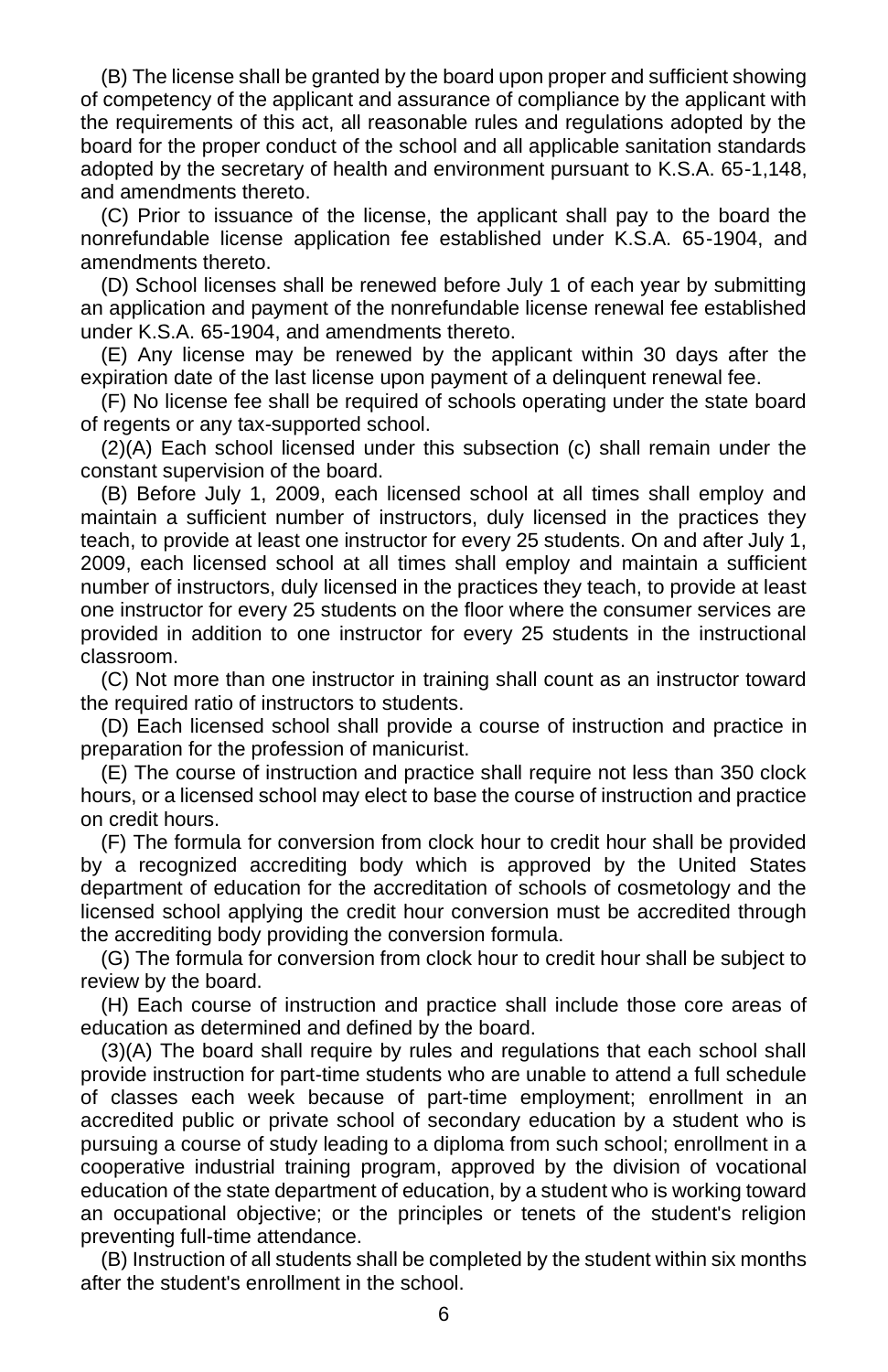#### NAIL TECHNOLOGY (MANICURING) INSTRUCTOR'S LICENSE

(d) Any person who teaches nail technology in a licensed school of cosmetology or nail technology shall be required to obtain a manicuring instructor's license from the board, unless the person holds a valid cosmetology instructor's license issued under subsection (b). To qualify for a manicuring instructor's license, the applicant must:

(1) Be licensed as a cosmetologist or manicurist under this act;

(2) either (A) have practiced as a manicurist or cosmetologist for one year prior to licensure and successfully completed 300 hours of instructor training or (B) have successfully completed 450 hours of instructor training;

(3) pass a manicuring instructor exam, administered by the board or the board's designee; and

(4) pay a nonrefundable instructor license application fee established by K.S.A. 65-1904, and amendments thereto.

A manicuring instructor license shall expire every two years and shall be renewed by furnishing satisfactory evidence that the applicant, except the first renewal period following licensure for applicants not holding a manicuring instructor license on the effective date of this act, has completed 20 clock hours of continuing education, approved by the board, in the practice of manicuring and teaching skills and methods and paying the nonrefundable license renewal fee established by K.S.A. 65-1904, and amendments thereto.

#### ESTHETICS SCHOOLS

(e) Licensed schools may be established and maintained in this state where the profession of esthetics may be taught or acquired, under the following conditions and regulations:

(1)(A) Any person may apply to the board for a license for conducting a school for the teaching of the profession of esthetics.

(B) The license shall be granted by the board upon proper and sufficient showing of competency of the applicant and assurance of compliance by the applicant with the requirements of this act, all reasonable rules and regulations adopted by the board for proper conduct of the school and all applicable sanitation standards adopted by the secretary of health and environment pursuant to K.S.A. 65-1,148, and amendments thereto.

(C) Prior to issuance of the license, the applicant shall pay to the board the nonrefundable license application fee established under K.S.A. 65-1904, and amendments thereto.

(D) School licenses shall be renewed before July 1 of each year by submitting an application and payment of the nonrefundable license renewal fee established under K.S.A. 65-1904, and amendments thereto.

(E) Any license may be renewed by the applicant within 30 days after the date of expiration of the last license upon payment of a delinquent renewal fee.

(F) No license fee shall be required of schools operating under the state board of regents or any tax-supported school.

(2)(A) Each school licensed under this subsection (e) shall remain under the constant supervision of the board.

(B) Before July 1, 2009, each licensed school at all times shall employ and maintain a sufficient number of instructors, duly licensed in the practices they teach, to provide at least one full-time instructor for every 25 students. On and after July 1, 2009, each licensed school at all times shall employ and maintain a sufficient number of instructors, duly licensed in the practices they teach, to provide at least one instructor for every 25 students on the floor where the consumer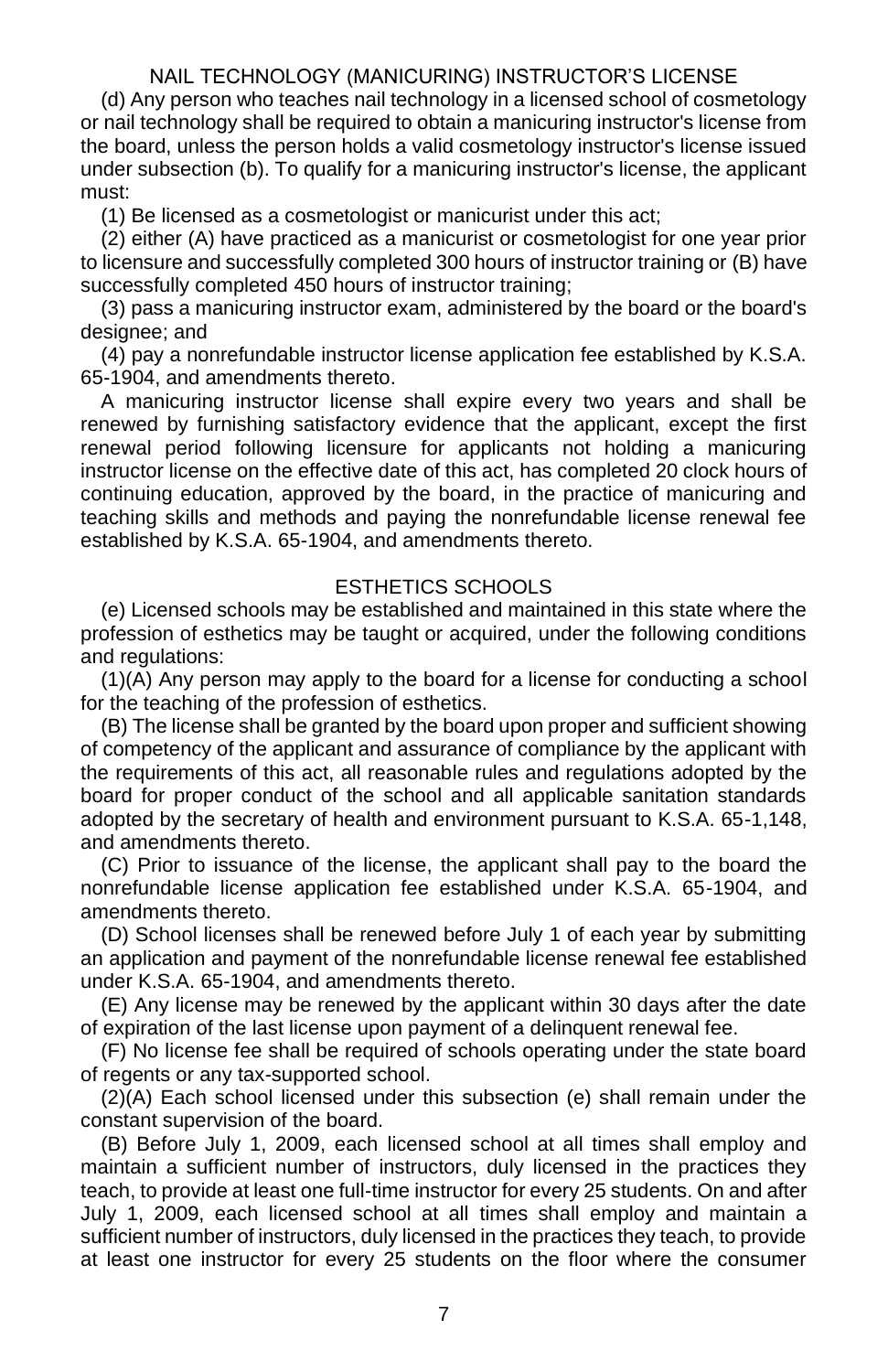services are provided in addition to one instructor for every 25 students in the instructional classroom.

(C) Not more than one instructor in training shall count as an instructor toward the required ratio of instructors to students.

(D) Each licensed school shall provide a course of instruction and practice in preparation for the profession of esthetics.

(E) Before July 1, 2009, the course of instruction and practice shall require not less than 650 clock hours, or a licensed school may elect to base the course of instruction and practice on credit hours. On and after July 1, 2009, the course of instruction and practice shall require not less than 1,000 clock hours, or a licensed school may elect to base the course of instruction and practice on credit hours.

(F) The formula for conversion from clock hour to credit hour shall be provided by a recognized accrediting body which is approved by the United States department of education for the accreditation of schools of cosmetology and the licensed school applying the credit hour conversion must be accredited through the accrediting body providing the conversion formula.

(G) The formula for conversion from clock hour to credit hour shall be subject to review by the board.

(H) Each course of instruction and practice shall include those core areas of education as determined and defined by the board.

#### ESTHETICS INSTRUCTOR'S LICENSE

(f) Any person who teaches esthetics in a licensed school of cosmetology or esthetics shall be required to obtain an esthetics instructor's license from the board, unless the person holds a valid cosmetology instructor's license issued under subsection (b). To qualify for an esthetics instructor's license, the applicant must:

(1) Be licensed as a cosmetologist or esthetician under this act;

(2) either (A) have practiced as an esthetician or cosmetologist for one year prior to licensure and successfully completed 300 hours of instructor training or (B) have successfully completed 450 hours of instructor training;

(3) pass an esthetician instructor exam, administered by the board or the board's designee; and

(4) pay a nonrefundable license application fee established by K.S.A. 65-1904, and amendments thereto.

An esthetics instructor license shall expire every two years and shall be renewed by furnishing satisfactory evidence that the applicant, except the first renewal period following licensure for applicants not holding an esthetics instructor license on the effective date of this act, has completed 20 clock hours of continuing education, approved by the board, in the practice of esthetics and teaching skills and methods and by paying the nonrefundable license renewal fee established by K.S.A. 65-1904, and amendments thereto.

#### ELECTROLOGY SCHOOLS

(g) Licensed schools may be established and maintained in this state where the profession of electrology may be taught or acquired, under the following conditions and regulations:

(1)(A) Any person may apply to the board for a license for conducting a school for the teaching of the profession of electrology.

(B) The license shall be granted by the board upon proper and sufficient showing of competency of the applicant and assurance of compliance by the applicant with the requirements of this act, all reasonable rules and regulations adopted by the board for the proper conduct of the school and all applicable sanitation standards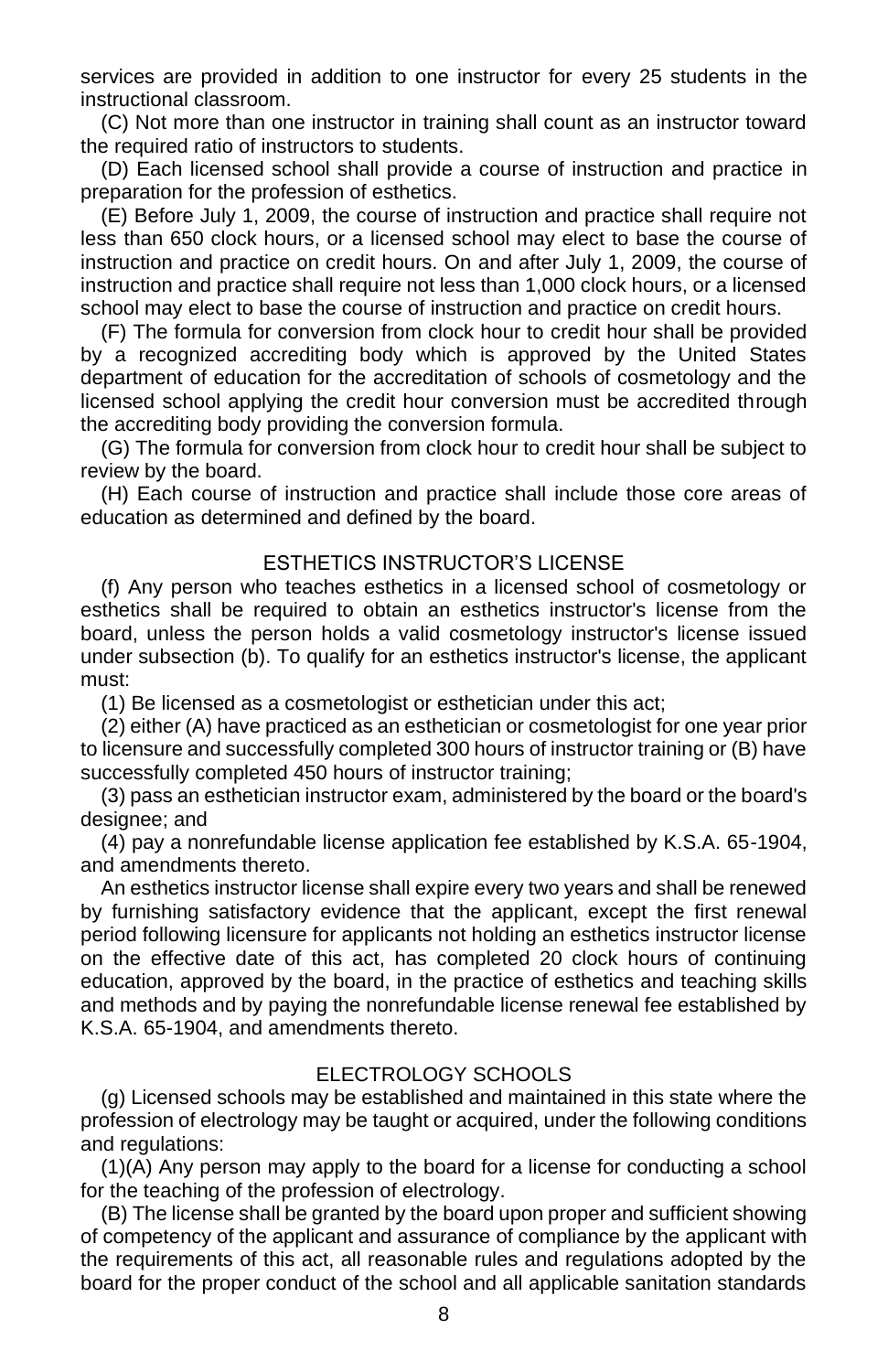adopted by the secretary of health and environment pursuant to K.S.A. 65-1,148, and amendments thereto.

(C) Prior to issuance of the license, the applicant shall pay to the board the nonrefundable license application fee established under K.S.A. 65-1904, and amendments thereto.

(D) School licenses shall be renewed before July 1 of each year by submitting an application and payment of the nonrefundable license renewal fee established under K.S.A. 65-1904, and amendments thereto.

(E) Any license may be renewed by the applicant within 30 days after the expiration date of the last license upon payment of a delinquent renewal fee.

(F) No license fee shall be required of schools operating under the state board of regents or any tax-supported school.

(G) Nothing in this act shall prohibit any person who is a licensed instructor of electrology or who is and has been for at least three years a licensed electrologist, while acting as owner and manager of the person's salon, clinic or establishment, from teaching electrology in the regular course of the person's business, but at no time shall any salon, clinic or establishment have more than one apprentice or charge tuition for its teaching services.

(2)(A) Each school licensed under this subsection (g) shall remain under the constant supervision of the board.

(B) Each licensed school at all times shall employ and maintain a sufficient number of instructors, duly licensed in the practices they teach, to provide at least one full-time instructor for every four students on the floor where the consumer services are provided in addition to one instructor for every four students in the instructional classroom.

(C) Each licensed school shall provide a course of instruction and practice in preparation for the profession of electrology.

(D) The course of instruction and practice shall require not less than 500 clock hours, or a licensed school may elect to base the course of instruction and practice on credit hours.

(E) The formula for conversion from clock hour to credit hour shall be provided by a recognized accrediting body which is approved by the United States department of education for the accreditation of schools of cosmetology and the licensed school applying the credit hour conversion must be accredited through the accrediting body providing the conversion formula.

(F) The formula for conversion from clock hour to credit hour shall be subject to review by the board.

(G) Each course of instruction and practice shall include those core areas of education as determined and defined by the board.

#### ELECTROLOGY INSTRUCTOR'S LICENSE

(h) Any person who teaches electrology in a licensed school of cosmetology or electrology shall be required to obtain an electrology instructor's license from the board. To qualify for an electrology instructor's license, the applicant must:

(1) Be licensed as an electrologist under this act;

(2) either (A) have practiced as an electrologist for one year prior to licensure and successfully completed 300 hours of instructor training or (B) have successfully completed 450 hours of instructor training;

(3) pass an electrology instructor exam, administered by the board or the board's designee; and

(4) pay a nonrefundable instructor license application fee established under K.S.A. 65-1904, and amendments thereto.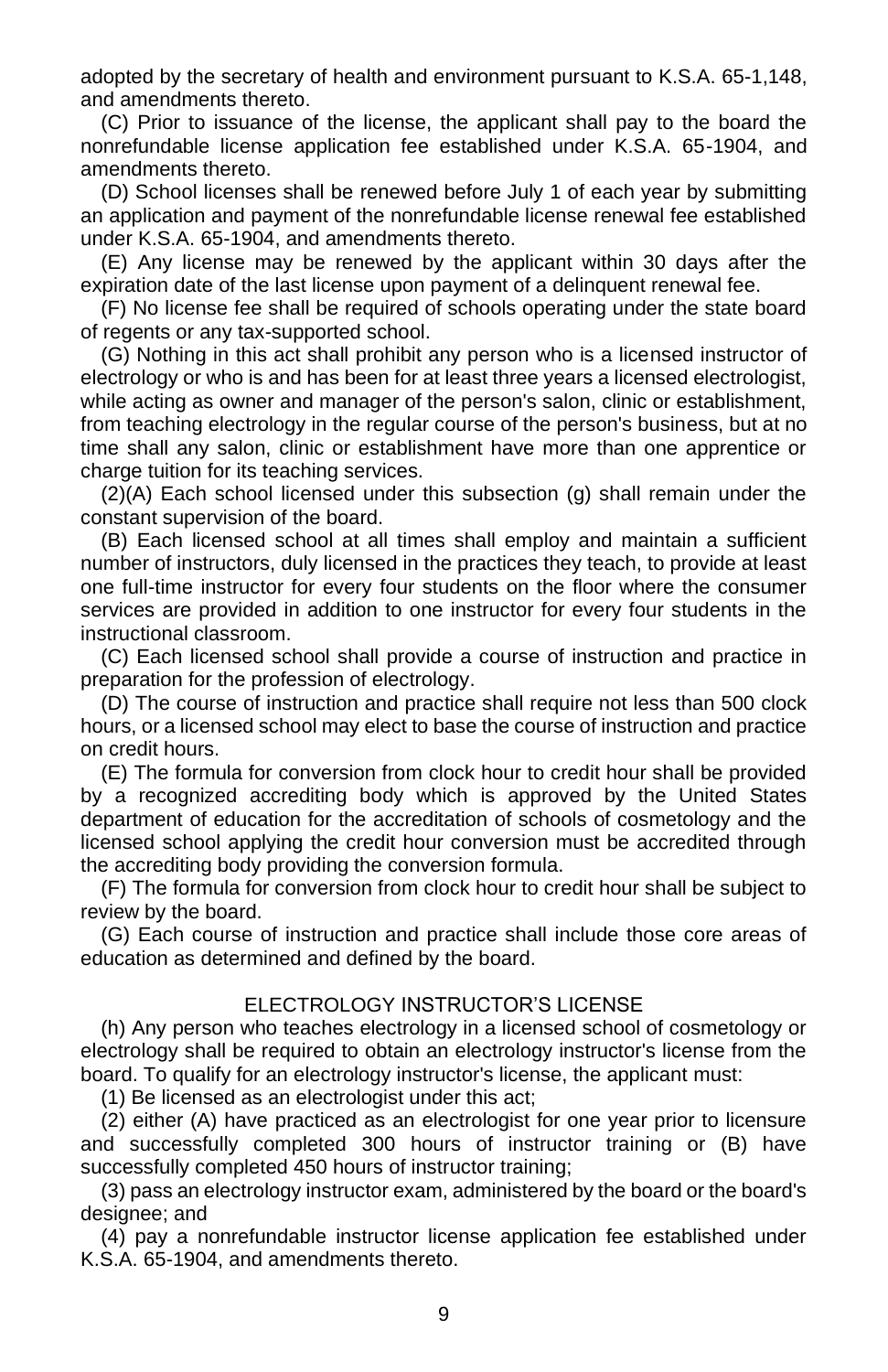Electrology instructor licenses shall expire every two years and may be renewed by furnishing satisfactory evidence that the applicant, except the first renewal period following licensure for applicants not holding an electrology instructor license on the effective date of this act, has completed 20 clock hours of continuing education, approved by the board, in the practice and teaching of electrology and paying the nonrefundable license renewal fee established under K.S.A. 65-1904, and amendments thereto.

To teach in a licensed salon, the electrologist is issued a license for the period of training for the student. To qualify they must:

(1) Be a licensed practicing electrologist for a three-year period and

(2) pay a nonrefundable instructor license application fee established under K.S.A. 65-1904, and amendments thereto.

#### INSTRUCTOR TRAINING CURRICULUM & LICENSE RENEWAL

(i) The board may adopt through rules and regulations a curriculum for cosmetology, nail technology, esthetics and electrology instructor training to be provided in a licensed school of cosmetology.

(j) Any instructor's license may be renewed by an applicant within one month after the date of expiration of the applicant's last license upon submission of proof, satisfactory to the board, of the applicants current hours and qualifications to renew practice as an instructor and payment of the applicable nonrefundable renewal fee and delinquent fee prescribed in K.S.A. 65-1904, and amendments thereto.

Any applicant whose instructor's license has expired for more than one month may obtain a license in the same manner and on payment of the same nonrefundable fees as provided for an applicant for an original license.

#### INSTRUCTOR-IN-TRAINING PERMITS

(k)(1) The board shall provide by rules and regulations instructor-in-training permits for applicants wishing to become an instructor in any of the schools listed in subsections (a) through (i).

(2) To obtain an instructor-in-training permit the applicant shall:

(A) One week prior to starting the 100 clock hours of teaching skills and methodology required under (B)(ii) submit to the board a notice of intent to become an instructor-in-training and be enrolled in a board-approved instructor's training program. This notification shall be on the application form for the instructor-intraining permit and accompanied by a nonrefundable fee set by the board.

(B) Upon the applicant's submitting to the board proof, satisfactory to the board, of achieving the following terms the applicant shall obtain the instructor-in-training permit:

(i) Be licensed as a cosmetologist or licensed in the profession in which the application would be instructing;

(ii) have completed 100 clock hours of the required clock hours of teaching skills and methodology; and

(iii) pay the required nonrefundable application fee.

(3) The instructor-in-training permit shall be good for six months. If the student does not complete the required training, the board, upon good cause shown, may extend the permit for an additional six months.

(4) For purposes of the required student-to-instructor ratio, there shall be only one student with a student instructor permit who may be a student instructor on the school staff.

(5) At no time shall an instructor-in-training practice without the supervision of a licensed instructor.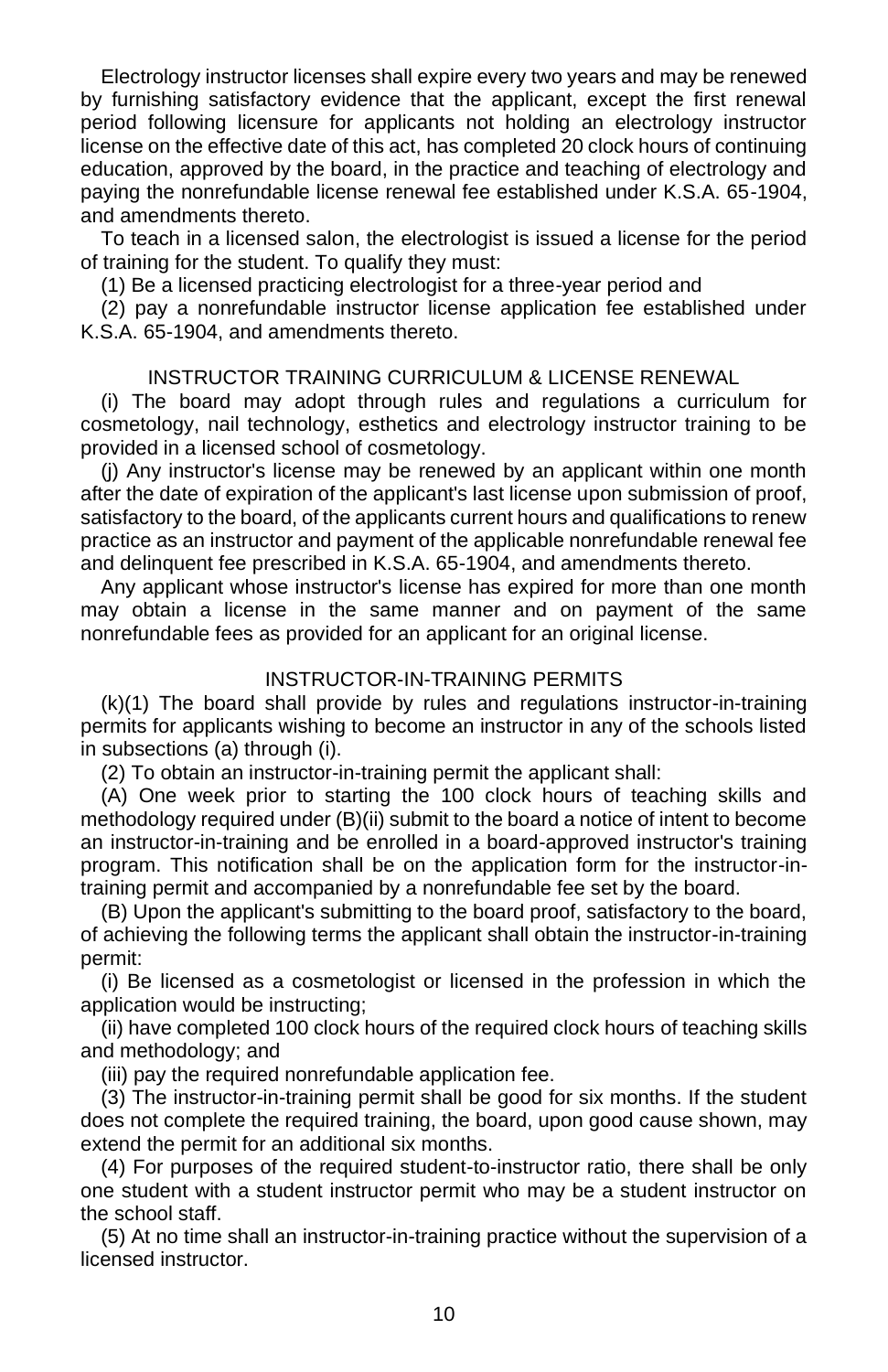(6) Failure to complete the instructor curriculum or to take the required exam within six months of the date of application will require the submission of a new instructor's application and the required number of clock hours of instructor's training. History: L. 1927, ch. 245, § 3; L. 1943, ch. 222, § 3; L. 1951, ch. 361, § 1; L. 1963, ch. 316, § 2; L. 1965, ch. 381,§ 1; L. 1967, ch. 343, § 1; L. 1969, ch. 298, § 1; L. 1970, ch. 257,§ 1; L. 1970, ch. 256, § 2; L. 1971, ch. 210, § 1; L. 1972, ch. 232,§ 2; L. 1975, ch. 322, § 3; L. 1981, ch. 249, § 1; L. 1983, ch. 212,§3; L. 1984, ch. 231, § 3; L. 1987, ch. 238, § 3; L. 1989, ch. 195, § 5; L. 1992, ch. 108, § 3; L. 1995, ch. 120, § 3; L. 1998, ch. 160, § 3; L. 2002, ch. 187, § 3; L. 2008, ch. 108, § 3; July 1.

<span id="page-16-0"></span>**65-1904. Licenses; application and examination; reinstatement of expired license; fees; effect of service in armed forces.** (a) Unless revoked for cause, all licenses of cosmetologists, cosmetology technicians, estheticians, electrologists and manicurists issued or renewed by the board shall expire on the expiration dates established by rules and regulations adopted by the board under this section.

Subject to the other provisions of this subsection, each such license shall be renewable on a biennial basis upon the filing of a renewal application prior to the expiration of the license, payment of the nonrefundable license renewal fee established under this section and the filing of a successfully completed written renewal examination prescribed by the board under this subsection.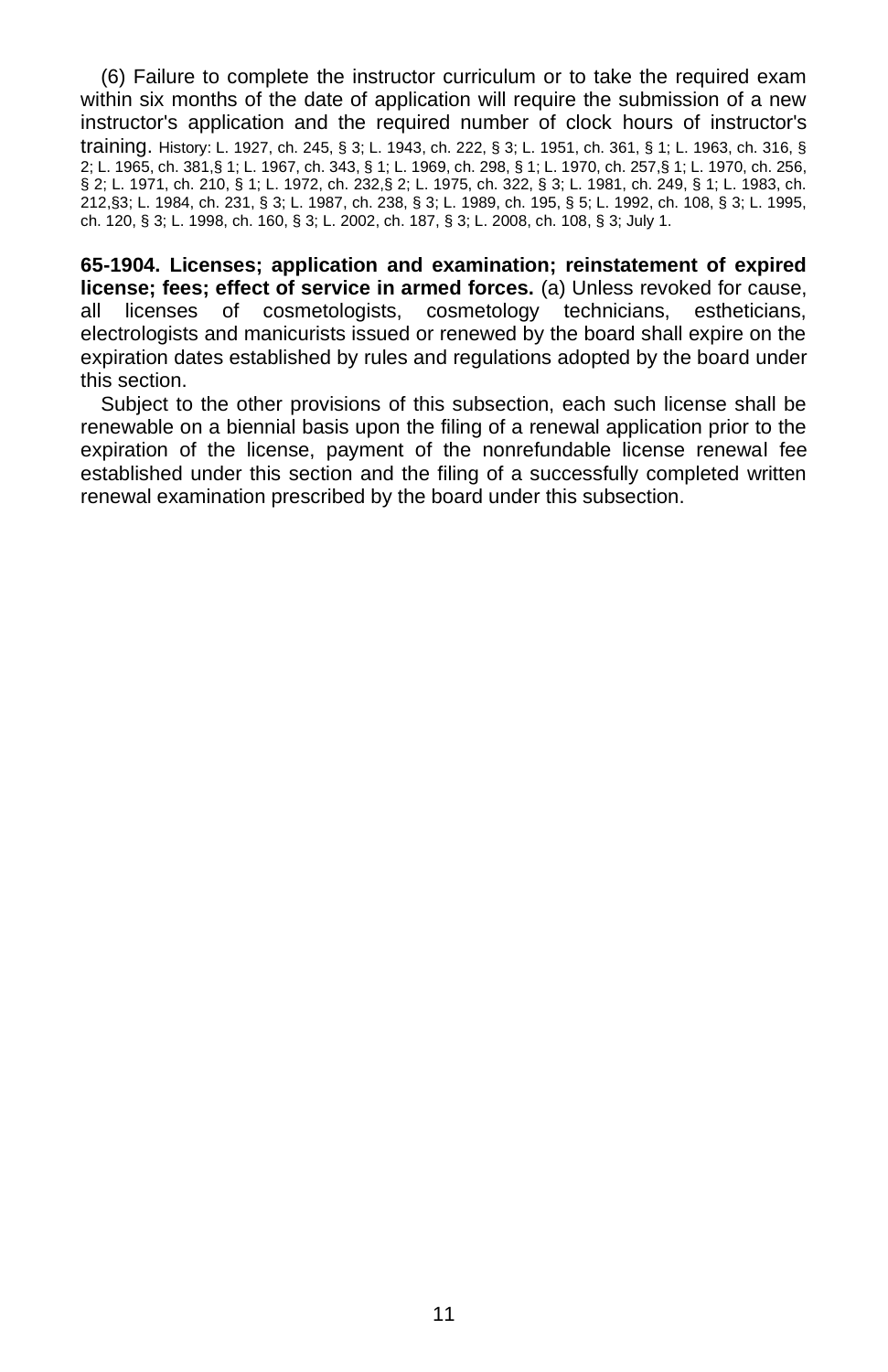For renewal applications the board shall prescribe a written renewal examination for each classification of licensee under this subsection that will test the applicant's understanding of the laws relating to the practice for which the applicant holds a license, will test the applicant's understanding of health and sanitation matters relating to the practice for which the applicant holds a license and will test the understanding of the applicant about safety matters relating to the practice for which the applicant holds a license. The board shall fix the score for the successful completion of a written renewal examination.

At least 30 days prior to the expiration of a license, the board shall provide to the licensee notice of the date of expiration of the license.<br>(b)(1) Any cosmetologist's, cosmetology to

(b)(1) Any cosmetologist's, cosmetology technician's, esthetician's, electrologist's or manicurist's license may be renewed by the applicant within six months after the date of expiration of the applicant's last license upon submission of proof, satisfactory to the board, of the applicant's qualifications to practice as a cosmetologist, cosmetology technician, esthetician, electrologist or manicurist, successfully completing the renewal exam and payment of the applicable nonrefundable renewal fee and delinquent fee prescribed pursuant to this section.

(2) Any applicant whose license as a cosmetologist, cosmetology technician, esthetician, electrologist or manicurist has been expired for more than six months may obtain reinstatement of such license upon application to the board, upon filing with the board a successfully completed written renewal examination and upon payment of the applicable nonrefundable delinquent renewal fee and a nonrefundable renewal penalty fee of \$100.

(c) Any applicant for a license other than a renewal license shall make a verified application to the board on such forms as the board may require and, upon payment of the license application fee and the examination fee shall be examined by the board or their appointees and shall be issued a license, if found to be duly qualified to practice the profession of cosmetologist, esthetician, electrologist or manicurist.

(d) The board is hereby authorized to adopt rules and regulations fixing the amount of nonrefundable fees for the following items and to charge and collect the amounts so fixed, subject to the following limitations:

| <u>so into at babloot to the following illimation</u>                                                         |  |
|---------------------------------------------------------------------------------------------------------------|--|
| Cosmetologist license application fee, for two years-not more than \$60                                       |  |
|                                                                                                               |  |
|                                                                                                               |  |
| Cosmetology technician license renewal fee, for two years-not more than 60                                    |  |
|                                                                                                               |  |
|                                                                                                               |  |
|                                                                                                               |  |
|                                                                                                               |  |
|                                                                                                               |  |
|                                                                                                               |  |
| Delinquent manicurist renewal fee manufactured and the manufactured and the Delinquent manicurist renewal fee |  |
|                                                                                                               |  |
|                                                                                                               |  |
|                                                                                                               |  |
|                                                                                                               |  |
|                                                                                                               |  |
|                                                                                                               |  |
|                                                                                                               |  |
| New cosmetology services salon/electrology clinic license application fee-not more than 100                   |  |
| Cosmetology services salon/electrology clinic license renewal fee-not more than 50                            |  |
| Delinquent cosmetology services salon or electrology clinic renewal fee 30                                    |  |
|                                                                                                               |  |
|                                                                                                               |  |
|                                                                                                               |  |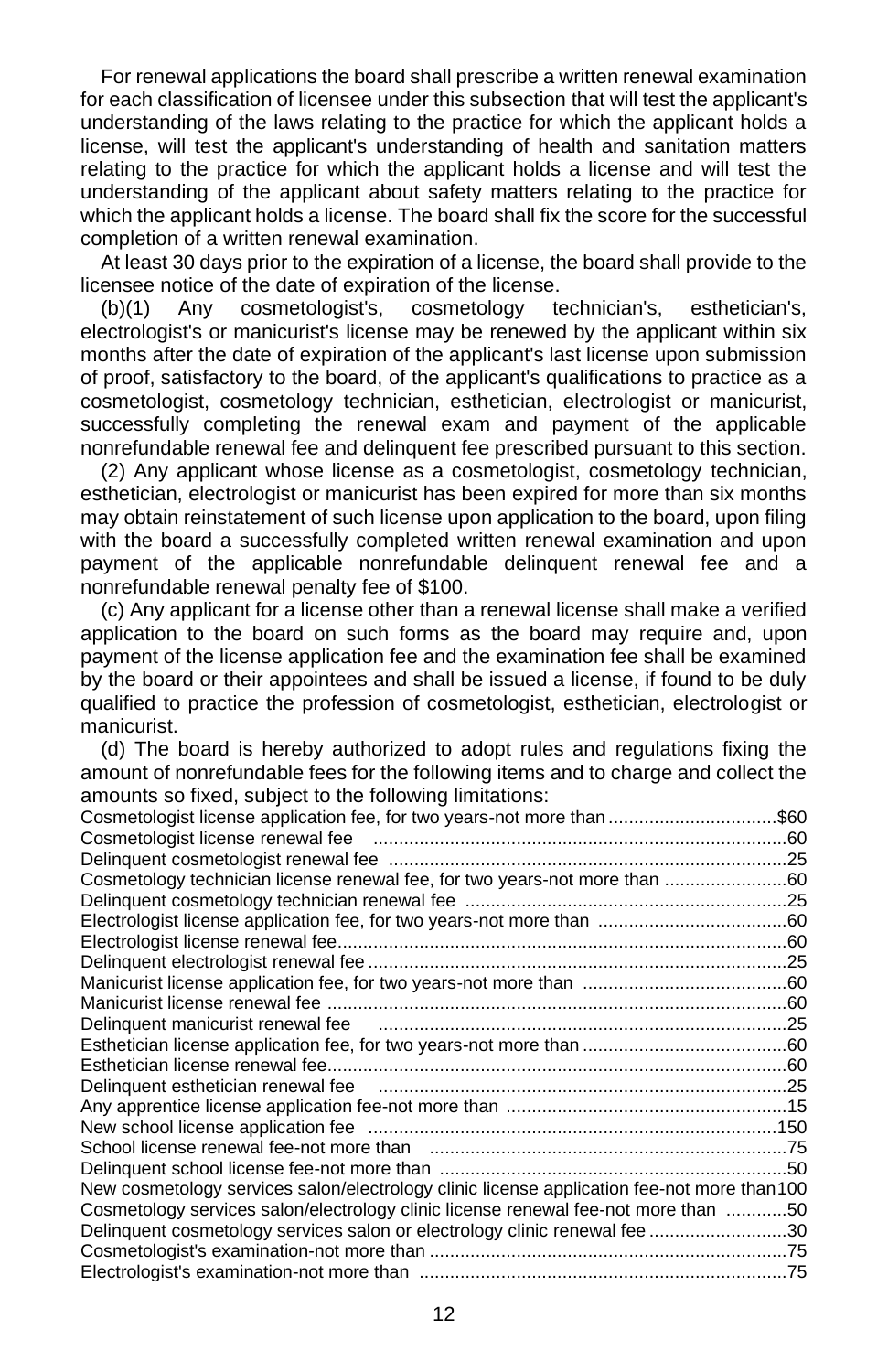(e) Whenever the board determines that the total amount of revenue derived from the fees collected pursuant to this section is insufficient to carry out the purposes for which the fees are collected, the board may amend its rules and regulations to increase the amount of the fee, except that the amount of the fee for any item shall not exceed the maximum amount authorized by this subsection. Whenever the amount of fees collected pursuant to this section provides revenue in excess of the amount necessary to carry out the purposes for which such fees are collected, it shall be the duty of the board to decrease the amount of the fee for one or more of the items listed in this subsection by amending the rules and regulations which fix the fees.

(f) Any person who has a held a license issued by the board for at least 10 years and is 60 years or more of age and not regularly engaged in cosmetology practice in Kansas shall be entitled to a senior status license upon application and payment of the one-time senior status license fee. The holder of the senior status license shall not be required to renew the license and shall not be entitled to practice cosmetology.

(g) Any person who failed to obtain a renewal license while in the armed forces of the United States shall be entitled to a renewal license upon filing application, paying the nonrefundable renewal fee for the current year during which the person has been discharged and successfully completing the renewal exam. History: L. 1927, ch. 245, § 7**;** L. 1933, ch. 279, § 3; L. 1943, ch. 222, § 4; L. 1945, ch. 253, § 1; L. 1949, ch. 334, § 2; L. 1951, ch. 361, § 2; L. 1963, ch. 317, § 2; L. 1970, ch. 256, § 3; L. 1975, ch. 322, § 4; L. 1980, ch. 192, § 1; L. 1983, ch. 212, § 4; L. 1987, ch. 238, § 4; L. 1995, ch. 119, § 1; L. 1995, ch. 248, § 1; L. 1997, ch. 146, § 6; L. 1998, ch. 160, § 4; L. 2001, ch. 193, § 1; L. 2002, ch. 187, § 4; L. 2009, ch. 80, § 1; Apr. 23; L. 2014, ch. 130, § 5; L. 2018, ch. 22, § 1; July 1.

<span id="page-18-0"></span>**65-1904a. Salon or clinic license; application and fee; inspection and reinspection; practice in private residence; renewal; practice outside salon, clinic or private residence.** (a) Any licensed cosmetologist, esthetician, electrologist, manicurist, or person desiring to establish a salon or clinic shall make application, on a form provided, to the Kansas state board of cosmetology, accompanied by the new salon or clinic license fee established under K.S.A. 65- 1904, and amendments thereto.

Upon filing of the application, the board shall inspect the equipment as to safety and sanitary condition of the premises and if the equipment and premises are found to comply with the rules and regulations of the secretary of health and environment and the rules and regulations of the Kansas state board of cosmetology, the board shall issue a new salon or clinic license.

(b) Nothing herein contained shall be construed as preventing any licensed cosmetologist, manicurist, esthetician or electrologist from practicing in the field for which licensed in such licensee's private home or residence if the home or residence complies with rules and regulations of the secretary and the state board.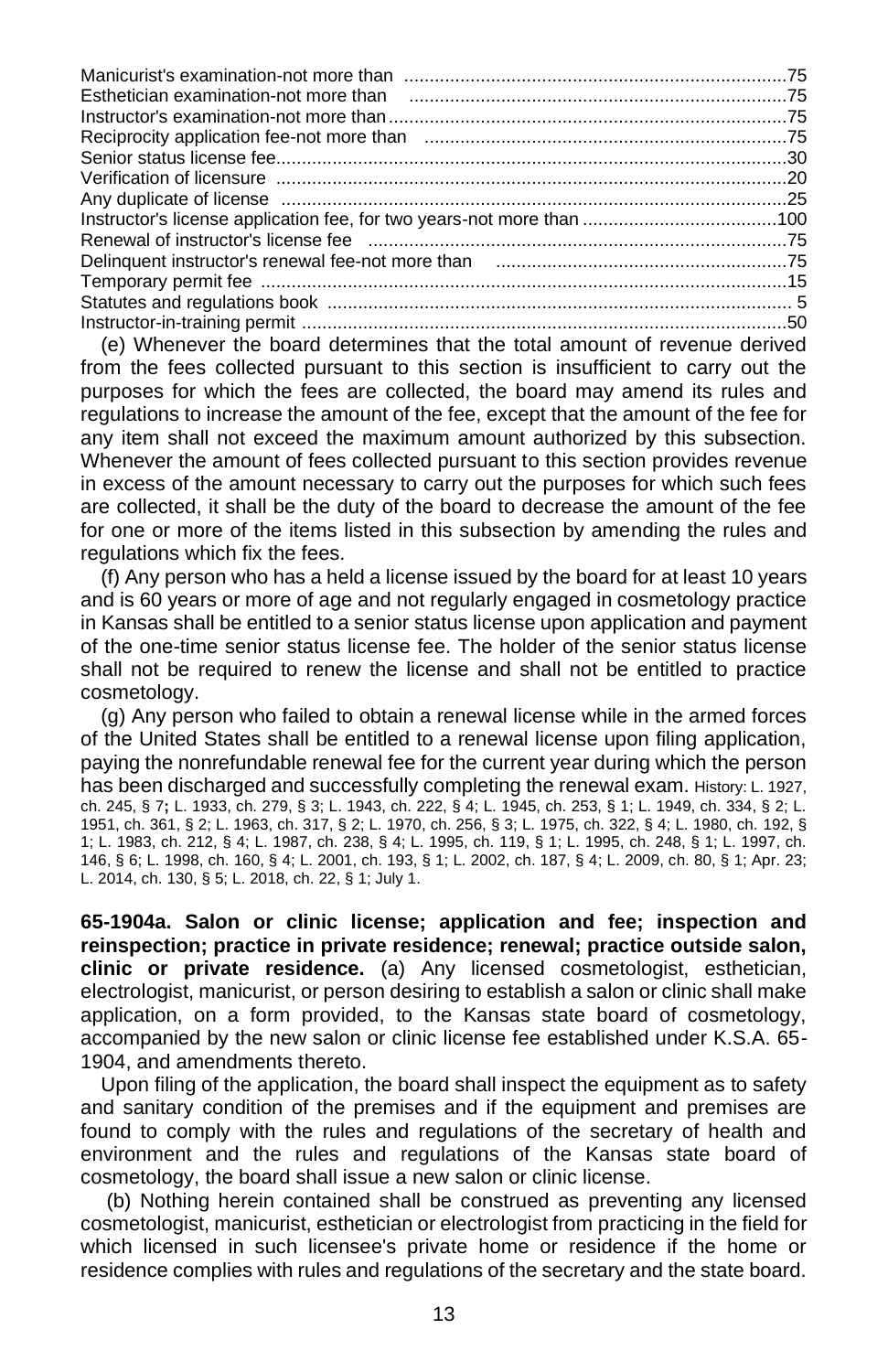A licensed cosmetologist, manicurist, esthetician or electrologist may provide services in the field in which licensed in a place other than the licensed salon or clinic or a private home or residence of the licensed cosmetologist, manicurist, esthetician or electrologist.

Excluding services provided by a licensed cosmetologist, manicurist, esthetician or electrologist in a health care facility, hospital or nursing home or in the residence of a person requiring home care arising from physical or mental disabilities, in order to provide such services, such licensed cosmetologist, manicurist, esthetician or electrologist shall be employed in a salon or clinic or in the licensed cosmetologist's, manicurist's, esthetician's or electrologist's private home or residence for at least 51% of the total hours per week employed; and shall attest by affidavit that such cosmetology, manicuring, esthetics or electrology services shall be provided only in the residence or office of the person receiving services.

(c) Licensed salons and clinics may be reinspected in accordance with a schedule determined by the board by rules and regulations or upon a complaint made to the board that such salon or clinic is not being maintained in compliance with rules and regulations of the board. The license shall expire one year from the last day of the month of its issuance. Any such license may be renewed upon application accompanied by the salon or clinic license renewal fee made to the board prior to the expiration date of the license. Any license may be renewed by the applicant within 60 days after the date of expiration of the last license upon payment of the annual renewal fee plus the delinquent renewal fee.

(d) On or after July 1, 2014, salon and clinic renewal application fees will be prorated to reflect an expiration date one year from the last day of the month of the initial issuance of the license. History: L. 1943, ch. 222, § 5; L. 1945, ch. 253, § 2; L. 1949, ch. 334, § 3; L. 1963, ch. 317, § 3; L. 1970, ch. 256, § 4; L. 1975, ch. 322, § 5; L. 1987, ch. 238, § 5; L. 1998, ch. 160, § 5; L. 2000, ch. 109, § 3; L. 2002, ch. 187, § 5; L. 2014, ch. 130, § 5; July 1.

<span id="page-19-0"></span>**65-1904b. Licensure, reciprocity, conditions.** (a) Upon application to the Kansas state board of cosmetology on a form provided for application for a cosmetologist, esthetician or electrologist license, accompanied by the application fee, a person practicing as a cosmetologist, esthetician or electrologist under the laws of another state or jurisdiction shall be granted a license entitling the person to practice in this state if:

(1) The person is not less than 17 years of age and a graduate of an accredited high school, or equivalent thereof, or the person has held a current license in another state or jurisdiction in the area of practice in which the person seeks a license for not less than 10 years prior to the date of application;

(2) the person submits to the board verification of date of birth; and

(3) the person holds a current license in another state in the area of practice in which the person seeks a license and meets at least one of the following criteria:

(A) The person passes a written and a practical examination administered by the board relating to the area of practice in which the person seeks a license; or

(B) the person has the number of hours of training required for licensure in this state and passes the written examination administered for license renewal under subsection (a) of K.S.A. 65-1904, and amendments thereto.

(b) The renewal of a license issued pursuant to this section shall be in the manner provided in K.S.A. 65-1904, and amendments thereto. History: L. 1943, ch. 222, § 6; L. 1963, ch. 317, § 4; L. 1970, ch. 256, § 5; L. 1975, ch. 322, § 6; L. 1981, ch. 249, § 2; L. 1983, ch. 212, § 5; L. 1987, ch. 238, § 6; L. 1998, ch. 160, § 6; L. 2002, ch. 187, § 6; L. 2008, ch. 108, § 4; L. 2014, ch. 130, § 5; July 1.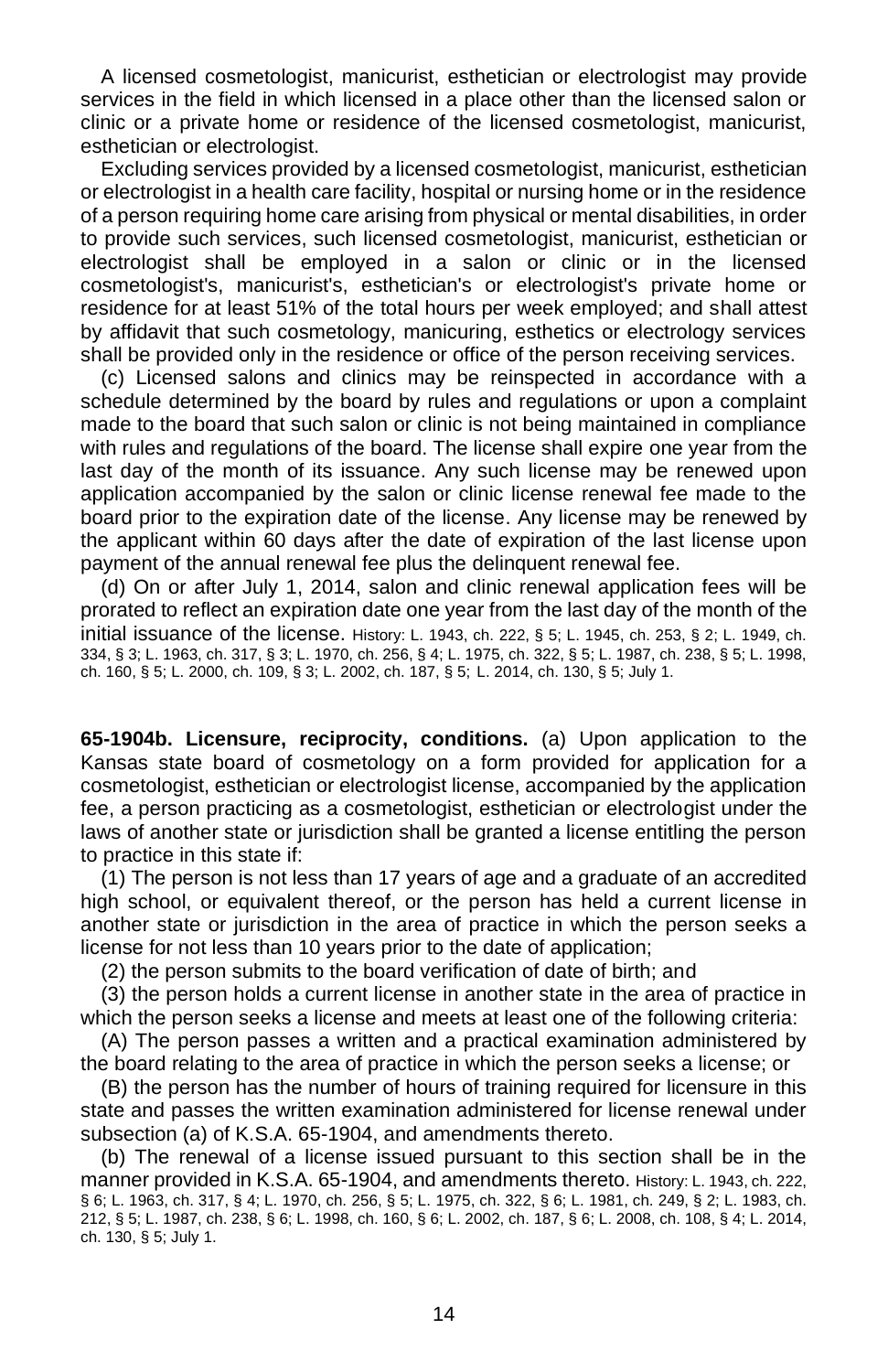<span id="page-20-0"></span>**65-1905. Examinations; qualifications of applicants; temporary permit.** (a) All examinations held or conducted by the board shall be in accordance with rules and regulations adopted by the board. The examinations shall include a written test administered at the completion of 1,000 hours of training. If the applicant has attended a licensed school electing to base the course of instruction and practice on credit hours as provided in K.S.A. 65-1903, and amendments thereto, the written test shall be administered at the completion of the credit hours which are the equivalent of 1,000 clock hours under the formula for conversion used by the licensed school.

A practical test may be administered prior to licensure.

Examinations to qualify for an instructor's license shall be limited to written tests.

(b) Each applicant for licensure by examination shall:

(1) Be at least 17 years of age;

(2) be a graduate of an accredited high school, or equivalent thereof. The provisions of this paragraph shall not apply to any applicant who was at least 25 years of age and licensed as an apprentice on May 21, 1998;

(3) submit to the board verification of date of birth; and

(4) have served as an apprentice for the period of time provided by K.S.A. 65- 1912, and amendments thereto.

(c) Any person making application who possesses the necessary qualifications to take an examination provided herein, upon application and payment of the nonrefundable temporary permit fee, may be issued a temporary permit by the board to practice cosmetology until the next regular examination conducted by the board. History: L. 1927, ch. 245, § 8; L. 1943, ch. 222, § 7; L. 1951, ch. 361, § 3; L. 1963, ch. 316, § 3; L. 1965, ch. 381, § 2; L. 1971, ch. 210, § 2; L. 1972, ch. 232, § 3; L. 1975, ch. 322, § 7; L. 1981, ch. 249, § 3; L. 1983, ch. 212, § 6; L. 1998, ch. 160, § 7; L. 1999, ch. 14, § 1; L. 2002, ch. 187, § 7; L. 2008, ch. 108, § 5; L. 2014, ch. 130, § 5; July 1.

<span id="page-20-1"></span>**65-1906. Display of license, inspection report and sanitation standards.** (a) Each licensed cosmetologist, cosmetology technician, esthetician, manicurist, electrologist and instructor shall display such person's license in a conspicuous place in the salon, clinic or school where the holder thereof is employed or working.

(b) Each holder of a salon, clinic or school license shall display the license and most recent inspection report and the sanitation standards prescribed by the secretary of health and environment pursuant to K.S.A. 65-1,148, and amendments thereto, in a conspicuous place in the salon, clinic or school. History: L. 1927, ch. 245, § 9; L. 1943, ch. 222, § 8; L. 1949, ch. 334, § 4; L. 1998, ch. 160, § 8; L. 2008, ch. 108, § 6; July 1.

<span id="page-20-2"></span>**65-1907. Inspectors, duties and training; student requirements; duallicensed salon and barber shops.** (a) Except as provided in subsection (b), the chairperson, with the approval of the board, shall employ inspectors to inspect schools, salons and clinics and the inspectors shall perform all of the inspection duties of the board, as required by this act, rules and regulations of the board and sanitation standards adopted by the secretary of health and environment pursuant to K.S.A. 65-1,148, and amendments thereto. The board shall provide training to the inspectors to enable the inspectors to provide current information to school, salon and clinic personnel regarding requirements of applicable statutes and rules and regulations. It shall be the duty of the board to determine the number of hours and practice work required of students in each subject of cosmetology, nail technology, esthetics and electrology taught in a licensed school.

(b) The chairperson of the board of cosmetology, with the approval of the board, may enter into an agreement with the chairperson of the board of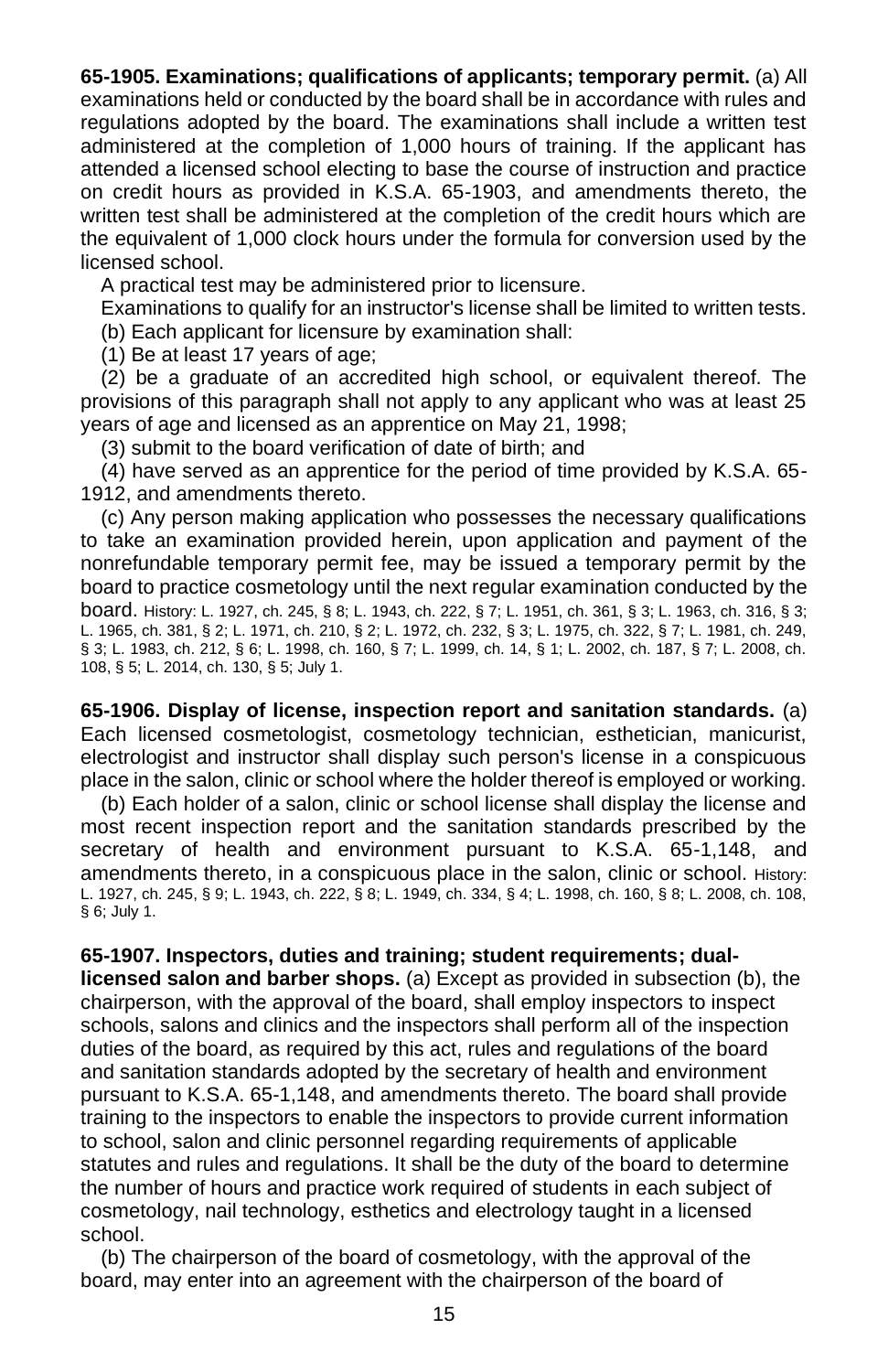barbering as to which board's inspectors shall inspect a dual-licensed salon and barber shop. Such designated inspectors shall perform all of the inspection duties of both boards, as required by the applicable statutes and rules and regulations of both boards and the sanitation standards adopted by the secretary of health and environment pursuant to K.S.A. 65-1,148, and amendments thereto. Such designated inspectors shall be trained by both boards as required by the applicable statutes and rules and regulations of both boards. History: L. 1927, ch. 245, § 10; L. 1961, ch. 385, § 4; L. 1975, ch. 462, § 94; L. 1987, ch. 238, § 7; L. 1989, ch. 195, § 6; L. 1995, ch. 120, § 5; L. 1998, ch. 160, § 9; L. 2014, ch. 63, § 1; July 1.

<span id="page-21-0"></span>**65-1908. Revocation, censure, limitation or condition, suspension, nonrenewal or refusal of license; assessment of fines; grounds; authority of inspectors.** (a) The board, in accordance with the provisions of the Kansas administrative procedure act, may refuse to issue or renew a license, or revoke, suspend, censure, limit or condition a license for any of the following reasons:

(1) Failure to comply with the sanitation standards prescribed by the secretary of health and environment pursuant to K.S.A. 65-1,148, and amendments thereto;

(2) failure to comply with any provision of this act, with the rules and regulations of the board of cosmetology or with any order issued by the board;

(3) has become a danger to the public by reason of alcohol or drug abuse;

(4) conviction of a felony unless the applicant or licensee is able to demonstrate to the board's satisfaction that such person has been sufficiently rehabilitated to warrant the public trust;

(5) the obtaining of, or the attempt to obtain, a license by fraudulent misrepresentation or bribery;

(6) advertising by means of false or knowingly deceptive matter or statement;

(7) failure to display the annual license or inspection report as provided for in this act;

(8) gross negligence or unprofessional conduct as defined by rules and regulations of the board; or

(9) has had a license revoked, suspended or limited, or has had other disciplinary action taken, or an application for a license denied, by the proper regulatory authority of another state, territory, District of Columbia or another country, a certified copy of the record of the action of the other jurisdiction being conclusive evidence thereof.

(b) The board may order the remedying of any violations of rules and regulations of the board or any provision of this act, and the board may issue a cease and desist order upon board determination that the holder of a license or any person has violated any order of the board, any rules and regulations of the board or any provision of this act.

(c) Inspectors employed by the board shall have such powers as the board may prescribe by rules and regulations to make inspections, investigations, and inquiries, except that a permanent order for closing any establishment licensed by the board shall be issued only by the board.

(d) In addition to the board's authority to refuse licensure or impose discipline pursuant to subsection (a), the board shall have the authority to assess a fine not in excess of \$1,000 against a licensee for each of the reasons specified in subsection (a). Such fine may be assessed in lieu of or in addition to such discipline. History: L. 1927, ch. 245, § 11; L. 1961, ch. 385, § 5; L. 1975, ch. 322, § 8; L. 1984, ch. 313, § 116; L. 1989, ch. 195, § 7; L. 1992, ch. 108, § 4; L. 1995, ch. 119, § 2; L. 1998, ch. 160, § 10; L. 2002, ch. 187, § 8; L. 2008, ch. 108, § 7; July 1.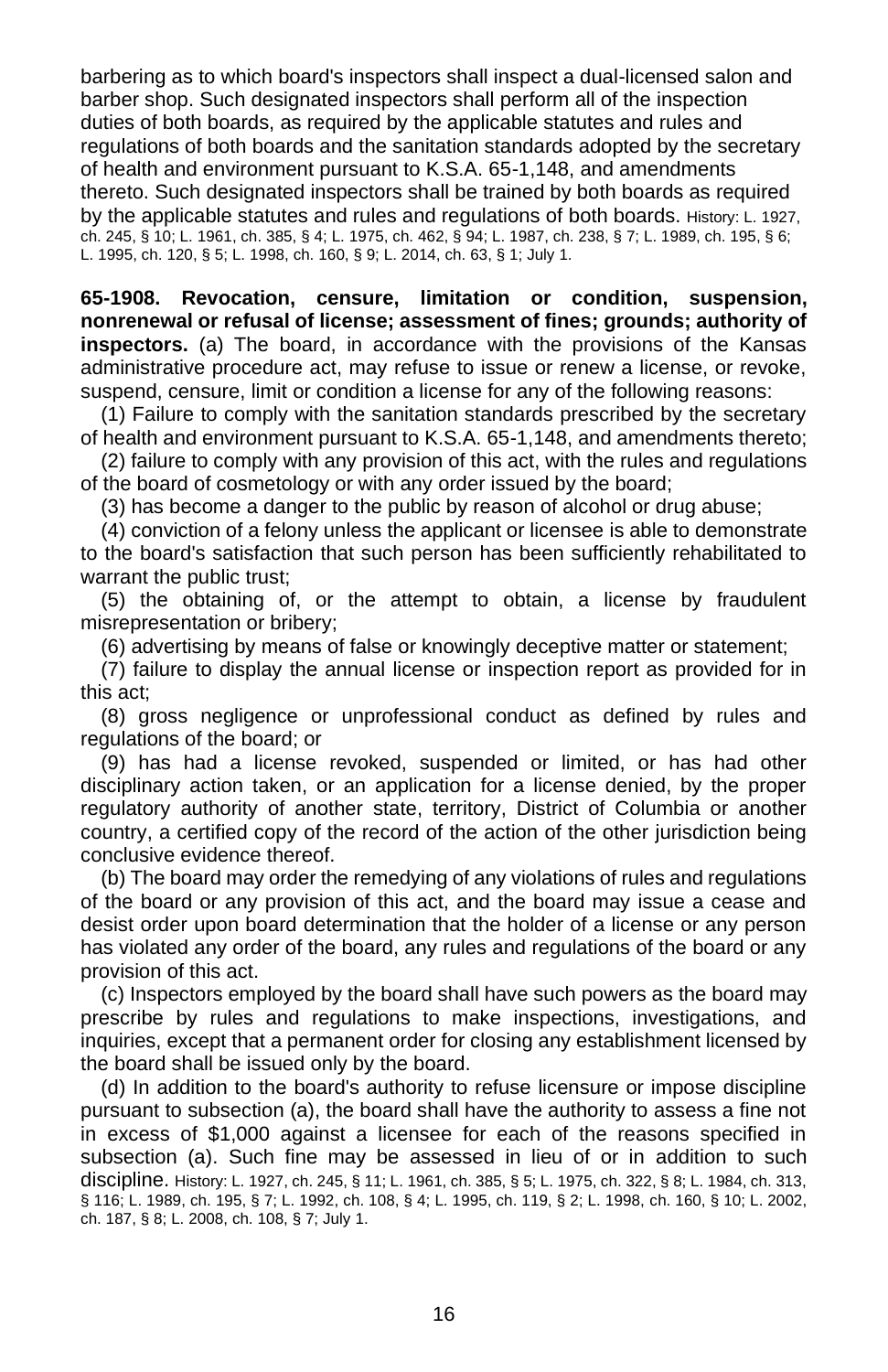#### <span id="page-22-0"></span>**65-1909. Violations; civil and criminal remedies.** (a) No person shall:

(1) Employ an individual or allow any individual to engage in any activity for which a license is required pursuant to K.S.A. 65-1902, and amendments thereto unless such individual holds a currently valid license issued to such individual;

(2) violate any order or ruling of the state board of cosmetology;

(3) fail or refuse to comply with rules and regulations prescribed by the board or applicable sanitation standards adopted by the secretary of health and environment pursuant to K.S.A. 65-1,148, and amendments thereto; or

(4) violate any of the provisions of article 19 of chapter 65 of Kansas Statutes Annotated.

(b) Violation of subsection (a) is a misdemeanor punishable by a fine of not less than \$10 nor more than \$100, or by imprisonment in the county jail for not less than 10 days nor more than 90 days, or by both such fine and imprisonment.

(c) The board may bring an action in its own name in a court of competent jurisdiction to enjoin any person from practicing or teaching cosmetology, esthetics, nail technology or electrology or from operating a salon, clinic or school where such courses are taught without a currently valid license.

In any civil action brought under this section, it shall be presumed that irreparable damage will occur where the board alleges and proves a person committed a violation of such licensing laws. In addition to issuing an order for injunctive relief, the court also may assess a fine of not to exceed \$1,500 against such person. History: L. 1927, ch. 245, § 12; L. 1949, ch. 334, § 5; L. 1975, ch. 322, § 9; L. 1987, ch. 238, § 8; L. 1989, ch. 195, §8; L. 1998, ch. 160, § 11; L. 2002, ch. 187, § 9; L. 2008, ch. 108, § 8; July 1.

<span id="page-22-1"></span>**65-1910. Invalidity of part.** If any part or parts of this act be held to be unconstitutional, the remaining part or parts of this act shall be unaffected thereby. History: L. 1927, ch. 245, § 14; June 1.

<span id="page-22-2"></span>**65-1912. Apprentice license; practice as apprentice required prior to licensure; charge for services of apprentice.** (a) Any person desiring to practice as an apprentice shall be required to pay to the board the fee required pursuant to K.S.A. 65-1904, and amendments thereto, and obtain an apprentice license from the board. Application for an apprentice license allowing a person to practice in a licensed school shall be submitted to the board not more than 15 days after the person's enrollment in the school.

(b)(1) An applicant for examination and licensure as a cosmetologist shall be required to have practiced as an apprentice in a licensed school for not less than 1,500 clock hours or, if the applicant has attended a licensed school electing to base the course of instruction and practice on credit hours as provided in K.S.A. 65-1903, and amendments thereto, the applicant shall have practiced as an apprentice for not less than those credit hours which are the equivalent of 1,500 clock hours under the formula for conversion used by the licensed school.

(2)(A) Before July 1, 2009, an applicant for examination and licensure as an esthetician shall be required to have practiced as an apprentice in a licensed school for not less than 650 clock hours or, if the applicant has attended a licensed school electing to base the course of instruction and practice on credit hours as provided in K.S.A. 65-1903, and amendments thereto, the applicant shall have practiced as an apprentice for not less than those credit hours which are the equivalent of 650 clock hours under the formula for conversion used by the licensed school.

(B) On and after July 1, 2009, an applicant for examination and licensure as an esthetician shall be required to have practiced as an apprentice in a licensed school for not less than 1,000 clock hours, or, if the applicant has attended a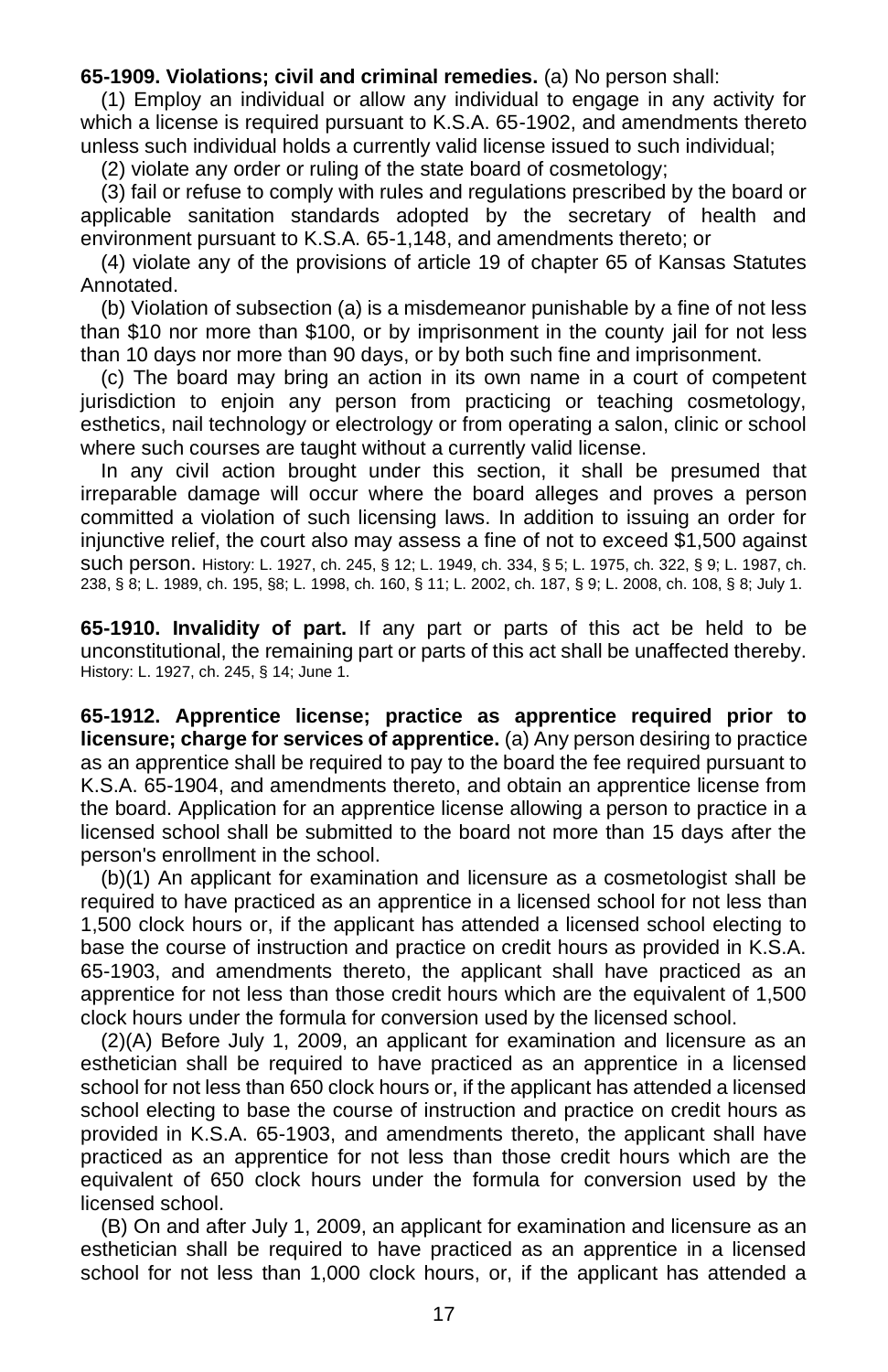licensed school electing to base the course of instruction and practice on credit hours as provided in K.S.A. 65-1903, and amendments thereto, the applicant shall have practiced as an apprentice for not less than those credit hours which are the equivalent of 1,000 clock hours under the formula for conversion used by the licensed school.

(3) An applicant for examination and licensure as a manicurist shall be required to have practiced as an apprentice in a licensed school of cosmetology or nail technology for not less than 350 clock hours or, if the applicant has attended a licensed school electing to base the course of instruction and practice on credit hours as provided in K.S.A. 65-1903, and amendments thereto, the applicant shall have practiced as an apprentice for not less than those credit hours which are the equivalent of 350 clock hours under the formula for conversion used by the licensed school.

(4) An applicant for examination and licensure as an electrologist shall be required to have practiced as an apprentice:

(A) In a licensed school of cosmetology or electrology for not less than 500 clock hours or, if the applicant has attended a licensed school electing to base the course of instruction and practice on credit hours as provided in K.S.A. 65-1903, and amendments thereto, the applicant shall have practiced as an apprentice for not less than those credit hours which are the equivalent of 500 clock hours under the formula for conversion used by the licensed school; or

(B) in a licensed clinic or establishment for not less than 1,000 clock hours of training. The duration of practice as an apprentice in a clinic or establishment must be in the clinic or establishment in which practice was commenced, except that the board may permit, upon written application and for good cause, the transfer of the apprentice to another clinic or establishment for completion of the term of apprenticeship. Any licensed cosmetologist who is practicing electrology in a licensed clinic or establishment on July 1, 1987, may apply for and be issued an electrologist's license without examination.

(c) No apprentice shall make any charge for the apprentice's services, but a licensed school of cosmetology, electrology or nail technology or a proprietor of a licensed clinic or establishment in which an apprentice of electrology practices may charge for services of the apprentice.

(d) For purposes of subsection (b), a person is not required to have practiced as an apprentice continuously or without interruption in obtaining the required number of hours. History: L. 1983, ch. 212, § 7; L. 1984, ch. 231, § 4; L. 1987, ch. 238, § 9; L. 1992, ch. 108, § 5; L. 1995, ch. 120, § 6; L. 1998, ch. 160, § 12; L. 2002, ch. 187, § 10; L. 2008, ch. 108, § 9; July 1.

<span id="page-23-1"></span><span id="page-23-0"></span>**65-1928. Braiding of hair; exemption of persons engaged therein from practice of cosmetology, requirements; duties of secretary of health and environment.** The secretary of health and environment shall develop a brochure containing information about infection control techniques which are appropriate for hair braiding outside the salon setting. This brochure shall be made available through the department of health and environment's website or by mail, upon request, for a fee to cover the department of health and environment's printing costs. The brochure shall contain a self-test with questions on the information contained in the brochure. For an individual engaged in hair braiding to be exempt from the practice of cosmetology under K.S.A. 65-1901 and amendments thereto, such individual shall complete the self-test part of the brochure and keep the brochure and completed self-test available at the location at which the individual is braiding hair. History: L. 2000, ch. 109, § 2; July 1.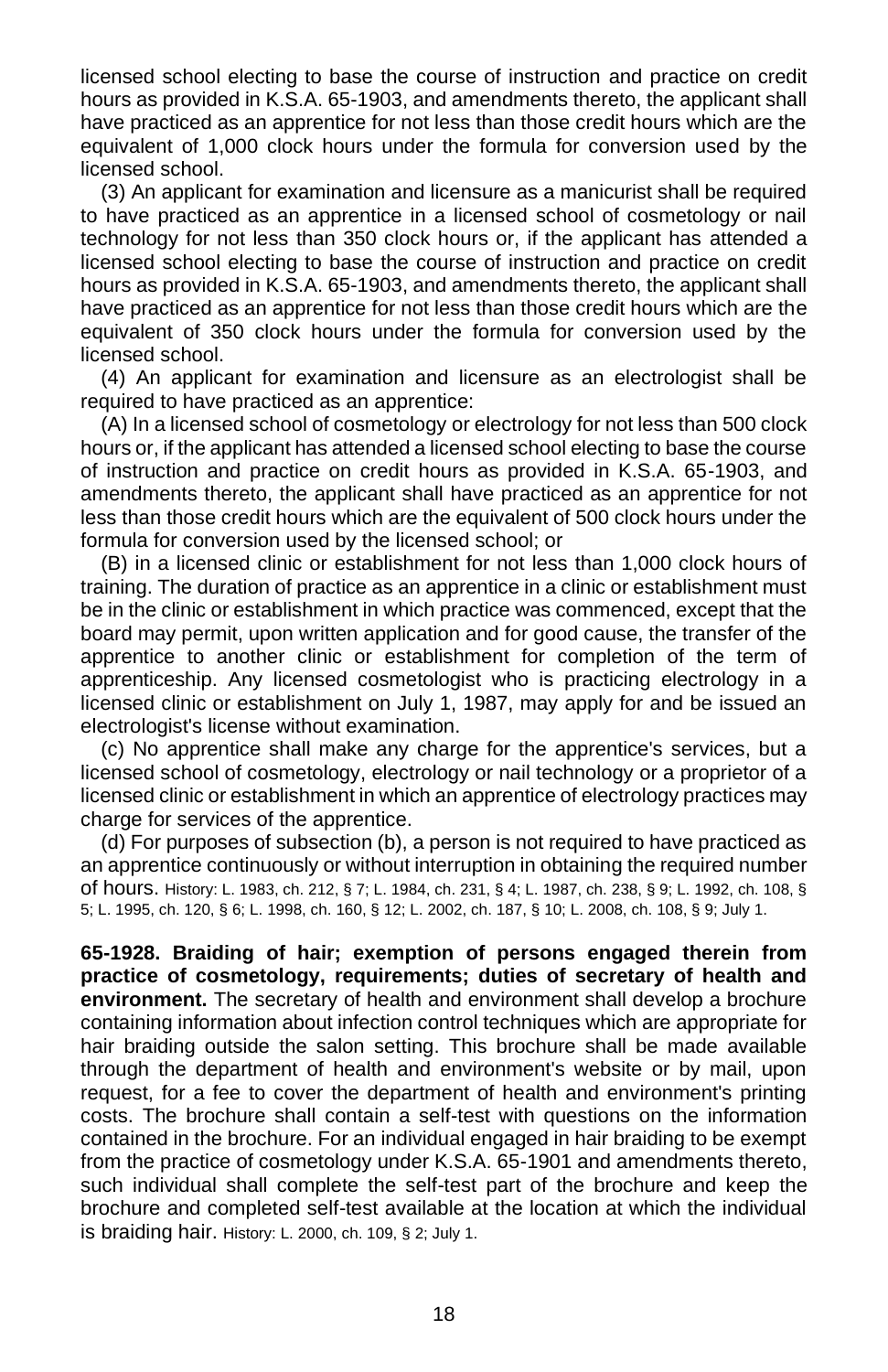## **Laws Relating to the Board of Cosmetology**

<span id="page-24-0"></span>**74-2701. Kansas state board of cosmetology; appointment; qualifications; terms; chairperson; executive director, treasurer; vacancies; oath.** (a) There is hereby created the Kansas state board of cosmetology, the members of which shall be appointed by the governor, to regulate the practice of the profession of cosmetology in Kansas.

Not more than four members shall be of the same political party. Three members shall be licensed under the provisions of K.S.A. 65-1901 through 65-1912, and amendments thereto, at least two of whom shall be licensed cosmetologists; one member shall be a licensed permanent color technician and tattoo artist or a licensed body piercer; one member shall be an owner and licensed operator of a tanning facility; one member shall be a person who holds a valid school license issued by the board or a person who is engaged in the day-to-day operation of a school licensed by the board; and two members shall represent the general public interest.

If none of the licensed cosmetologist members of the board is an African-American, at least one member representing the general public interest shall be an African-American.

No manufacturer, wholesaler or retailer of cosmetic supplies or equipment used by the profession of cosmetology, or any representative of such manufacturer, wholesaler or retailer, shall become a member of the board.

(b) Members of the board serving prior to the effective date of this act may be reappointed as provided in this section. Of the members first appointed to the board on and after the effective date of this act, two members shall be appointed for terms of one year, two members shall be appointed for terms of two years and three members shall be appointed for terms of three years.

Thereafter each member of the board shall be appointed for a term of three years, and until a successor is appointed and qualifies. The board shall annually select a chairperson from its membership.

(c) The governor shall appoint an executive director who shall serve at the pleasure of the governor. The executive director shall also be the treasurer of the board and shall keep a record of the proceedings and perform such other duties as the board shall direct.

(d) When a vacancy occurs by death or resignation, appointees to the board shall have the prescribed qualifications. All vacancies in the board shall be filled by the governor for the unexpired terms. The members of the board shall take the oath of office prescribed for public officers before entering upon the discharge of their duties. History: L. 1927, ch. 245, § 4; L. 1961, ch. 385, § 1; L. 1963, ch. 316, § 4; L. 1967, ch. 434, § 34; L. 1969, ch. 370, § 1; L. 1978, ch. 308, § 60; L. 1981, ch. 249, § 4; L. 1992, ch. 262, § 10; L. 1996, ch. 138, § 16; L. 1998, ch. 160, § 13; L. 2002, ch. 187, § 16; July 1.

<span id="page-24-1"></span>**74-2702. Meetings of board; records and register; seal; oaths; employees; inspectors, duties; salary of executive director; compensation and expenses of members.** (a) The Kansas state board of cosmetology shall meet immediately after appointment and determine policies of the board and conduct any business that may be before such board, and said officers thereafter shall meet as required by law, at times designated by the board and shall also meet on the call of the chairman.

The executive director shall not be entitled to vote at such meetings.

Said board shall keep a record of its proceedings and a register of the names of applicants for licenses, showing whether the licenses were granted or refused.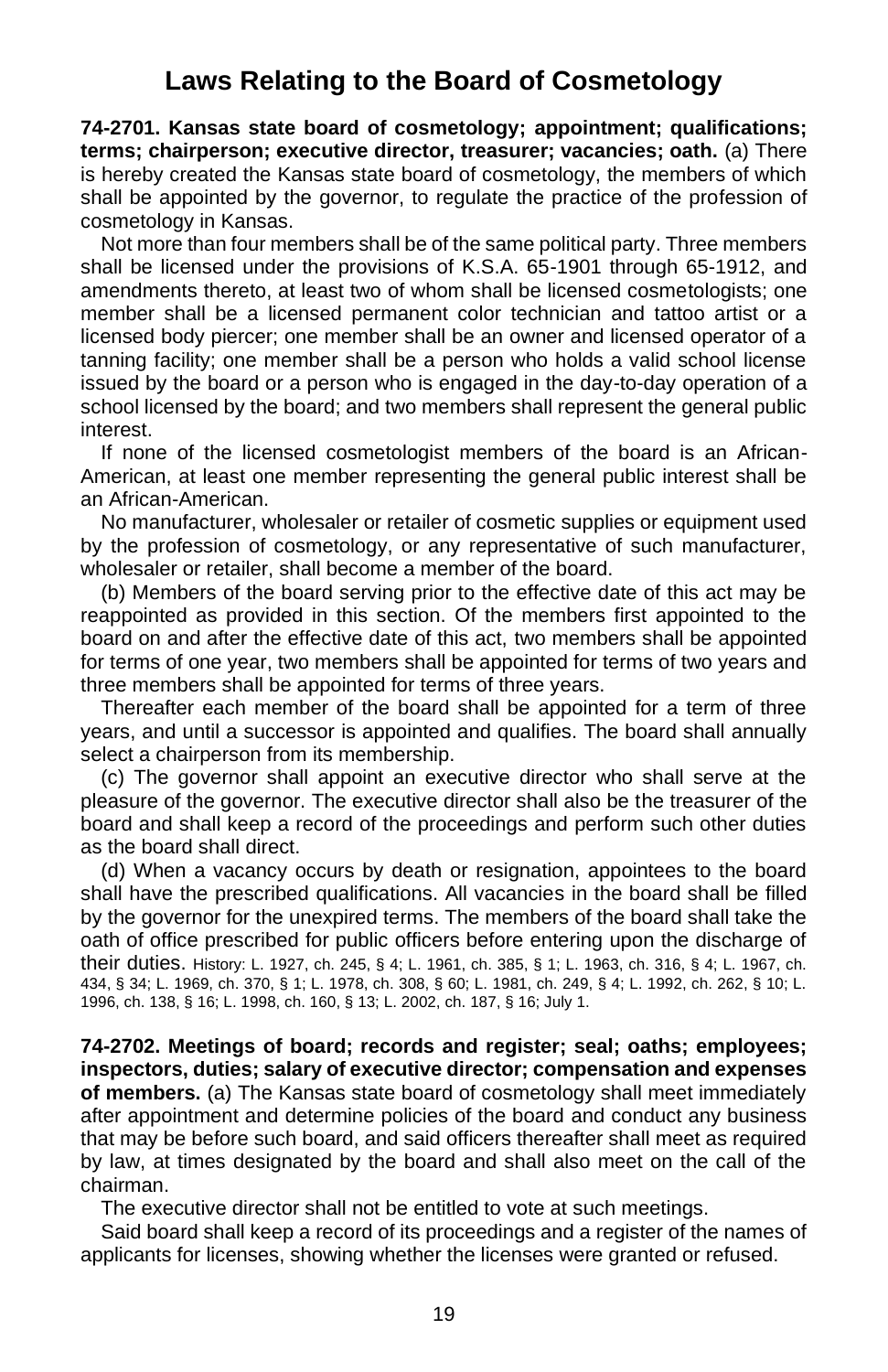Said board shall have a seal, and each of said members of said board shall have the authority and be empowered, for all purposes and duties of said board in connection therewith, to administer oaths.

The chairman with the approval of the board shall have the power to appoint inspectors who shall perform all of the inspection duties of the board and may employ such additional help as may in his or her judgment be necessary to properly carry out the provisions of this act.

(b) All employees appointed as herein authorized, except the executive director, shall be within the classified service of the Kansas civil service act.

The executive director shall be within the unclassified service of the Kansas civil service act and shall receive an annual salary to be fixed by the board, with the approval of the state finance council.

Members of the state board of cosmetology attending meetings of such board, or attending a subcommittee meeting thereof authorized by such board, shall be paid compensation, subsistence allowances, mileage and other expenses as provided in K.S.A. 75-3223. History: L. 1927, ch. 245, § 5; L. 1933, ch. 279, § 1; L. 1943, ch. 269, §16; L. 1945, ch. 253, § 3; L. 1951, ch. 361, § 4; L. 1961, ch. 385, § 2; L. 1965, ch. 458, § 12; L. 1967, ch. 443, § 11; L. 1969, ch. 370, § 2; L. 1974, ch. 348, § 57; L. 1975, ch. 322, § 10; July 1.

<span id="page-25-0"></span>**74-2702a. Rules and regulations of board.** The Kansas state board of cosmetology may adopt rules and regulations as may be necessary for the administration of matters within the jurisdiction of the board. History: L. 1969, ch. 370, § 3; L. 1995, ch. 119, § 3; July 1.

<span id="page-25-1"></span>**74-2703. Meetings of board; examination of applicants.** It shall be the duty of such board to meet at least twice each year, and at such times and places as it may deem advisable, and shall at such times hold examinations of such applicants as shall have applied for licensure. History: L. 1927, ch. 245, § 6; L. 1933, ch. 279, § 2; L. 1943, ch. 222, § 9; L. 1998, ch. 160, § 14; May 21.

<span id="page-25-2"></span>**74-2704. Fees and moneys, disposition; cosmetology fee fund.** All fees and payments required to be paid by applicants for examinations or licenses, shall be paid to the executive director of the Kansas state board of cosmetology or the board's designee.

The executive director, or the board's designee, shall remit all moneys received from fees, charges or penalties to the state treasurer in accordance with the provisions of K.S.A. 75-4215, and amendments thereto.

Upon receipt of each such remittance, the state treasurer shall deposit the entire amount in the state treasury. Ten percent of each such deposit shall be credited to the state general fund and the balance shall be credited to the cosmetology fee fund.

All expenditures from such fund shall be made in accordance with appropriation acts upon warrants of the director of accounts and reports issued pursuant to vouchers approved by the executive director or by a person or persons designated by the board. History: L. 1927, ch. 245, § 13; L. 1929, ch. 217, § 2; L. 1956, ch. 52, § 22; L. 1957, ch. 431, § 18; L. 1961, ch. 385, § 3; L. 1963, ch. 398, § 25; L. 1973, ch. 309, § 30; L. 1975, ch. 322, § 11; L. 1998, ch. 160, § 15; L. 2001, ch. 5, § 312; L. 2011, ch. 53, § 47; July 1

<span id="page-25-3"></span>**74-2705. Fiscal year of cosmetology board.** On July 1, 1929, the fiscal year of business of the board of registration for cosmetologists shall, to conform with the fiscal business year of the state, begin with July 1 and end with June 30 of each year thereafter. History: L. 1929, ch. 217, § 1; March 20.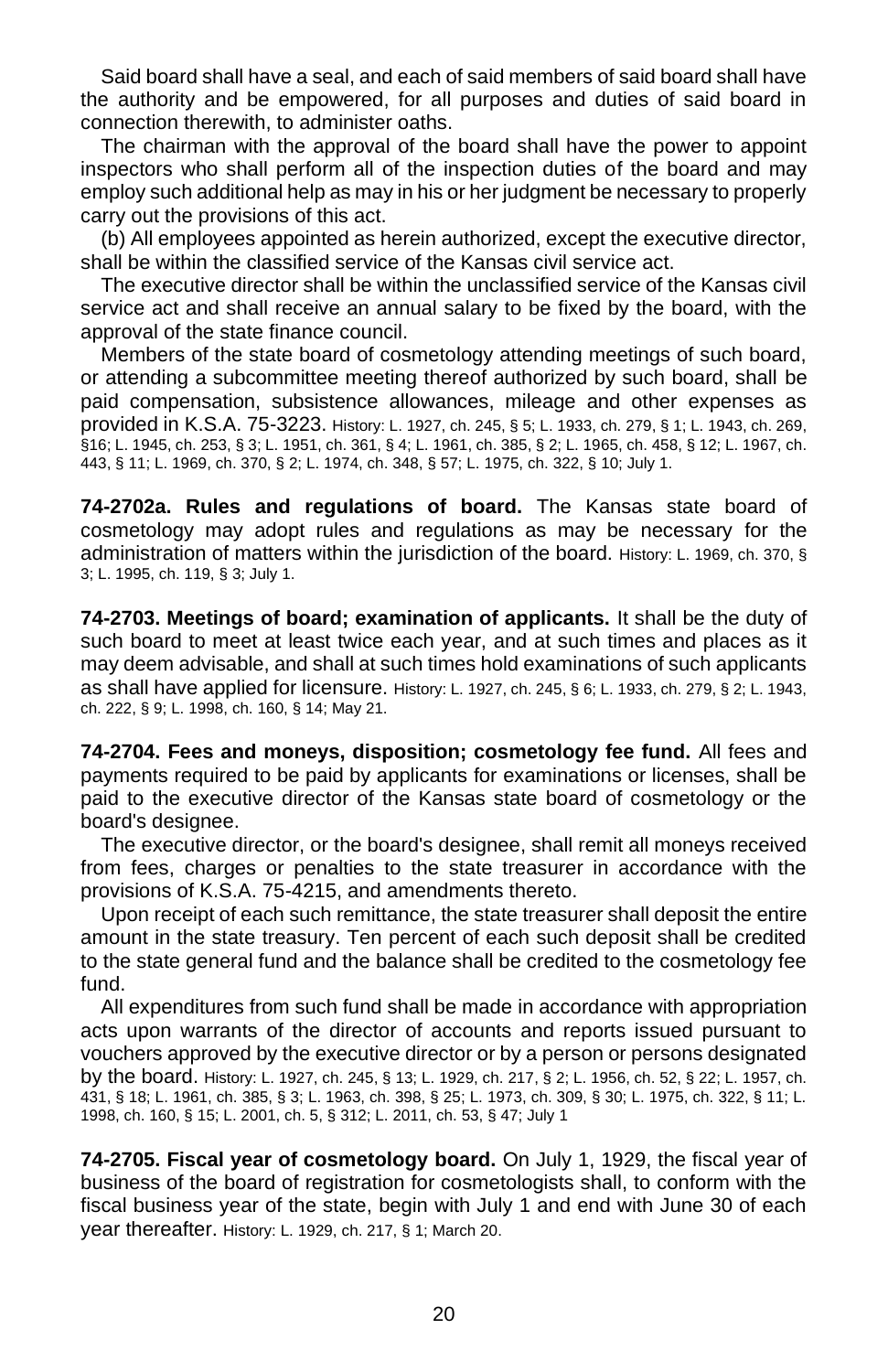# <span id="page-26-1"></span>**Rules and Regulations Infection Control**

<span id="page-26-2"></span><span id="page-26-0"></span>**28-24-1 Definitions.** As used in this article of the department's regulations, each of the following terms shall have the meaning specified in this regulation:

**(**a) "Bleach solution" means chlorine bleach used for disinfection purposes. Bleach solution shall be mixed, stored, and used according to manufacturer's instructions.

(b) "Board" means the Kansas board of cosmetology.

(c) "Clean" means free of visible or surface debris through washing with soap and water or with detergent and water. Clean shall not mean disinfected.

(d) "Communicable disease or condition" means a disease or condition that is diagnosed by a licensed health care professional as being contagious or transmissible and that can be transmitted during the practice of cosmetology, nail technology, electrology, or esthetics.

(e) "Consumer" means any individual who receives cosmetology, electrology, nail technology, or esthetic services.

(f) "Disinfect" means to use a disinfectant on a clean, nonporous item or surface to kill bacteria, viruses, and fungi.

(g) "Disinfectant" means an EPA-registered disinfecting solution that is bactericidal, virucidal, and fungicidal. Disinfectants can be in the form of a liquid concentrate, wipe, spray, or foam.

(h) "EPA" means the United States environmental protection agency.

(i) "Establishment" means any place where cosmetology, nail technology, electrology, or esthetics is practiced, other than a school.

(j) "FDA'' means the food and drug administration of the United States department of health and human services.

(k) "Mobile establishment" means a self-contained, enclosed mobile unit licensed for the practice of one or more of the following:

(1) Cosmetology;

(2) nail technology;

(3) esthetics; or

(4) electrology.

(l) ''Noninvasive," when used to describe procedures or services, means the procedures or services confined to the nonliving cells of the epidermis found in the stratum corneum layer of the skin. The practice of cosmetology, nail technology, or esthetics shall not alter, cut, or damage any living cells.

(m) "Practitioner" means an individual who practices cosmetology, nail technology, electrology, or esthetics.

(n) "Product" means any substance used on a consumer in the practice of cosmetology, electrology, nail technology, or esthetics.

(o) "Protective gloves" means single-use gloves made of nitrile, vinyl or latex.

(p) "Safety data sheet" and "SDS" mean written or printed material concerning a hazardous chemical that is prepared in accordance with 29 C.F.R. 1910.1200(g).

(q) "School" means any place where cosmetology, esthetics, nail technology, or electrology is taught.

(r) "Single-use" when used to describe an item used in the practice of cosmetology, nail technology, electrology, or esthetics, means that the item is porous and cannot be disinfected, regardless of manufacturer designation.

(s) "Sterilization" means the process used to render an instrument free of all forms of living microorganisms by use of a steam autoclave sterilizer or dry-heat sterilizer. The use of ultraviolet light shall not be an acceptable form of sterilization. Authorized by and implementing KS.A. 65-1,48; effective Jan. 4, 1993; amended Oct. 5, 2007; amended April 10, 2020.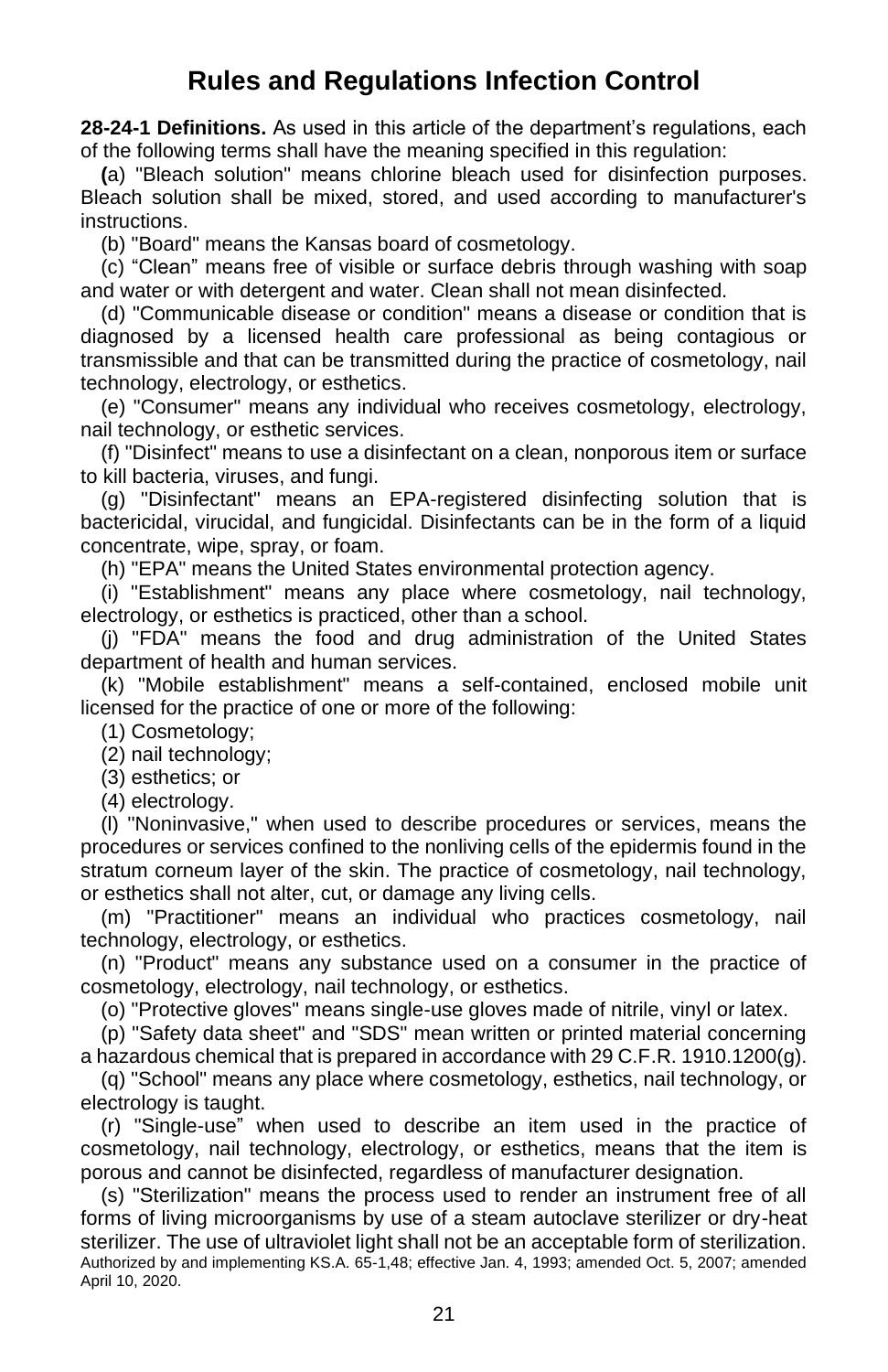<span id="page-27-0"></span>**28-24-2 Personal cleanliness.** Each practitioner shall clean that individual's hands or use an alcohol-based hand sanitizer before and after each consumer service. Authorized by and implementing KS.A. 65-1,148; effective Jan. 4, 1993; amended Jan. 2, 1998; amend-ed Oct. 5, 2007; amended April 10, 2020.

<span id="page-27-1"></span>**28-24-3 Communicable diseases or conditions.** (a) No practitioner shall provide either of the following:

(1) Any service to a consumer who has pediculosis, open sores, inflamed tissue suggesting a communicable disease or condition, fungus, lice, including head, body, or pubic or ringworm, until the consumer furnishes to the practitioner a statement signed by a licensed physician stating that the communicable disease or condition is not in an infectious, contagious, or communicable stage; or

(2) any service while having pediculosis, open sores, or inflamed tissue suggesting a communicable disease or condition, fungus, lice, including head, body, or pubic, or ringworm, until the practitioner obtains a statement signed by a licensed physician stating that the communicable disease or condition is not in an infectious, contagious, or communicable stage.

(b) If a service has been started and a practitioner discovers that a consumer has pediculosis, open sores, inflamed tissue suggesting a communicable disease or condition, fungus, lice, including head, body, or pubic, or ringworm, the practitioner shall perform the following:

(1) Stop services immediately in a safe manner;

(2) inform the consumer why the service was stopped; and

(3) clean and disinfect all affected tools, work areas, and waiting areas.

(c) If there is a likelihood of exposure to blood or body fluids while practicing cosmetology, nail technology, esthetics, or electrology, the practitioner shall wear single-use protective gloves, and each contaminated single-use item shall be double-bagged, sealed, and disposed of in a closed waste receptacle.

(d) If a blood exposure occurs, the practitioner shall perform all of the following procedures:

(1) Stop service immediately;

(2) put on protective gloves;

(3) clean the injured area with an antiseptic solution and cover the wound with a sterile bandage to prevent further blood exposure;

(4) clean and disinfect all equipment, instruments, and surfaces that came in contact with blood; and

(5) double-bag all contaminated items, including gloves, and dispose of the contaminated items in a closed waste receptacle. Authorized by and implementing KS.A. 65-1,148; effective Jan. 4, 1993; amended Oct. 5, 2007; amended April 10, 2020.

<span id="page-27-2"></span>**28-24-4 Linens and capes.** (a) After each service, each practitioner shall place all used linens, including towels, robes, and sheets, in a closed and labeled con-tainer or an enclosed storage area, including closets and cabinets. The practitioner shall not use these lin-ens again until each item has been cleaned in a wash-ing machine with detergent and hot water. After being cleaned, the linens shall be dried until no moisture re-mains in the fabric.

(b) Each cape shall be cleaned or disinfected after each service.

(c) All clean linens and capes shall be stored in a closed and labeled container or an enclosed storage area. Authorized by and implementing KS.A. 65-1,148; effective Jan. 4, 1993; amended Jan. 2, 1998; amended Oct. 5, 2007; amended April 10, 2020.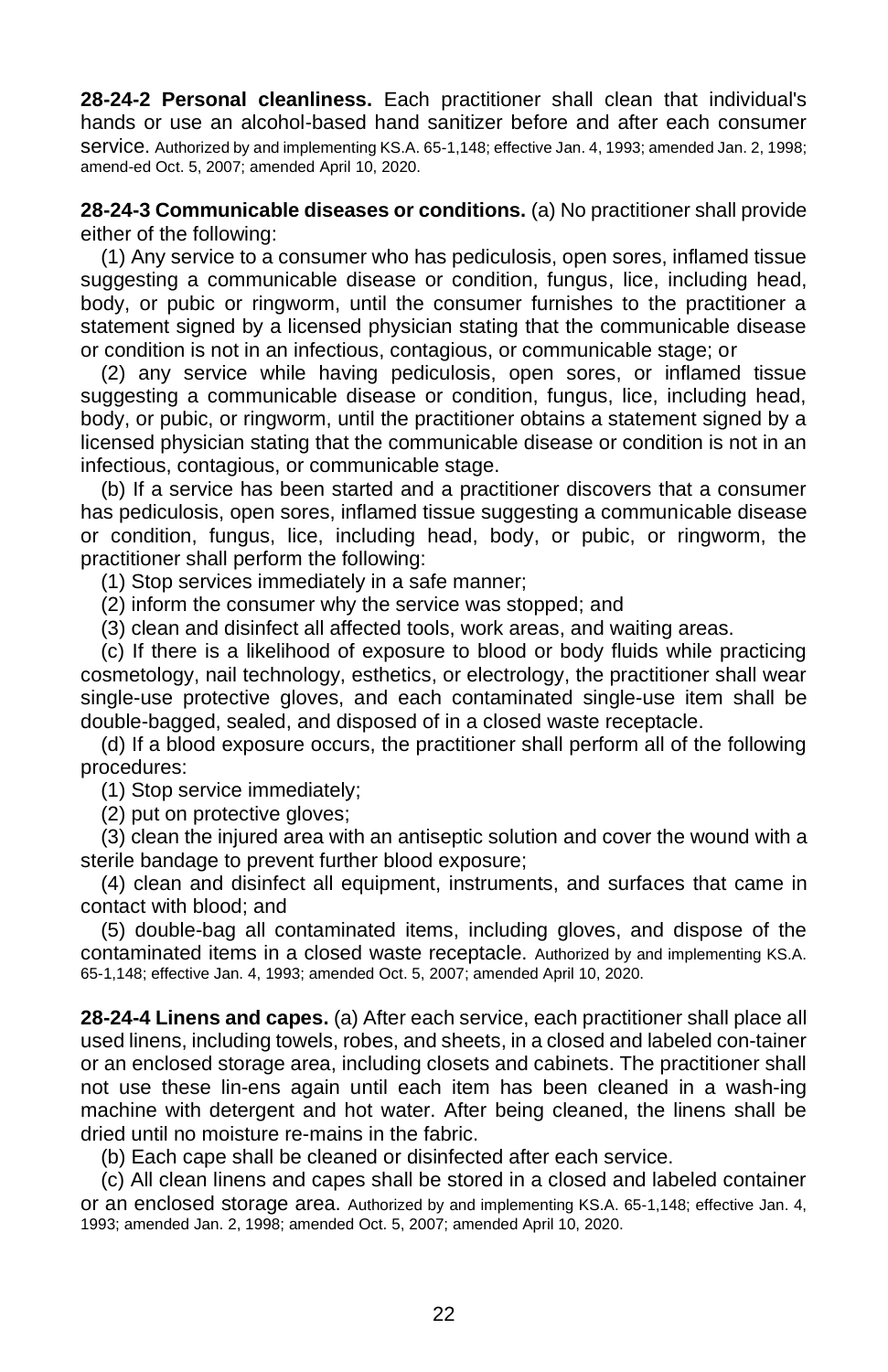<span id="page-28-0"></span>**28-24-5 Surfaces and treatment tables.** (a) Each practitioner shall daily disinfect any surface that came into contact with a consumer during services, including shampoo bowls, chairs, headrests, and treatment tables.

(b) Each treatment table shall be covered with a clean sheet of examination paper, paper towels, or linen before providing services to each consumer. Authorized by and implementing KS.A. 65-1,148; effective Jan. 4, 1993; amended Oct. 5, 2007; amended April 10, 2020.

<span id="page-28-1"></span>**28-24-6 Products and containers.** (a) All products shall be kept in labeled and closed containers. Each container shall be kept clean so that the label is legible. Each container shall be closed when not in use.

(b) If only a portion of a product is to be used on a con-sumer, each practitioner shall remove the product from its container in a way that does not contaminate the unused portion in the container. Each practitioner shall discard any remaining portion that was removed from the container but was not used during that consumer's service in a covered waste receptacle immediately after use. If cosmetic pencils are used, each pencil shall be sharpened before each use and the sharpener shall be cleaned and disinfected before being used again. Authorized by and implementing KS.A. 65-1,148; effective Jan. 4, 1993; amended Oct. 5, 2007; amended April 10, 2020.

<span id="page-28-2"></span>**28-24-7 Waxing.** (a) Each practitioner shall maintain all wax and sugar paste at a temperature specified by the manufacturer's instructions.

<span id="page-28-3"></span>(b) No applicators shall be left standing in the wax or sugar paste at any time.

(c) Each roll-on wax cartridge shall be considered a single-use item and shall be disposed of in a covered waste receptacle after the service. Authorized by and implementing KS.A. 65-1,148; effective Jan. 4, 1993; amended Oct. 5, 2007; amended April 10, 2020.

<span id="page-28-4"></span>**28-24-8 Single-use items.** (a) Each practitioner shall store all single-use items separately in a clean, labeled, and covered container or in the manufacturer's original packaging.

(b) Each practitioner shall dispose of any used single-use item in a covered waste receptacle immediately after use. All razors and other sharp items shall be disposed of in a sharps container following the service.

(c) Each sanding band used on an electric file shall be a single-use item. Each practitioner shall dispose of each sanding band in a covered waste receptacle immediately after the sanding band is used. Authorized by and implementing KS.A. 65-1,148; effective Jan. 4, 1993; amend-ed Oct. 5, 2007; amended April 10, 2020.

**28-24-9 Pedicure equipment.** For the purposes of this regulation, the term "pedicure equipment" shall mean any apparatus that holds water for the purpose of pedicure service.

(a) Each practitioner shall perform the following immediately after each pedicure service:

(1) Drain the pedicure equipment of all water, remove all debris from the equipment, and remove all removable parts;

(2) if a pedicure liner was used during the pedicure service, dispose of the pedicure liner in a covered waste receptacle;

(3) clean all removable parts and the surfaces and walls of the pedicure equipment, including the inlet and all debris trapped behind any removable parts, with soap or detergent, rinse with warm potable water, and disinfect with a liquid disinfectant used according to the manufacturer's instructions;

(4) replace all clean removable parts;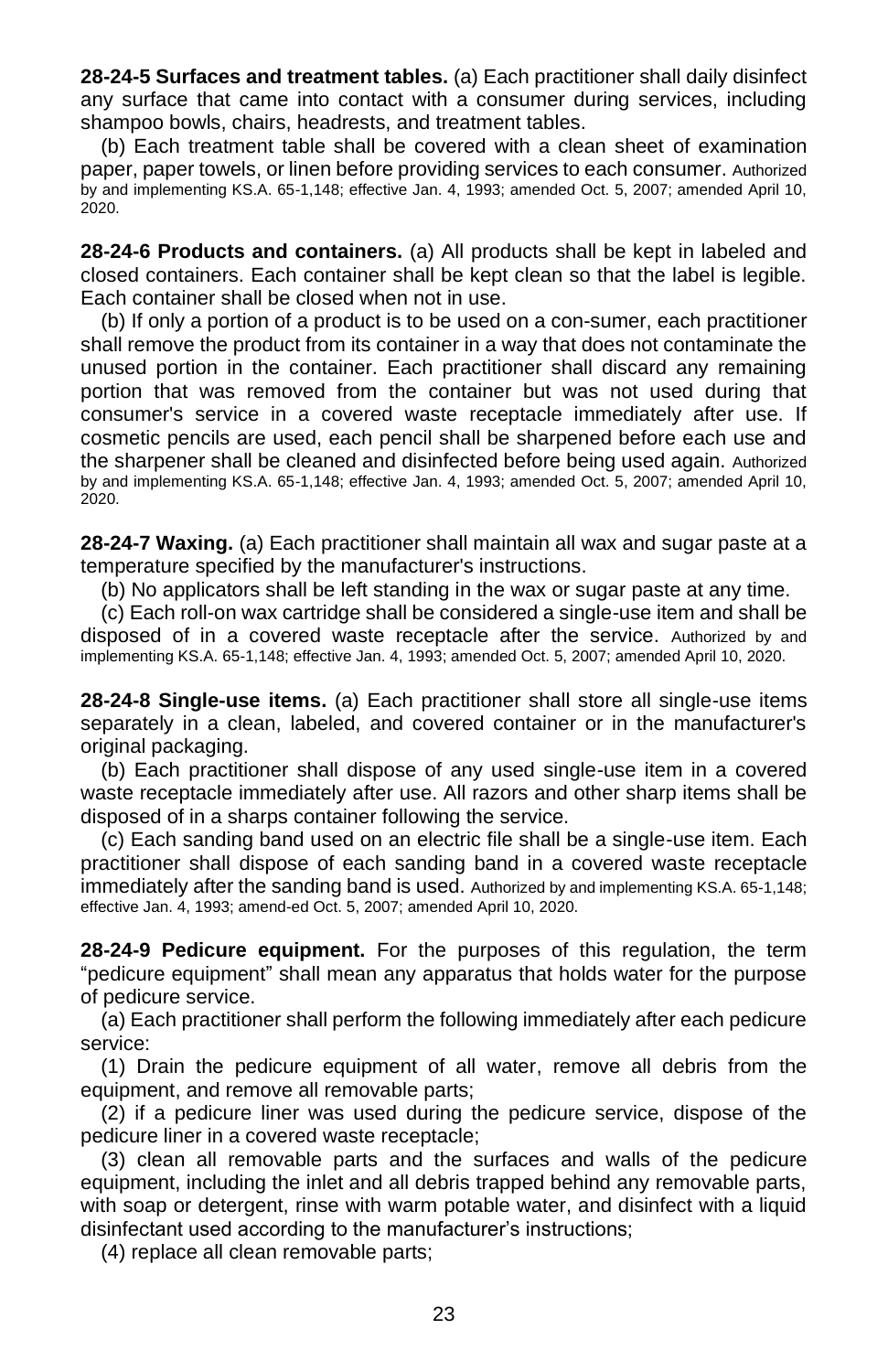(5) if a pedicure liner was not used during the pedicure service, perform one of the following

(A) If the pedicure equipment is circulating, fill the pedicure equipment with potable water and circulate a bleach solution or a liquid disinfectant used according to the manufacturer's instructions through the pedicure equipment for 10 minutes and then drain and rinse the pedicure equipment with potable water; or

(B) if the pedicure equipment is noncirculating, allow the bleach solution or liquid disinfectant to stand for 10 minutes and then drain and rinse the pedicure equipment with potable water; and

(6) wipe the pedicure equipment dry with a clean towel.

(b) Each practitioner shall ensure that all pedicure equipment remains in a clean and disinfected condition, even if the pedicure equipment is not in service or not able to be used in a service. Authorized by and implementing KS.A. 65-1,148; effective Jan. 4, 1993; amended Oct. 5, 2007; amended April 10, 2020.

<span id="page-29-0"></span>**28-24-10 Cleaning and disinfecting nonelectrical instruments and equipment.** (a) Each practitioner shall perform the following after each service as applicable:

(1) Clean each nonelectrical instrument or nonelectrical piece of equipment;

(2) rinse the instrument or equipment with potable water; and

(3) use one of the following disinfection methods:

(A) For instruments and equipment other than shears and makeup brushes, perform one of the following:

(i) Totally immerse the instrument or equipment in a disinfectant and disinfect according to the manufacturer's instructions and then rinse the instrument or equipment with potable water; or

(ii) totally immerse the instrument or equipment in bleach solution for 10 minutes and then rinse the instrument or equipment with potable water;

(B) for shears, use a concentrate, spray, wipe, or foam disinfectant according to the manufacturer's instructions; and

(C) for makeup brushes, use a concentrate, spray, or foam disinfectant according to the manufacturer's instructions.

(b) Each practitioner shall ensure that the disinfectant or bleach solution specified in subsection (a) is prepared, available for use, and covered at all times. Disinfectants and bleach solutions shall be changed daily or more often if the disinfectant or bleach solution becomes visibly cloudy or dirty.

(c) For each disinfectant used as specified in subsection (a), the following shall be available at all times in the establishment or school and shall be provided upon request to the board or the board's designee:

(1) The SDS; and

(2) the manufacturer-labeled container with sufficient disinfectant or bleach solution to ensure safe services.

(d) Each nonelectrical instrument and each nonelectrical piece of equipment that has been used on a consumer or soiled in any manner shall be placed in a labeled, covered container until the instrument or piece of equipment is cleaned and disinfected.

(e) All disinfected nonelectrical instruments and all disinfected nonelectrical pieces of equipment shall be stored in a labeled and clean, enclosed cabinet, drawer, or covered container reserved for clean instruments only.

(f) The electrolysis instruments and pieces of equipment that are sterilized in accordance with KA.R. 28-24- 12 shall not be subject to the requirements of this regulation. Authorized by and implementing KS.A. 65-1,148; effective Jan. 4, 1993; amended Jan. 2, 1998; amended Oct. 5, 2007; amended April 10, 2020.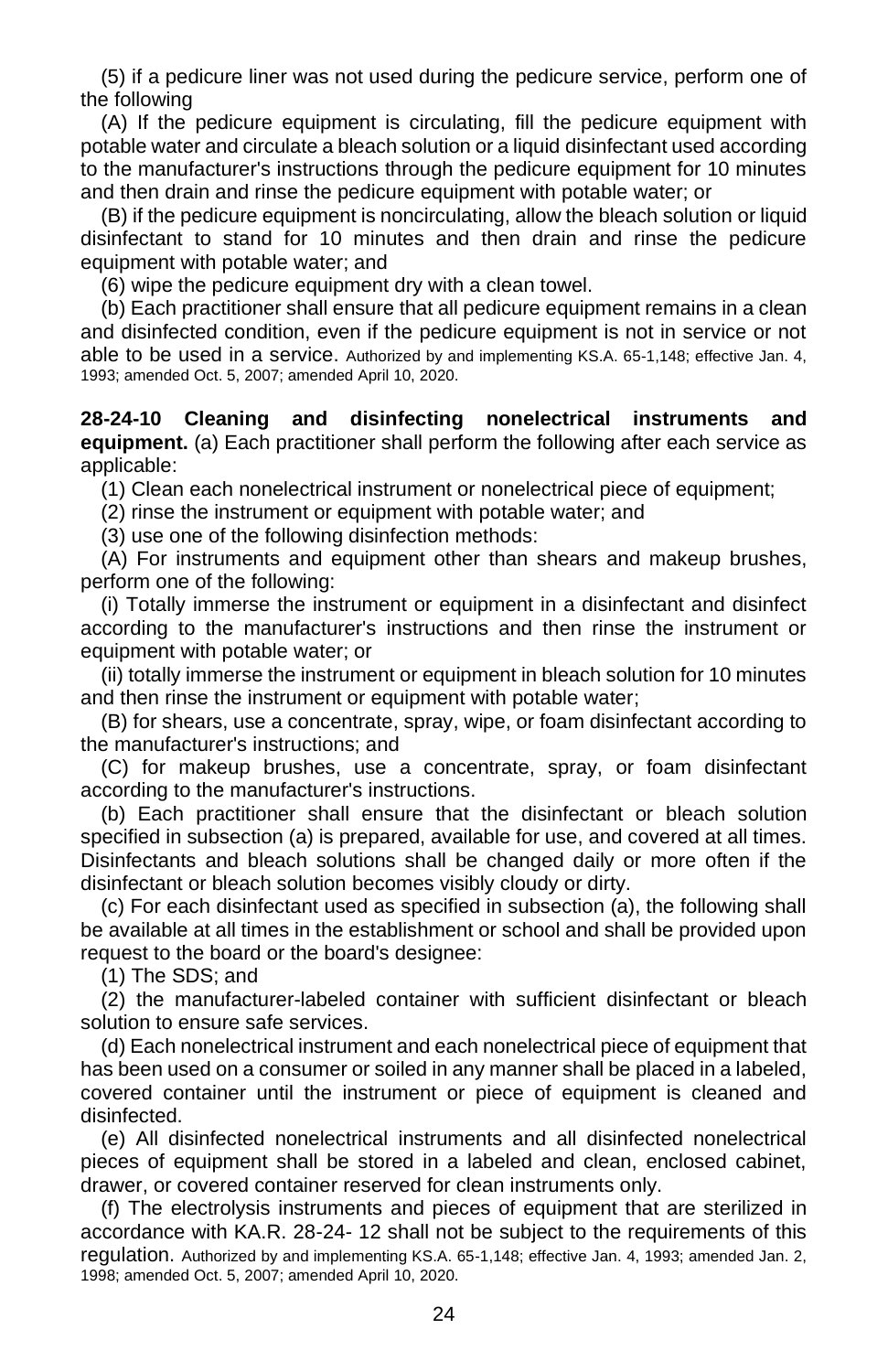<span id="page-30-0"></span>**28-24-11 Disinfecting electrical instruments.** (a) Each practitioner shall disinfect each electrical instrument after each service, as follows:

(1) Remove all debris from the electrical instrument; and

(2) completely saturate the portion of the electrical instrument that came in contact with the consumer with a bleach solution or with a disinfectant used according to the manufacturer's instructions.

(b) Each disinfected electrical instrument shall be stored in a clean area on a stand or hook or on a clean towel, covered by a clean towel or in a labeled, clean, closed container or drawer reserved for clean instruments only.

(c) At the end of each day, all towels remaining in a towel warmer shall be removed. The towels shall not be reused until properly laundered. Each towel warmer shall be disinfected daily according to the manufacturer's instructions.

(d) Each practitioner shall clean and disinfect each metal bit and mandrel for an electric file after each use on a consumer and then shall store the bit and mandrel in a clean, closed, and labeled container until the next use. Authorized by and implementing KS.A. 65-1,148; effective Jan. 4, 1993; amended Oct. 5, 2007; amended April 10, 2020.

<span id="page-30-1"></span>**28-24-12 Electrolysis instruments, equipment, and practices**. Each practitioner shall use only single-use electrolysis instruments or sterilized electrolysis equipment on a consumer.

(a) Each practitioner shall immerse non-single-use electrolysis instruments in an ultrasonic unit that is operated in accordance with the manufacturer's instructions and that contains potable water and an enzyme detergent after each use and before sterilization.

(b) Each practitioner shall ensure that all electrolysis instruments and equipment are sterilized as follows:

(1) By placing electrolysis instruments in glass test tubes or sterilization bags with color strip indicators and then placing the test tubes or bags in a steam autoclave sterilizer or a dry-heat sterilizer that is approved and listed by the FDA and that is used, cleaned, and maintained according to the manufacturer's directions; or

(2) by using single-use, prepackaged, sterilized instruments or equipment obtained from suppliers or manufacturers.

(c) Each steam autoclave sterilizer and each dry-heat sterilizer shall meet the following requirements:

(1) Be approved by the FDA;

(2) contain visible physical indicators, including a thermometer and a timer, necessary to ensure that the steam autoclave sterilizer is functioning properly during sterilization cycles;

(3) be used with chemical indicators that change color after exposure to the sterilization process, to ensure that all sterilization requirements are met; and

(4) be cleaned, used, and maintained according to the manufacturer's instructions.

(d) Each cleaned electrolysis instrument or piece of equipment shall be sterilized in accordance with the manufacturer's instructions for each specific sterilizer and by utilizing one of the following:

(1) Steam autoclave sterilizer. If a steam autoclave sterilizer is used, the instruments or equipment shall be sterilized for 15 to 20 minutes at 250 degrees Fahrenheit, and the pressure shall consist of 15 to 20 pounds per square inch (psi).

<span id="page-30-2"></span>(2) Dry-heat sterilizer. If a dry-heat sterilizer is used, the instruments and equipment shall be sterilized for either 60 minutes at 340 degrees Fahrenheit or 120 minutes at 320 degrees Fahrenheit.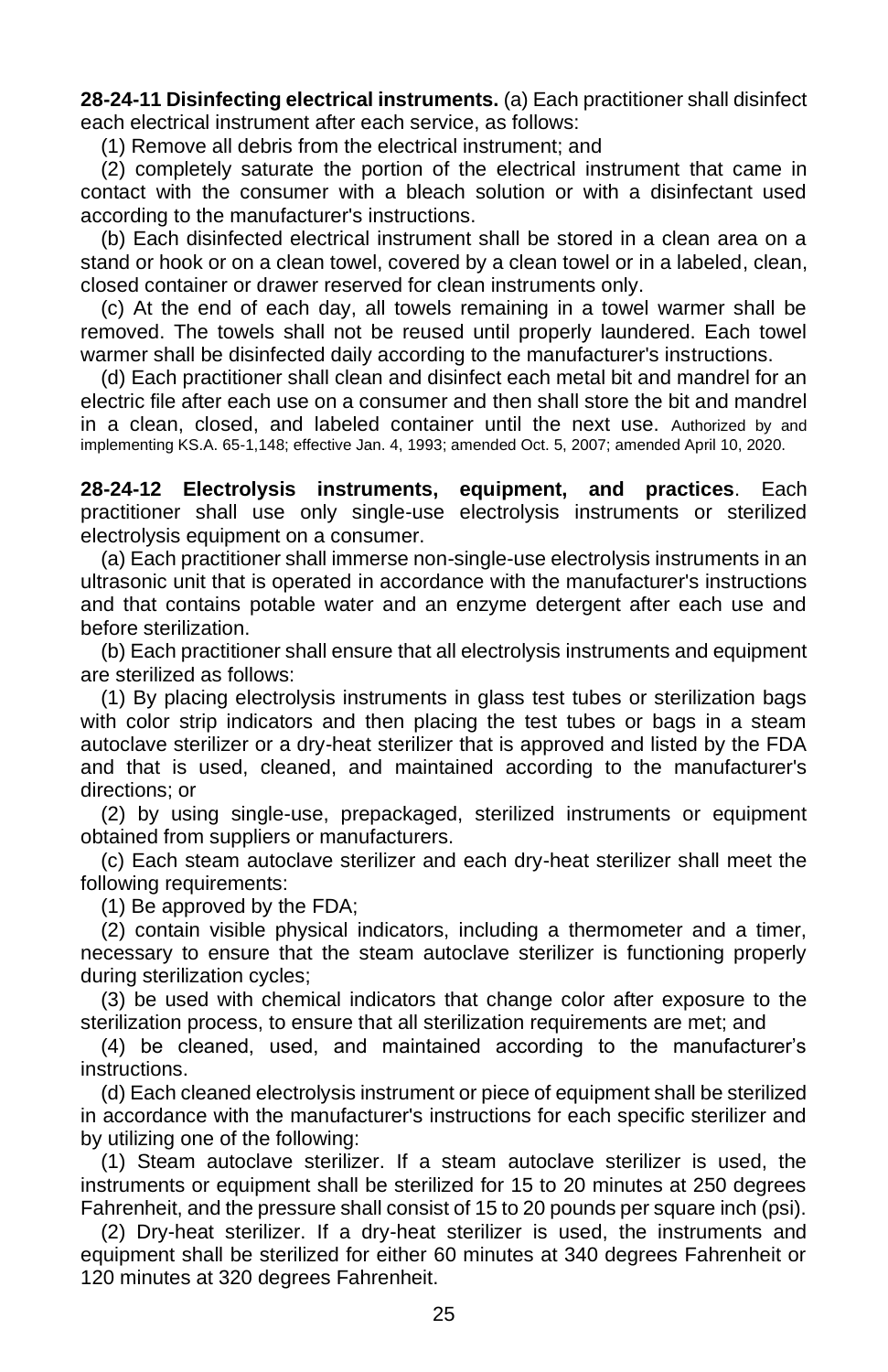(e) The owner of each establishment shall use a sterilization-monitoring service or laboratory using commercially prepared spores at least monthly to ensure that all microorganisms have been destroyed and sterilization has been achieved.

(1) The owner of each establishment shall maintain a log at the establishment with the date and results of each monthly test for at least three years and shall make the records available for review at any time by the board or the board's designee.

(2) A copy of the manufacturer's procedural manual for operation of the steam autoclave sterilizer or dry-heat sterilizer shall be available for inspection by the board or the board's designee.

(f) Each practitioner shall place only the single-use instrument or sterilized equipment to be used for each consumer on a clean nonporous surface and shall replace the clean surface with a new clean surface after each service.

(g) Each practitioner shall dispose of all needles and any other sharp items in a sharps container following the service.

(h) The surface of each counter, each treatment table, and each piece of equipment in each area where a consumer is served shall be made of smooth, nonporous materials. Each practitioner shall disinfect all nonporous surfaces, including counters, treatment tables, and pieces of equipment, after each service by using either a disinfectant according to the manufacturer's instructions or a bleach solution. Authorized by and implementing KS.A. 65-1,148; effective Jan. 4, 1993; amended Oct. 5, 2007; amended April 10, 2020.

**28-24-13 Physical facilities.** Each owner of a school, an establishment, or a mobile establishment shall ensure that the applicable requirements of this regulation are met.

(a) Each school or establishment shall be well lit and well ventilated by natural or mechanical methods that remove or exhaust fumes, vapor, or dust to prevent hazardous conditions from occurring and to allow the free flow of air in a room in proportion to the size and the capacity of the room. The floors, walls, ceilings, furniture, and fixtures shall be clean and in good repair at all times.

(b)(l) If a room used for residential purposes is adjacent to a room used for the practice of cosmetology, nail technology, esthetics, or electrology, a solid partition shall separate the portion of the premises used for residential purposes from the licensed area. The partition may contain a door if it remains closed, except for entering and leaving.

(c) If a room used for nonlicensed business purposes is also used for or is adjacent to a room used for the practice of cosmetology, nail technology, esthetics, or electrology and if the board, upon consultation with the secretary of health and environment, determines that the proximity of the licensed or nonlicensed activities poses a possible threat to the health of the employees, the consumers, or the public, the owner of the school or establishment shall mitigate the risk as directed by the board, including by meeting one or both of the following requirements:

(1) A solid partition shall separate the portion of the premises used for nonlicensed business purposes from the licensed area. The partition may contain a door if it remains closed, except for entering and leaving.

(2) A separate, outside entrance shall be provided for the school or establishment.

(d) Each school or establishment shall have plumbing that provides hot and cold running, potable water at all times and that provides for the disposal of used water.

(e)(l) Each establishment shall have at least one restroom. Each school shall have at least two restrooms. Each restroom shall be in the building in which the establishment or school is located.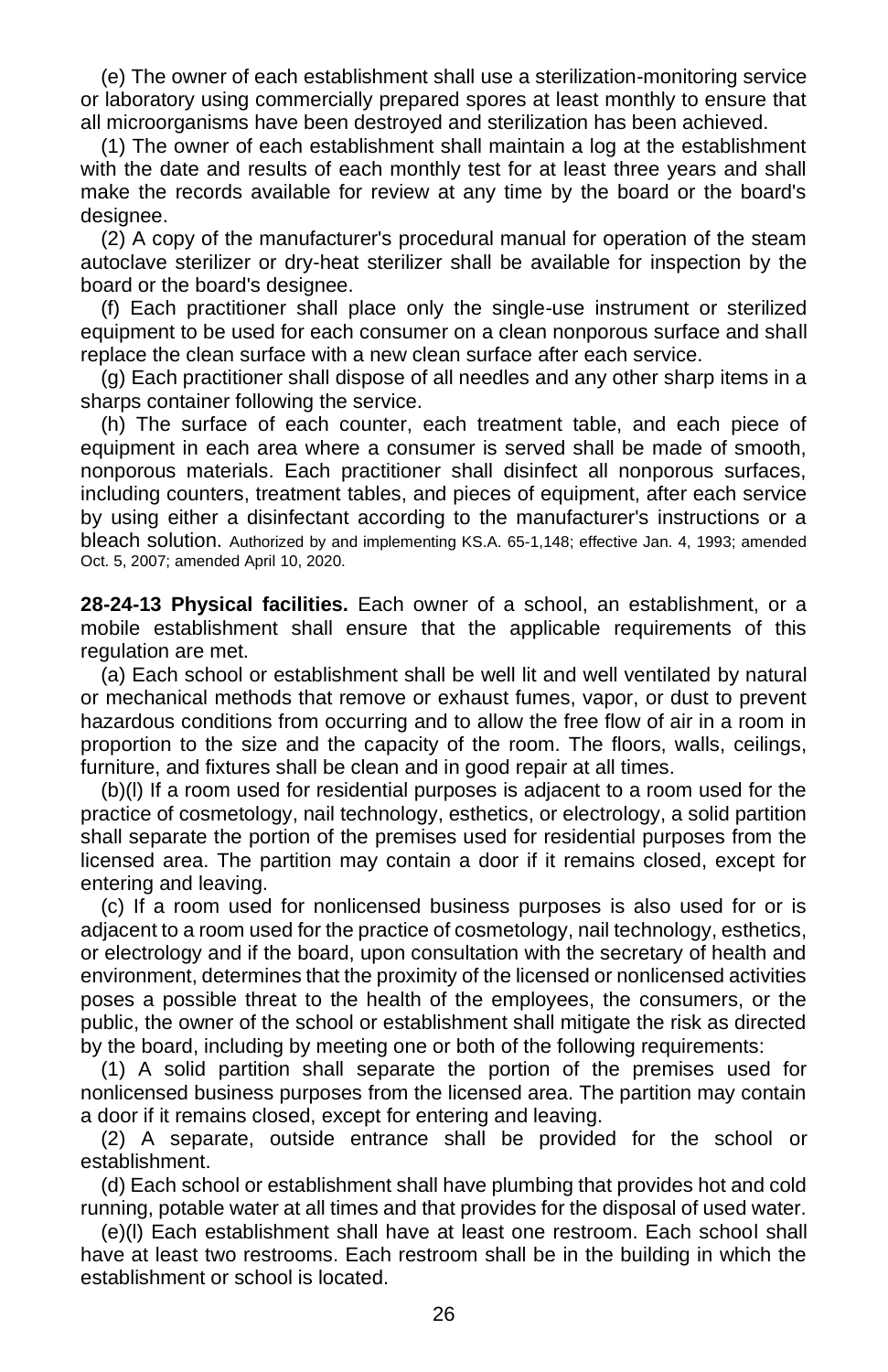(2) Each restroom shall include at least one working toilet and one hand-washing sink with hot and cold running water, a liquid soap dispenser, and either disposable towels or an air dryer. Each restroom shall be kept in a sanitary condition.

(3) A restroom sink shall not be used for services or for cleaning instruments or equipment.

(f)(1) Each establishment that provides cosmetology services shall have a shampoo bowl with a sprayer and hot and cold running water that is separate from the restroom.

(2) Each establishment that provides nail technology, esthetics, or electrology services shall have a hand-washing sink with hot and cold running water that is separate from the restroom.

<span id="page-32-0"></span>(g) The following requirements shall apply to each mobile establishment:

(1) All equipment shall be securely anchored to the mobile establishment.

(2) No services shall be performed while the mobile establishment is in motion.

(3) Each mobile establishment shall have the following:

(A) A hand-washing sink that has got and cold running water;

(B) a self-contained supply of potable water. The water tank shall have a capacity of at least 20 gallons, and the holding tanks shall have at least the same capacity; and

(C) one or more self-contained, recirculating, flush chemical toilets with a holding tank. Authorized by and implementing KS.A. 65-1,148; effective Jan. 4, 1993; amended Jan. 2, 1998; amended Oct. 5, 2007; amended April 10, 2020.

**28-24-14 Prohibitions.** (a) The following shall be prohibited in each establishment or school:

(1) Smoking or preparing food in the service area;

(2) using neck dusters and nail dusters;

(3) possessing any animal. This prohibition shall not apply to any assistance dog, as defined in KS.A. 39-1113 and amendments thereto;

(4) using razor-type devices to remove calluses or skin blemishes;

(5) using invasive skin-removal techniques, products, and practices that remove viable cells that are deeper than the stratum corneum;

(6) placing waste in open waste receptacles;

(7) possessing methyl methacrylate monomer (MMA); and

(8) using any product banned or restricted by the board for use in cosmetology, nail technology, esthetics, or electrology.

(b) No practitioner shall carry any instrument or supplies in or on a garment or uniform, including an instrument belt and an instrument organizer.

<span id="page-32-1"></span>(c) The owner of a school or establishment shall not permit excessive amounts of waste, refuse, or any other items that could cause a hazard to accumulate on the premises of the school or establishment. Authorized by and implementing KS.A. 65-1,148; effective Jan. 4, 1993; amended Jan. 2, 1998; amended Oct. 5, 2007; amended April 10, 2020.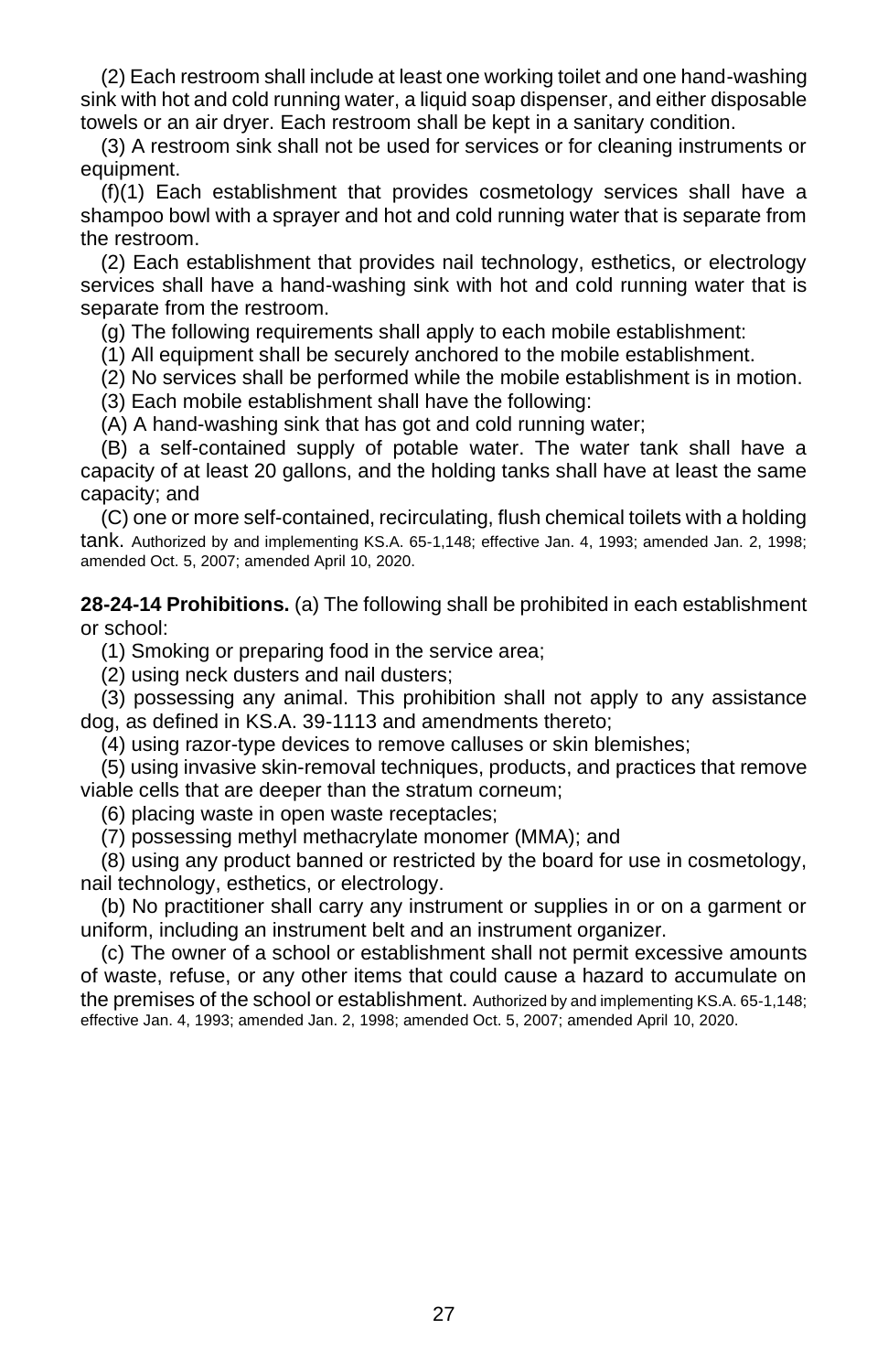## **Rules and Regulations Exams, Licensure, Schools, Facilities and Inspections**

#### <span id="page-33-0"></span>**ARTICLE 1 – LICENSING AND QUALIFICATIONS OF COSMETOLOGISTS**

**69-1-1 Application procedure.** (a) Any applicant desiring to become licensed as a cosmetologist, manicurist, esthetician or electrologist in the state of Kansas shall submit a written application for examination and licensure to the board on a form approved and furnished by the board no later than the 15th of the month before the date of the examination.

(b) The application shall include the following:

(1) A statement from the licensed school that the applicant has completed the apprentice and curriculum requirements and the date of completion. An applicant for an electrology license may submit a statement from a licensed school or a salon owner that the applicant has completed the apprentice and curriculum requirements and the date of completion; and

(2) the non-refundable fee as required by K.A.R. 69-11-1. Authorized by and implementing K.S.A. 65-1904, as amended by L. 1995, Ch. 248, Sec 1; 65-1905, 65-1912, as amended by L. 1995, Ch. 120, Sec. 6; effective Jan. 1, 1966; amended, E-70-24, July 1, 1970; amended Jan. 1, 1971; amended May 1, 1981; amended May 1, 1982; amended May 1, 1984; amended March 22, 1996.

<span id="page-33-1"></span>**69-1-2 Applicant required to appear for next regular examination unless unable.** (a) An applicant who is unable to appear due to extenuating circumstances, shall provide written explanation and return the examination admission notice to the board. For good cause shown and upon approval by the board, the applicant shall then be granted a one-time privilege to take the next regularly scheduled examination without the payment of an additional fee.

(b) "Extenuating circumstances" means conditions caused by unexpected events beyond the person's control which are sufficiently extreme in nature to result in the inability or inadvisability to begin and complete the exam. Authorized by and implementing K.S.A. 65-1904, as amended by L. 1995, Ch. 248, Sec. 1, 65-1905; effective Jan. 1, 1966; amended May 1, 1981; amended March 22, 1996.

#### **69-1-4. Grades necessary to pass licensure examinations; development and administration of licensure examinations.**

(a) Each applicant taking the state board of cosmetology examinations shall be granted a license authorizing the practice of cosmetology, nail technology, esthetics, or electrology if the applicant attains the following examination scores:

(1) An average of at least 75 percent on the practical examination sections; and

(2) at least 75 percent on the written examination.

(b) Each applicant for licensure as an instructor shall be required to attain a score of at least 75 percent on the written examination for instructors, in addition to meeting the applicable requirements specified in K.S.A. 65-1903, and amendments thereto.

<span id="page-33-2"></span>(c) The licensure examinations shall be developed and administered by the board or by a board-approved examination provider. Authorized by and implementing K.S.A. 65-1905; effective Jan. 1, 1966; amended May 1, 1981; amended Feb. 21, 1994; amended March 22, 1996; amended, T-69-12-29-04, Dec. 29, 2004; amended April 15, 2005; amended November 12, 2021.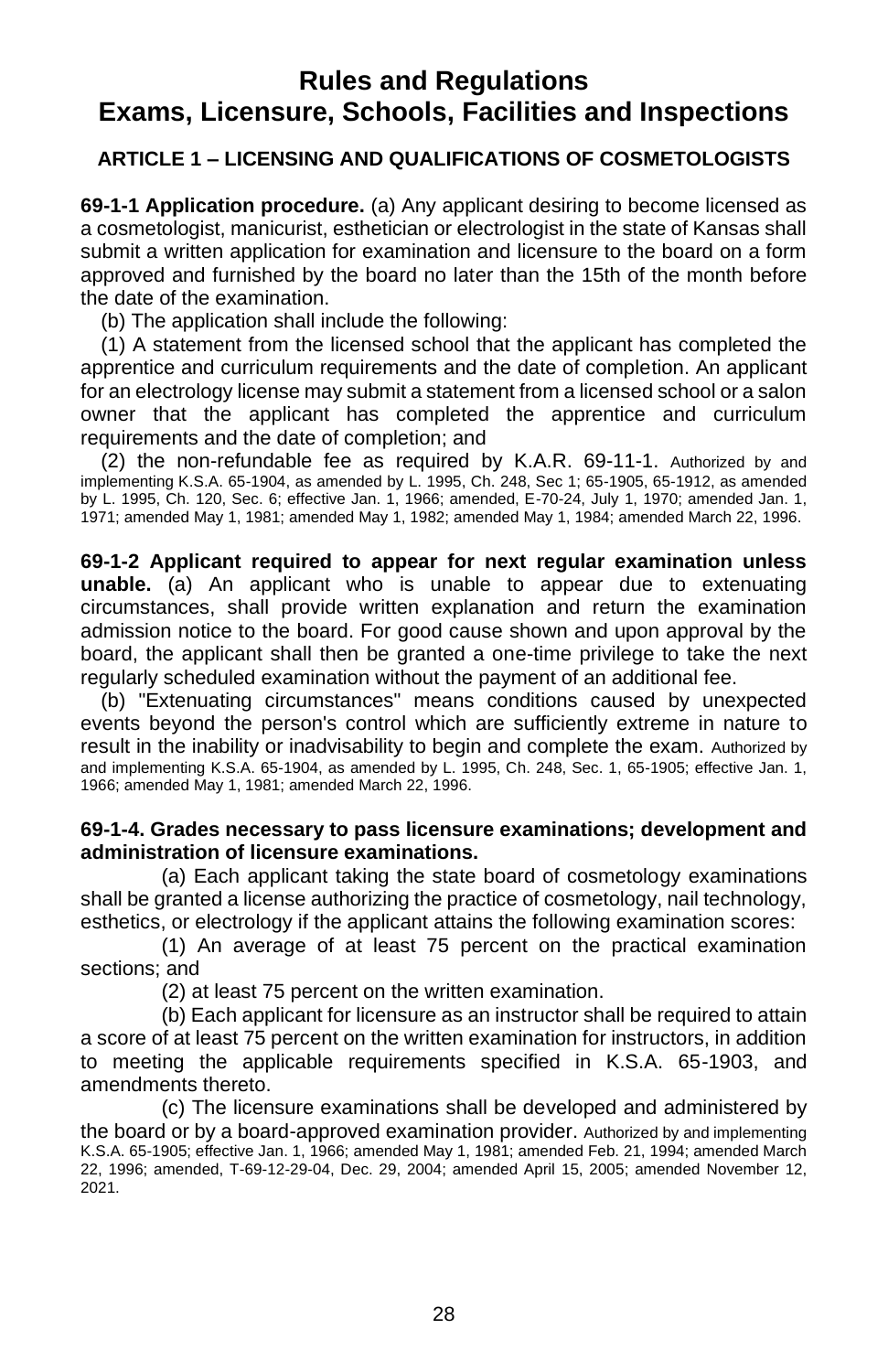**69-1-8 Failure of examination.** An applicant who fails the written or demonstration and oral examination may re-take that examination upon payment of the examination fee. If the applicant retakes the examination within six months of the original date of application a doctor's statement is not required.

If the applicant fails written or demonstration and oral examination, the temporary permit previously issued to the applicant shall expire and shall not be renewed. Authorized by and implementing K.S.A. 65-1905; effective Jan. 1, 1966; amended, E-70-24, July 1, 1970; amended Jan. 1, 1971; amended Jan. 1, 1973; amended March 22, 1996.

**69-1-10 Potentially disqualifying civil and criminal records; advisory opinion; fee.** (a) Conviction of any felony may disqualify an applicant from receiving a license.

(b) Civil records that may disqualify an applicant from receiving a license shall be any records of any court judgment or settlement in which the applicant admitted or was found to have engaged in conduct that would constitute a violation of any practice act under the jurisdiction of the board or any of the board's regulations. Those records shall not be used to disqualify an applicant for more than five years after the applicant satisfied any judgment or restitution ordered by the court or agreed to in the settlement.

(c) Any individual with a criminal or civil record described in this regulation may submit a petition to the board for an informal, advisory opinion concerning whether the individual's civil or criminal record may disqualify the individual from licensure. Each petition shall include the following:

(1) The details of the individual's civil or criminal record, including a copy of court records or the settlement agreement;

(2) an explanation of the circumstances that resulted in the civil or criminal record; and

(3) a check or money order in the amount of \$50.00. Authorized by K.S.A. 74-120 and 74-2702a; implementing K.S.A. 65-1908, 74-120, and 74-5806; effective Feb. 15, 2019

#### <span id="page-34-0"></span>**ARTICLE 2 – REPEALED**

#### **ARTICLE 3 – SCHOOLS**

**69-3-1 Application procedure.** An applicant for a license to conduct a school of cosmetology, esthetics, electrology or manicuring shall submit the following to the board at least 60 days before the proposed date of operation:

(a) A written application upon a form approved and furnished by the board;

(b) a descriptive floor plan to scale which demonstrates compliance with K.A.R. 69-3-3;

(c) a curriculum which demonstrates compliance with K.A.R. 69-3-8;

(d) a daily class schedule for full-time and part-time students;

(e) an inventory of all instructional equipment to be provided and used in the operation of the school; and

(f) a copy of the written enrollment agreement between the school and the student including the refund policy and the rules and regulations of the school. Authorized by and implementing K.S.A. Supp. 65-1903, as amended by L. 1995, Ch. 120, Sec. 3; effective Jan. 1, 1966; amended, T-85-44, Dec. 19, 1984; amended May 1, 1985; amended March 22, 1996.

<span id="page-34-1"></span>**69-3-3 Facility requirements.** (a) A school of cosmetology shall have a minimum of 50 square feet of floor space per student present on the school premises, but not less than a total of 2,500 square feet of floor space.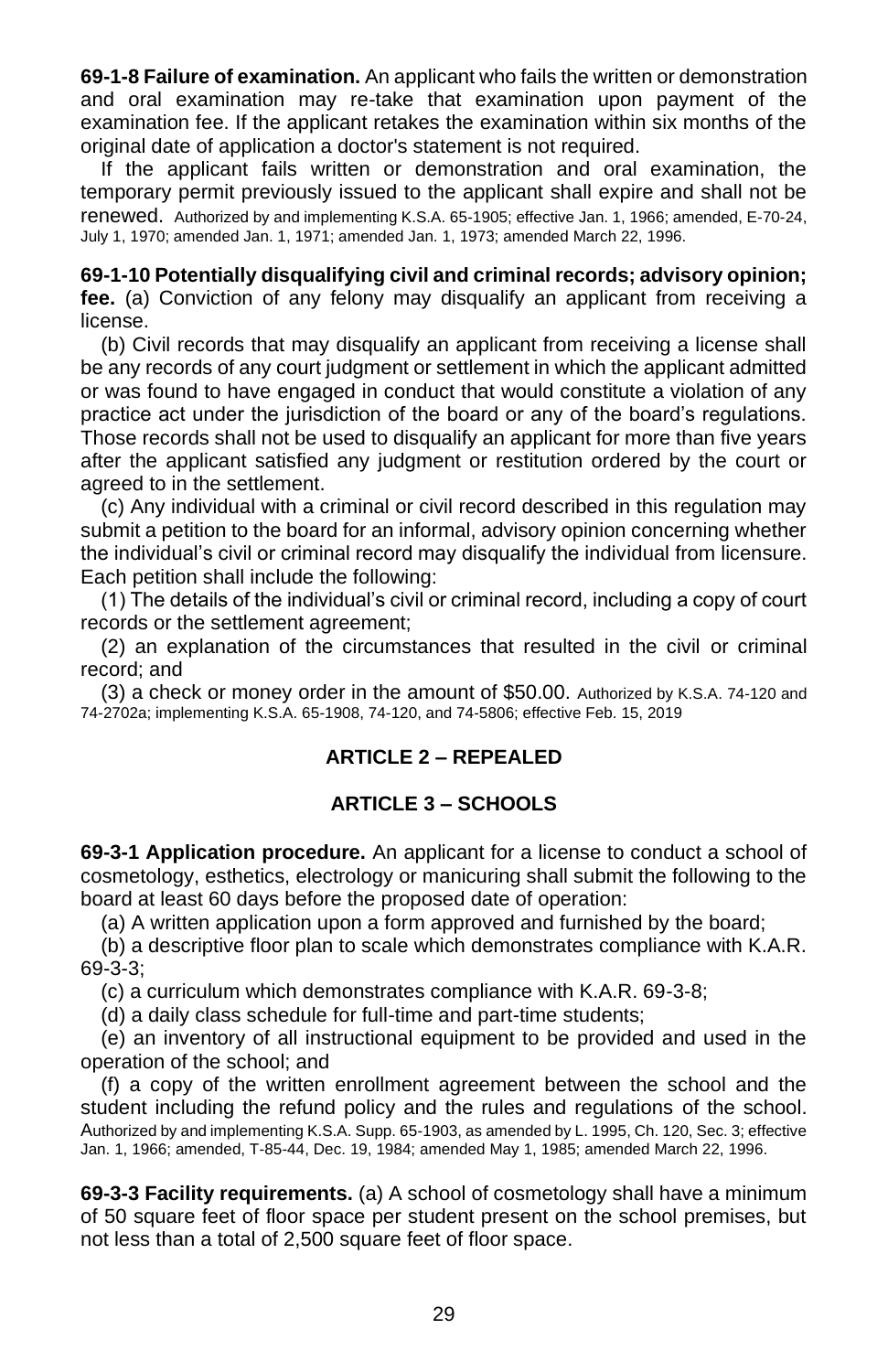(b) A school of electrology, manicuring or esthetics shall have a minimum of 35 square feet of floor space per student present on school premises, but not less than a total of 1,500 square feet.

(c) A school of cosmetology shall have adequate equipment in the clinic practice area in relationship to the number of students present including a minimum of:

(1) 10 work stations;

(2) six shampoo bowls and chairs;

(3) six hairdryers;

(4) one facial chair; and

(5) one manicure table and chair.

(d) A school of manicuring shall have the following:

(1) At least 12 manicuring tables and chairs; and

(2) a hand-washing sink in the clinic area.

(e) A school of esthetics shall have the following:

(1) At least six reclining facial chairs; and

(2) a hand-washing sink in the clinic area.

(f) A school of electrology shall have the following:

(1) charts showing the muscles, nerves and circulatory systems of the face, head and neck and the hair shaft, follicle, root and other relevant components of hair;

(2) one F.C.C. approved electrolysis machine, operator stool, and one lamp for each two students enrolled. This equipment shall be spaced at least four feet apart; and

(3) a hand-washing sink in the clinic area.

(g) All schools shall have the following:

(1) A lecture and demonstration room;

(2) a clinic practice area;

(3) a library with resources which support the curriculum and prepare a student for the practice of cosmetology, manicuring, esthetics or electrology;

(4) adequate storage area for student's personal belongings;

- (5) a reception area;
- (6) two rest rooms; and

(7) a dispensary or supply room which includes a sink with hot and cold running water. Authorized by and implementing K.S.A. 65-1903, as amended by L. 1995, Ch. 120, Sec. 3; effective Jan. 1, 1966; amended, E-67-9, June 16, 1967; amended May 1, 1981; amended, T-85-44, Dec. 19, 1984; amended May 1, 1985; amended March 22, 1996.

<span id="page-35-0"></span>**69-3-4 Number of instructors necessary.** (a) A school of cosmetology shall maintain a ratio of instructors to students of not less than one to 25.

(b) A school of nail technology or esthetics shall maintain a ratio of instructors to students of not less than one to 25. Authorized by and implementing K.S.A. 1995 Supp. 65- 1903; effective Jan. 1, 1966; amended March 22, 1996.

<span id="page-35-1"></span>**69-3-6 Instructor limitation.** A licensed instructor shall not provide cosmetology services to the patrons of the school where the instructor is employed for the profit of the school or instructor. Authorized by and implementing K.S.A. 65-1903, as amended by L. 1995, Ch. 119, Sec. 3; effective Jan. 1, 1966; amended May 1, 1981; amended, T-85-44, Dec. 19, 1984; amended May 1, 1985; amended March 22, 1996.

<span id="page-35-2"></span>**69-3-7 Student records.** (a) Each school shall maintain a daily student record which verifies attendance and practice services completed, and a final student record which verifies curriculum requirements and hours successfully completed by the student.

(b) The school shall maintain the student's record in the school, on a form approved by the board for a reasonable period of time.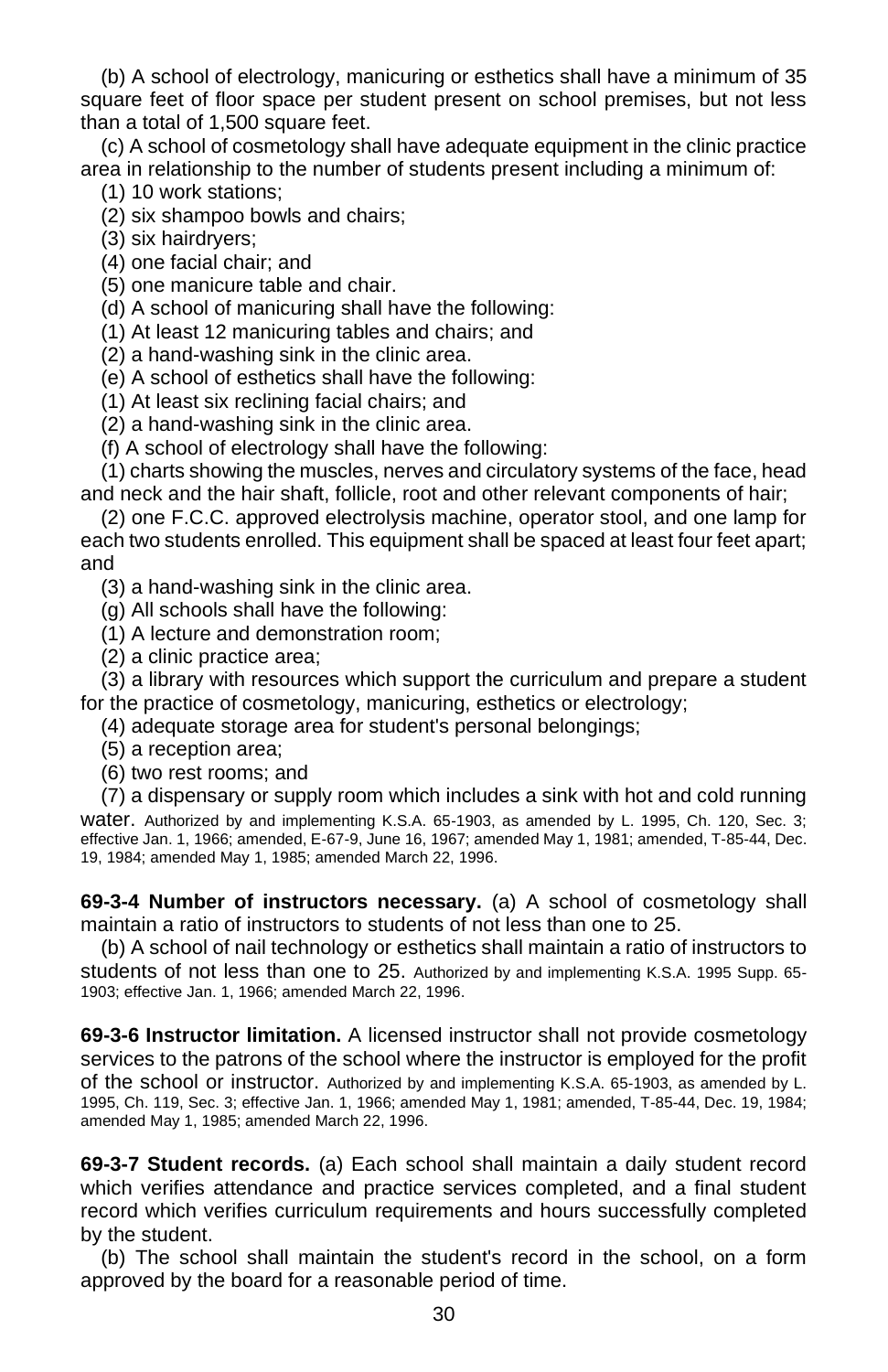(c) Subject to any contract between the school and the student, a licensed school shall provide a copy of the student's record to:

(1) the board upon application by a student for a license or as part of an investigation;

(2) another school upon the student's transfer; or

(3) the student upon request. Authorized by and implementing K.S.A. 65-1903, as amended by L. 1995, Ch. 119, Sec. 3; effective Jan. 1, 1966; amended May 1, 1981; amended March 22, 1996.

<span id="page-36-0"></span>**69-3-8 Curricula and credits.** (a) The document titled "cosmetology school course curricula," as approved by the board on July 24, 2020, is hereby adopted by reference.

 (b) Among other teaching tools used to provide a course of training, each cosmetology school shall use a textbook that substantially covers the curriculum areas.

 (c) Any instructional classroom may be a place where theory instruction is provided in a traditional classroom setting or in a distance education format.

 (d) Any cosmetology school may submit for approval of the board duplicate hours obtained by a student during the completion of manicuring training or esthetics training for credit toward completion of a course of cosmetology training. Authorized by and implementing K.S.A. 65-1903; effective Jan. 1, 1966; amended, E-67-9, June 16, 1967; amended, E-69-19, Aug. 26, 1969; amended, E-70-12, Jan. 1, 1970; amended Jan. 1, 1971; amended May 1, 1981; amended May 1, 1982; amended, T-85-44, Dec. 19, 1984; amended May 1, 1985; amended June 7, 1996; amended, T-69-9-17-20, Sept. 17, 2020; amended Jan. 8, 2021.

<span id="page-36-1"></span>**69-3-9 Student services sign.** Each school shall display a sign visible in the clinic practice area of the school stating that "ALL SERVICES IN THIS SCHOOL ARE PERFORMED BY STUDENTS." Authorized by and implementing K.S.A. 65-1903, as amended by L. 1995, Ch. 120, Sec. 3; effective Jan. 1, 1966; amended March 22, 1996.

<span id="page-36-2"></span>**69-3-26 Transfer students.** (a) Within 30 days after enrollment of a transfer student, a school shall obtain verification of the student's prior course of training including subjects, the number of hours, and practice services completed by the student.

(b) A school shall obtain verification on a form approved and provided by the board from the state board or school in the state or jurisdiction where the transfer student completed the training.

(c) The school shall determine the subjects, hours and practice services of the transfer student's prior course of training which conforms to the curriculum requirements in K.A.R. 69-3-8 and shall give the students credit for those subjects, hours and practice services. Authorized by and implementing K.S.A. 65-1903; as amended by L. 1995, Ch. 20, Sec. 3; effective March 22, 1996.

<span id="page-36-3"></span>**69-3-27 Disenrolled students.** On or before the 10th day of each month, each school administrator shall submit to the board, on a form provided by the board, a list of each student who has been disenrolled in the previous month. The list shall include the following information for each disenrolled student:

- (a) The name;
- (b) the apprentice license number;
- (c) the date of birth;
- (d) the total number of hours earned; and

<span id="page-36-4"></span>(e) the social security number, to be used for administrative purposes as authorized by K.S.A. 74-148 and amendments thereto. Authorized by K.S.A. 2012 Supp. K.S.A. 65-1903 and K.S.A. 74-2702a; implementing K.S.A. 2012 Supp. 65-1903; effective March 22, 1996; amended Feb. 14, 2014.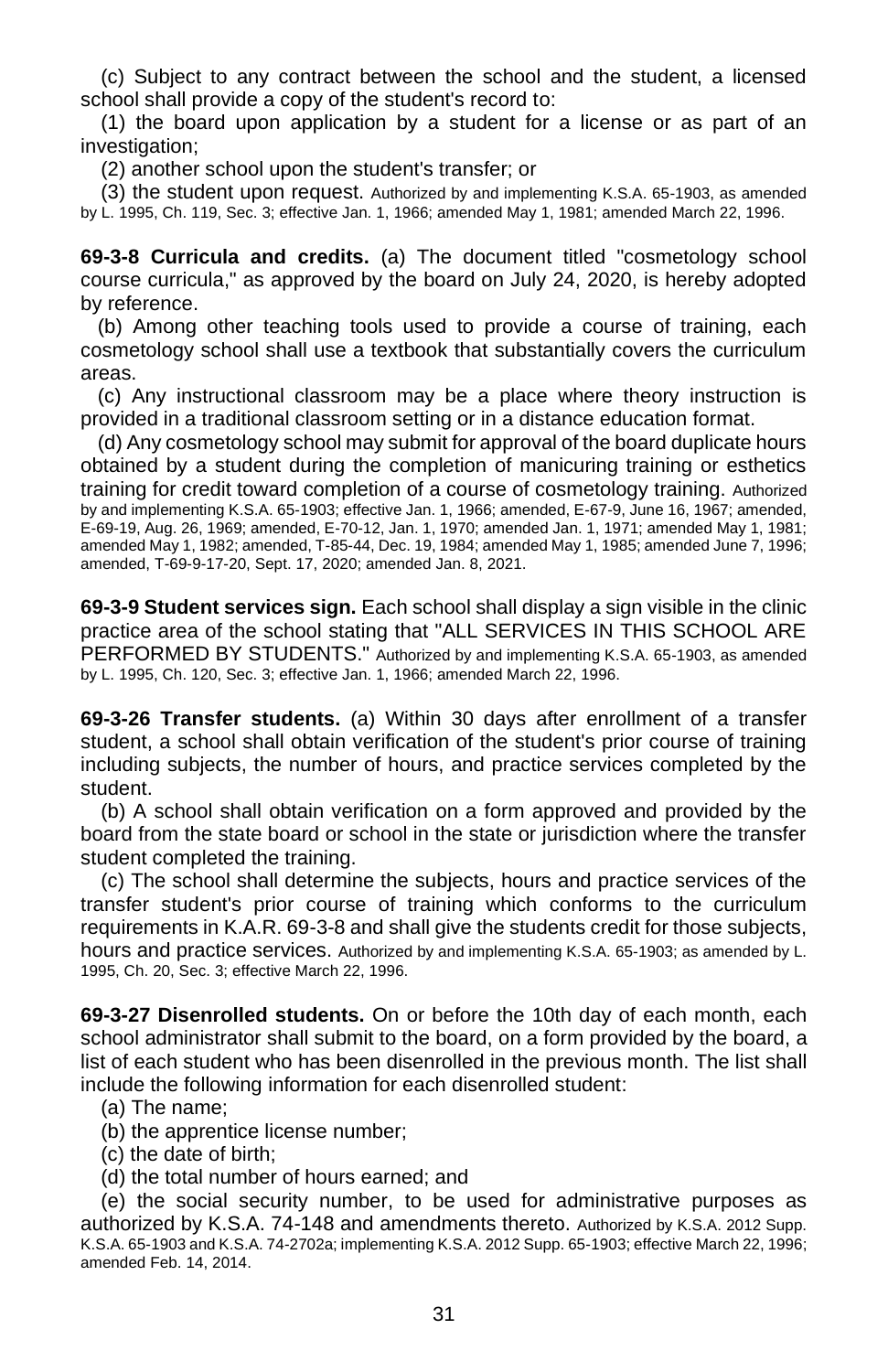**69-3-28 Enrollment agreement and refund policy.** (a) Within 45 days after the effective date of this regulation, each licensed school of cosmetology, esthetics, electrology or manicuring shall submit to the board a copy of its enrollment agreement between the school and the student including the refund policy and the rules and regulations of the school.

(b) The licensee shall submit to the board any modification to these agreements within 30 days after the modification. Authorized by and implementing K.S.A. 65-1903, as amended by L. 1995, Ch. 120, Sec. 3; effective March 22, 1996.

**69-3-29. Monthly reporting of student hours.** Each school administrator shall submit to the board a record of the number of hours earned in the previous month and the total number of hours accumulated through the previous month by each student, on a form approved by the board. The record shall include each student's name, address, and apprentice license number and shall be submitted no later than the 10th day of each month. Authorized by K.S.A. 2012 Supp. 65-1903 and K.S.A. 74- 2702a; implementing K.S.A. 2012 Supp. 65-1903; effective February 14, 2014.

### **ARTICLE 4 – STUDENTS**

<span id="page-37-0"></span>**69-4-2 Student equipment and uniform.** A school shall ensure that each student has a uniform and the equipment needed to complete the course of training for which the student is enrolled. A school may provide the equipment and uniform at its own expense or at the student's expense. Authorized by and implementing K.S.A. 65- 1903, as amended by L. 1995, Ch. 20, Sec. 3; effective Jan. 1, 1966; amended May 1, 1981; amended, T-85-44, Dec. 19, 1984; amended May 1, 1985; amended March 22, 1996.

<span id="page-37-1"></span>**69-4-9 Students; requirements for working on public.** (a) A cosmetology student shall not work on the public until the student has completed 320 hours of training.

(b) A manicuring student shall not work on the public until the student has completed 70 hours of training.

(c) An esthetics student shall not work on the public until the student has completed 130 hours of training.

(d) An electrology student shall not work on the public until the student has completed 100 hours of training. Authorized by and implementing K.S.A. 65-1903, as amended by L. 1995, Ch. 20, Sec. 3; effective Jan. 1, 1966; amended, E-70-12, Jan. 1, 1970; amended Jan. 1, 1971; amended May 1, 1981; amended March 22, 1996.

<span id="page-37-2"></span>**69-4-12 Additional training license required to remain in school.** Any student who wishes to practice as an apprentice for more than the minimum training period, may make application and pay the fee for an additional training license. Authorized by and implementing K.S.A. 65-1903, as amended by L. 1995, Ch. 20, Sec. 3; effective Jan. 1, 1966; amended, E-70-12, Jan. 1, 1970; amended Jan. 1, 1971; amended, E-76-44, Sept. 5, 1975; amended Feb. 15, 1977; amended March 22, 1996.

#### **ARTICLE 5 – ELECTROLOGY SHOP APPRENTICES**

<span id="page-37-3"></span>**69-5-6 Curriculum and practical requirements.** (a) An electrology shop apprentice:

(1) shall be under the direct supervision of the instructor at all times; and

(2) shall not work on the public until completion of 200 hours of instruction and training.

(b) An electrology shop instructor shall instruct and train the student apprentice in compliance with the curriculum requirements of K.A.R. 69-3-8 (a)(4).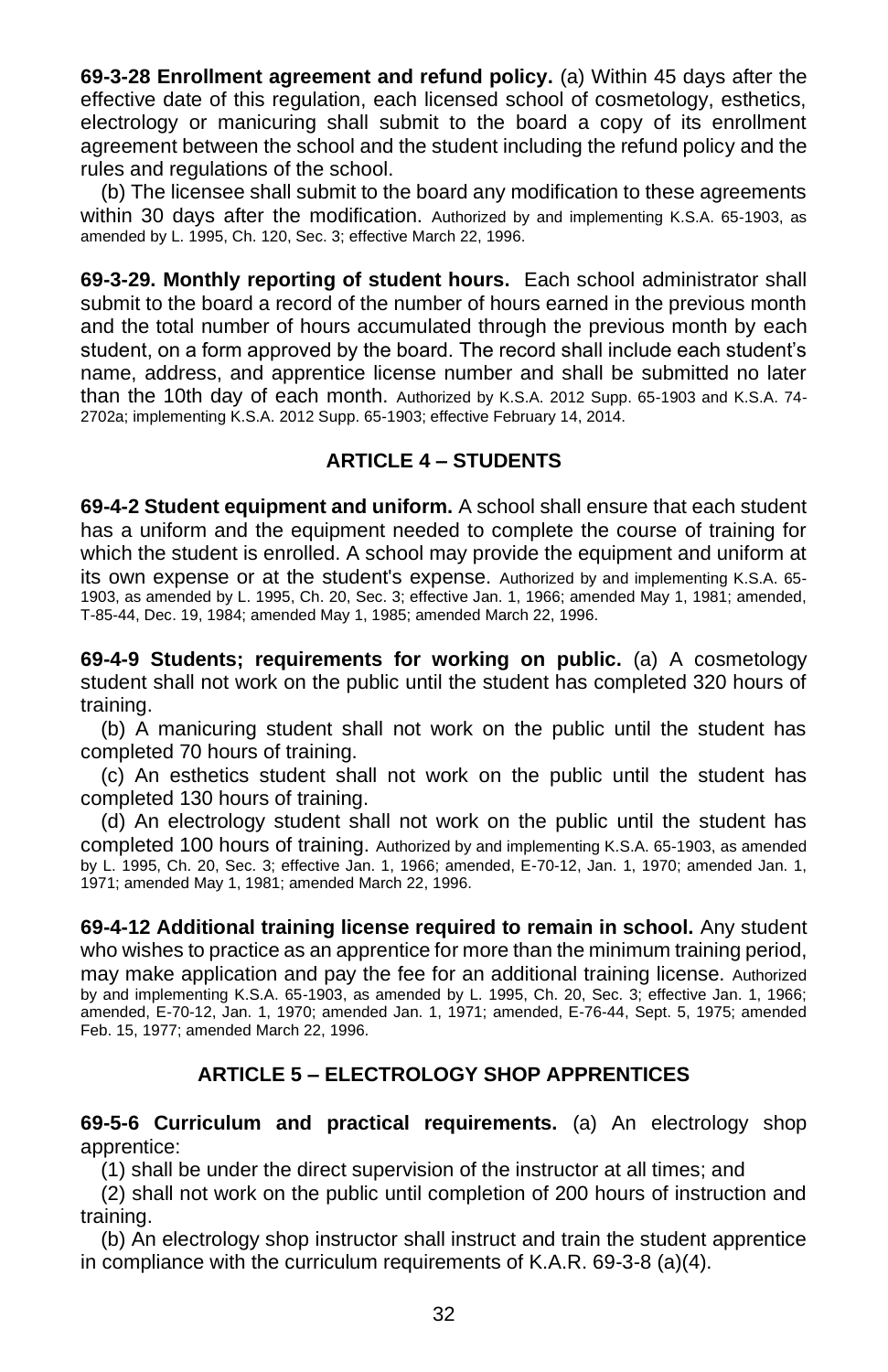(c) An electrology shop instructor shall have available the following:

(1) charts showing the muscles, nerves and circulatory systems of the face, head and neck and the hair shaft, follicle, root and other relevant components of hair;

(2) one F.C.C. approved electrolysis machine;

(3) an operator stool; and

(4) a magnifying lamp. Authorized by K.S.A. 74-2702a, as amended by L. 1995, Ch. 119, Sec. 3; implementing K.S.A. 65-1912, as amended by L. 1995, Ch. 120, Sec. 6; effective Jan. 1, 1966; amended May 1, 1981; amended March 22, 1996.

<span id="page-38-0"></span>**69-5-14 Application procedure.** An applicant for a license to instruct electrology in a shop shall submit the following to the board at least 10 days before beginning instruction and training:

(a) A written application upon a form approved and furnished by the board;

(b) a curriculum which demonstrates compliance with K.A.R. 69-3-8(a)(4);

(c) a daily class schedule for a full-time or a part-time student; and

(d) an inventory of all instructional equipment to be provided and used in the instruction and training. Authorized by K.S.A. 65-1907; implementing K.S.A. 65-1903 and 65-1907, as amended by L. 1995, Ch. 120, Sec. 3; effective March 22, 1996.

<span id="page-38-1"></span>**69-5-15 Student records.** (a) Each electrology shop instructor shall maintain the following:

(1) a daily student record which verifies attendance and practice services completed; and

(2) a final student record which verifies curriculum requirements and hours successfully completed by the student.

(b) The instructor shall maintain the student record for a reasonable period of time, on a form approved by the board.

(c) Subject to any contract between the instructor and the student, the instructor shall provide a copy of the student's record to:

(1) the board upon the student's application for a license or as part of an investigation;

(2) a school or another electrology shop instructor upon the student's transfer; or

(3) the student upon request. Authorized by K.S.A. 65-1907; implementing K.S.A. 65-1903, as amended by L. 1995, Ch. 120, Sec. 3; 65-1907; effective March 22, 1996.

<span id="page-38-2"></span>**69-5-16 Identification of student.** An electrology shop student apprentice shall wear identification which clearly indicates to the public that the person is in electrology training. Authorized by K.S.A. 74-2702a, as amended by L. 1995, Ch. 119, Sec. 3; implementing K.S.A. 65-1903, as amended by L. 1995, Ch. 120, Sec. 3; effective March 22, 1996.

#### **ARTICLE 6 – BEAUTY SHOPS**

#### <span id="page-38-3"></span>**69-6-2 Sale or change of ownership.**

Each establishment license shall be valid only for the premises named in the license. Each licensee shall notify the board, in writing, within 15 days of a sale or other change of ownership of the establishment.

Authorized by K.S.A. 74-2702a, as amended by L. 1995, Ch. 19, Sec. 3; implementing K.S.A. 65-1904a; effective Jan. 1, 1966; amended May 1, 1978; amended March 22, 1996; amended November 12, 2021.

<span id="page-38-4"></span>**69-6-3 Care of invalids.** A cosmetologist, apprentice or manicurist license shall be used only in a licensed beauty shop except that a licensed cosmetologist may perform cosmetology service in a licensed hospital, nursing home, rest home or at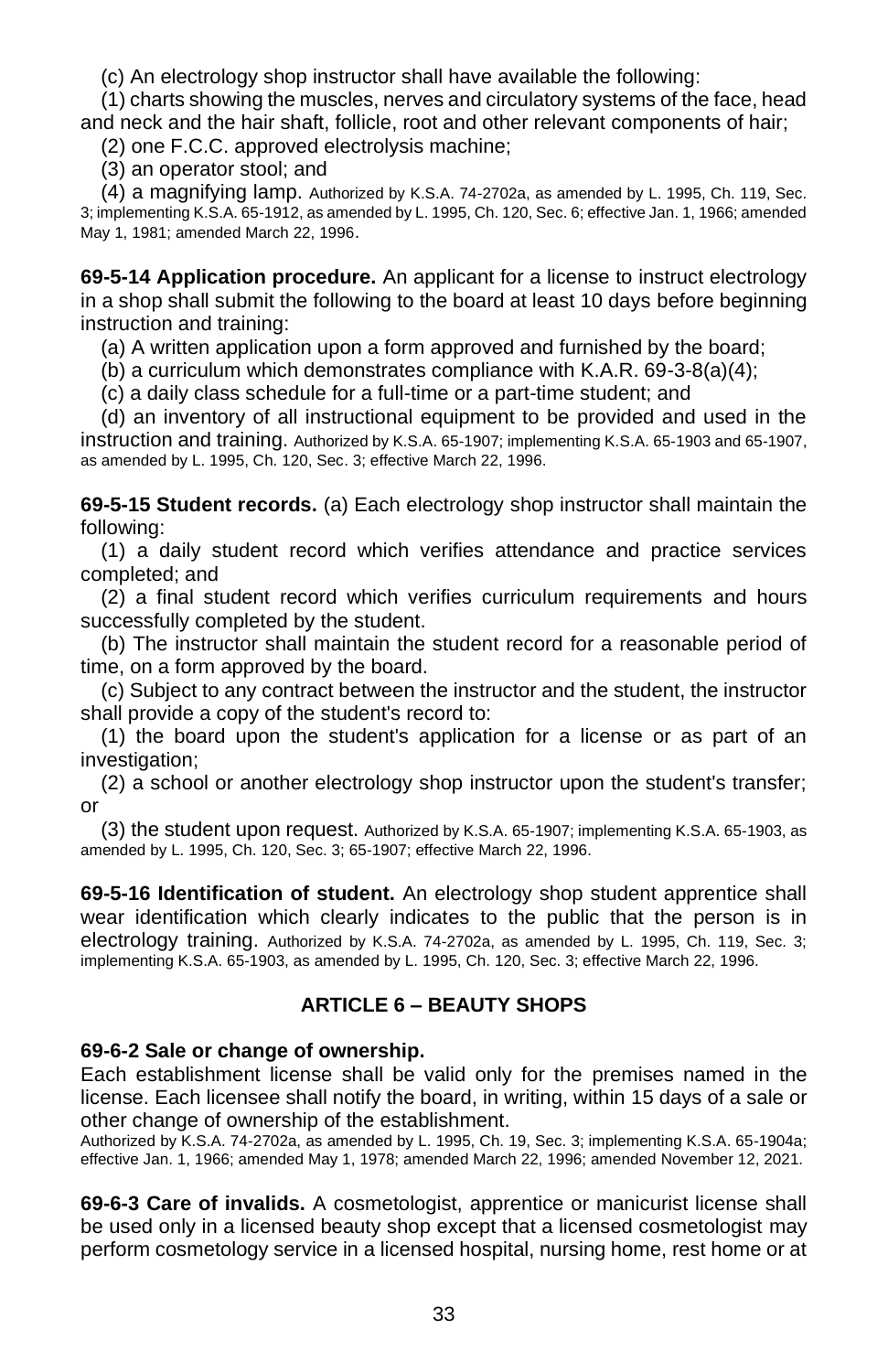an invalid's home. Authorized by K.S.A. 1977 Supp. 65-1904a; effective Jan. 1, 1966; amended May 1, 1978.

<span id="page-39-0"></span>**69-6-5 Display of sign.** Each establishment shall display a sign, conspicuously posted as provided by the board, stating that any complaints concerning the establishment or its practitioners may be directed to the board. The sign shall include the current address and phone number of the board. Authorized by K.S.A. 74- 2702a, as amended by L. 1995, Ch. 119, Sec. 3; implementing K.S.A. 65-1903; as amended by L. 1995, Ch. 20, Sec. 3; and 65-1904a; effective Jan. 1, 1966; amended Dec. 28, 1992; amended March 22, 1996.

<span id="page-39-2"></span><span id="page-39-1"></span>**69-6-7 Establishment closing.** When any establishment is permanently closed, the holder of the establishment license shall notify the board in writing, and surrender the establishment license within 10 days of closing. Authorized by K.S.A. 74- 2702a, as amended by L. 1995, Ch. 19, Sec. 3; implementing K.S.A. 65-1904a; effective Jan. 1, 1966; amended March 22, 1996.

#### **ARTICLES 7, 8, 9 & 10 – REPEALED**

#### **ARTICLE 11 – FEES**

| 69-11-1 Fees. The following fees shall be charged: |  |
|----------------------------------------------------|--|
|                                                    |  |
|                                                    |  |
|                                                    |  |
|                                                    |  |
|                                                    |  |
|                                                    |  |
|                                                    |  |
|                                                    |  |
|                                                    |  |
|                                                    |  |
|                                                    |  |
|                                                    |  |
|                                                    |  |
|                                                    |  |
|                                                    |  |
|                                                    |  |
|                                                    |  |
|                                                    |  |
|                                                    |  |
|                                                    |  |
|                                                    |  |
|                                                    |  |
|                                                    |  |
|                                                    |  |
|                                                    |  |
|                                                    |  |
|                                                    |  |
|                                                    |  |
|                                                    |  |
|                                                    |  |
|                                                    |  |
|                                                    |  |
|                                                    |  |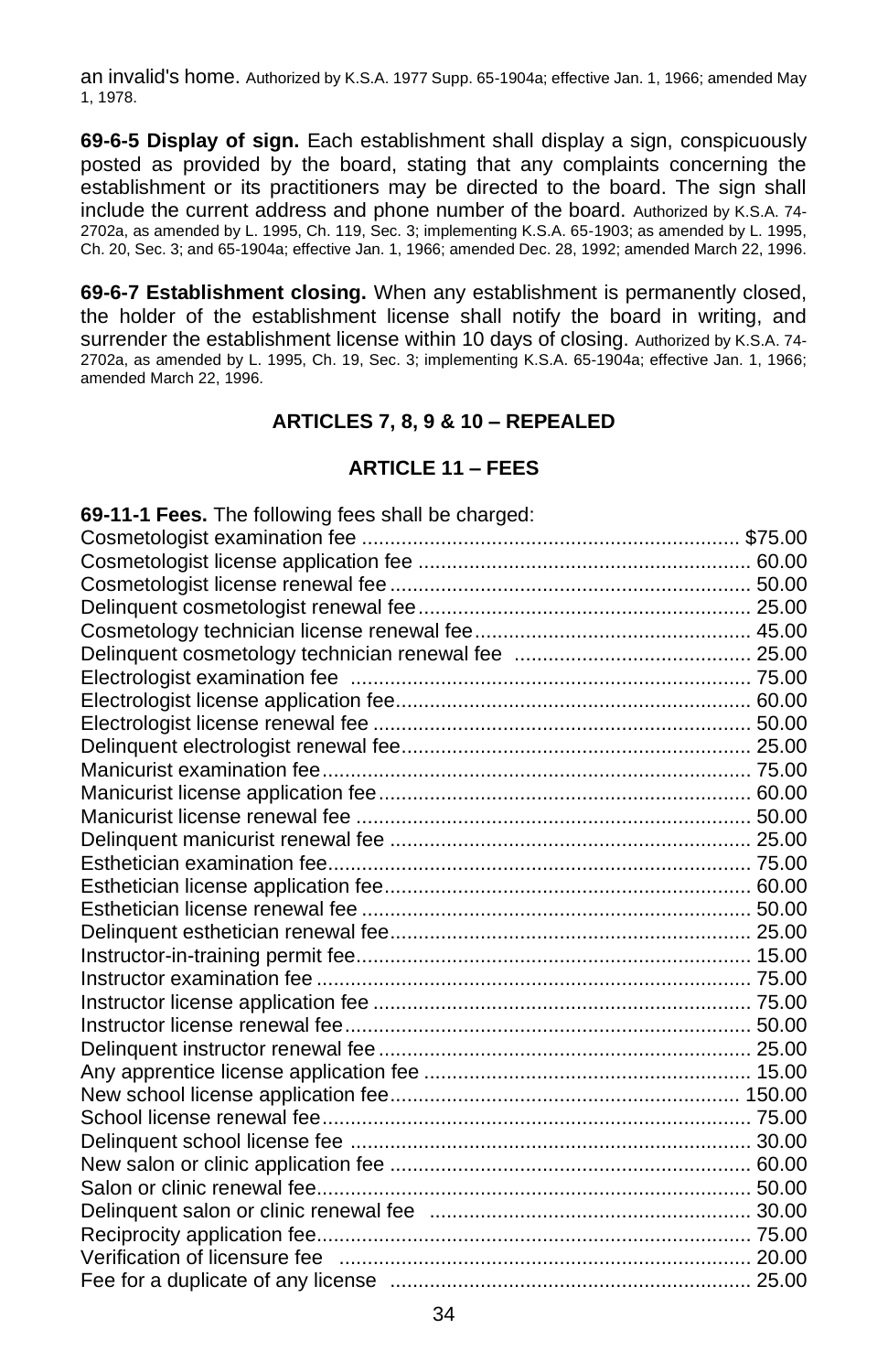Temporary permit fee .................................................................................. 15.00

Authorized by K.S.A. 2012 Supp. 65-1904 and¬ K.S.A. 74-2702a; implementing K.S.A. 2012 Supp. 65- 1904; effective, E-76-44, Sept. 5, 1975; effective Feb. 15, 1977; amended May 1, 1978; amended May 1, 1981; amended May 1, 1982; amended, T-83-21, July 21, 1982; amended May 1, 1983; amended May 1, 1984; amended, T-88-60, Dec. 28, 1987; amended May 1, 1988; amended Jan. 1, 1993; amended Dec. 13, 1993; amended March 22, 1996; amended Nov. 6, 1998; amended April 3, 2009; amended Feb. 14, 2014, amended September 18, 2015, amended January 6, 2017.

<span id="page-40-0"></span>**K.A.R. 69-11-2. Expiration dates for practitioner licenses.** Each cosmetologist license, esthetician license, electrologist license, and manicurist license shall expire two years from the last day of the month in which the license was issued. Authorized by K.S.A. 2012 Supp. 65-1904 and K.S.A. 74-2702a; implementing K.S.A. 2012 Supp. 65- 1904; effective, T-83-21, July 21, 1982; effective May 1, 1983; amended March 22, 1996; amended Feb. 14, 2014.

#### **ARTICLE 12 - REPEALED**

#### **ARTICLE 13 – INSPECTIONS**

<span id="page-40-1"></span>**69-13-1 Definitions.** (a) "Board" means the Kansas state board of cosmetology.

(b) "Act" means Article 19 of Chapter 65 of the "Kansas Statutes Annotated," entitled "Examination and Registration of Cosmetologists and Beauty Shops."

(c) "Establishment" means any place where cosmetology, manicuring, esthetics or electrology is taught or practiced. Authorized by and implementing K.S.A. 74-2702a, as amended by L. 1995, Ch. 119, Sec. 3; effective Jan. 17, 1995; amended March 22, 1996.

<span id="page-40-2"></span>**69-13-2 Inspections of establishments.** (a) Each establishment shall be subject to routine inspections, by the board or designated agents or employees of the board, to determine compliance with the act and all sanitary rules and regulations, at least once every two years.

(b) An establishment may be subject to additional inspections if the establishment:

(1) Had a violation in a previous inspection;

(2) changed ownership in the previous year; or

(3) did not timely renew the license.

(c) Inspections shall be made between the hours of 8:00 a.m. and 6:00 p.m., or anytime the instruction or practice of cosmetology, manicuring, or electrology is being conducted, unless otherwise agreed by all interested persons or entities.

(d) Inspections shall be made by board members, the executive director, employees, representatives or agents of the board.

(e) Inspections of establishments may be authorized by the board or its executive director.

(f) The authorized inspection may be conducted without notice to the licensee. Authorized by K.S.A. 65-1907, as amended by L. 1995, Ch. 120, Sec. 5; implementing K.S.A. 65-1907, as amended by L. 1995, Ch. 20, Sec. 5; and K.S.A. 74-2702; effective Jan. 17, 1995; amended March 22, 1996.

<span id="page-40-3"></span>**69-13-3 Inspection generated by a complaint.** (a) Each establishment shall be subject to inspection by the board or its designee, to investigate a specific complaint filed with the board, for violation of sanitary rules and regulations or other violations of the act.

(b) Any inspection generated by a complaint may be authorized by the board or its executive director at any time, but shall be limited as follows.

(1) Inspections shall be made only between the hours of 8:00 a.m. and 6:00 p.m. or anytime the practice or instruction of cosmetology, manicuring, or electrology is being conducted, unless agreed by all interested persons or entities.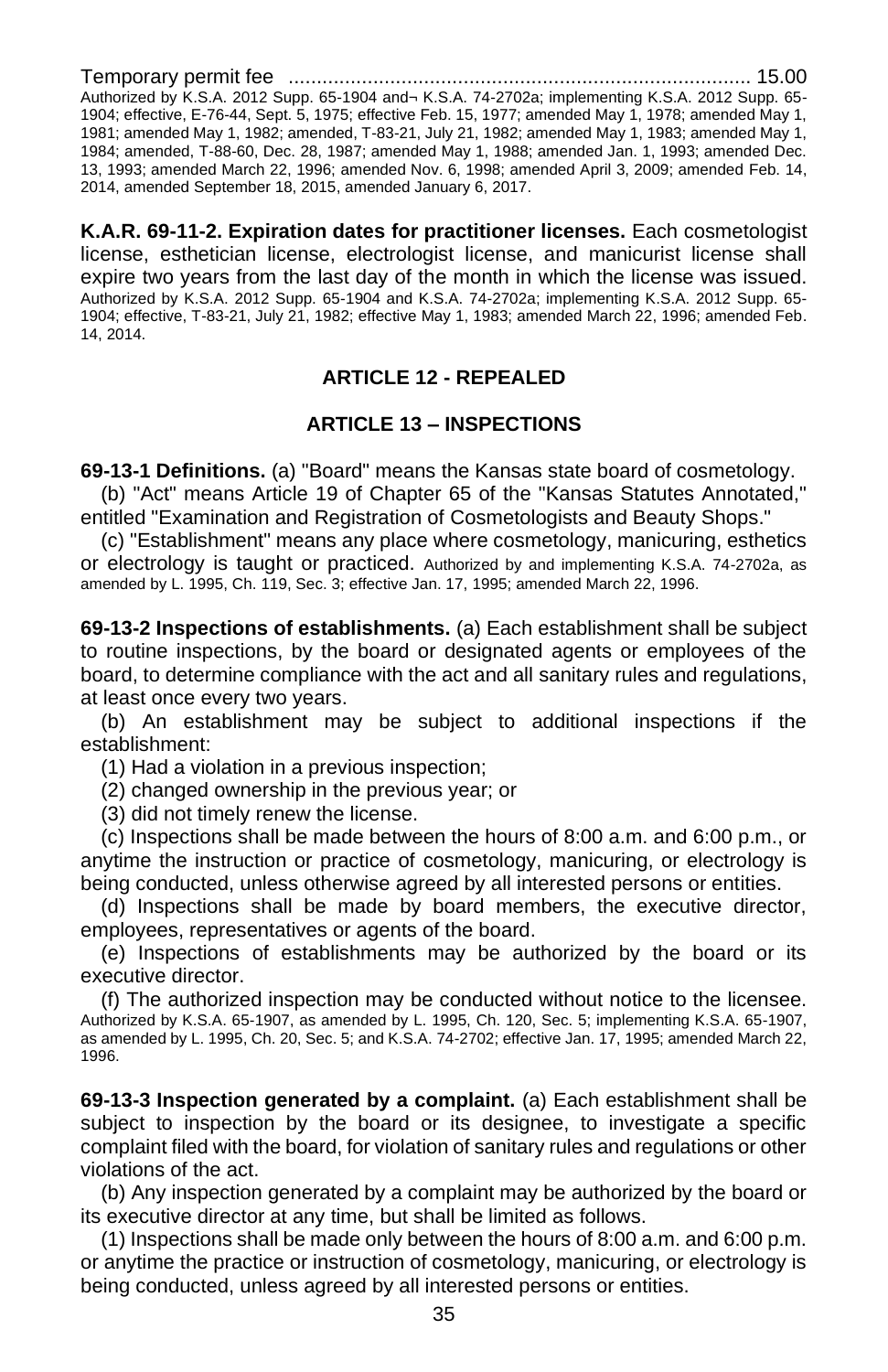(2) Inspections may be conducted by board members, the executive director of the board, or employees of the board. Authorized by K.S.A. 65-1907; implementing K.S.A. 65- 1907 and K.S.A. 74-2702; effective Jan. 17, 1995.)

<span id="page-41-0"></span>**69-13-4 Refusal to allow inspection.** Refusal to allow, or interference with, any inspection by the board or its designees shall constitute a cause for disciplinary action. Authorized by K.S.A. 74-2702a; implementing K.S.A. 65-1907; effective Nov. 9, 2012.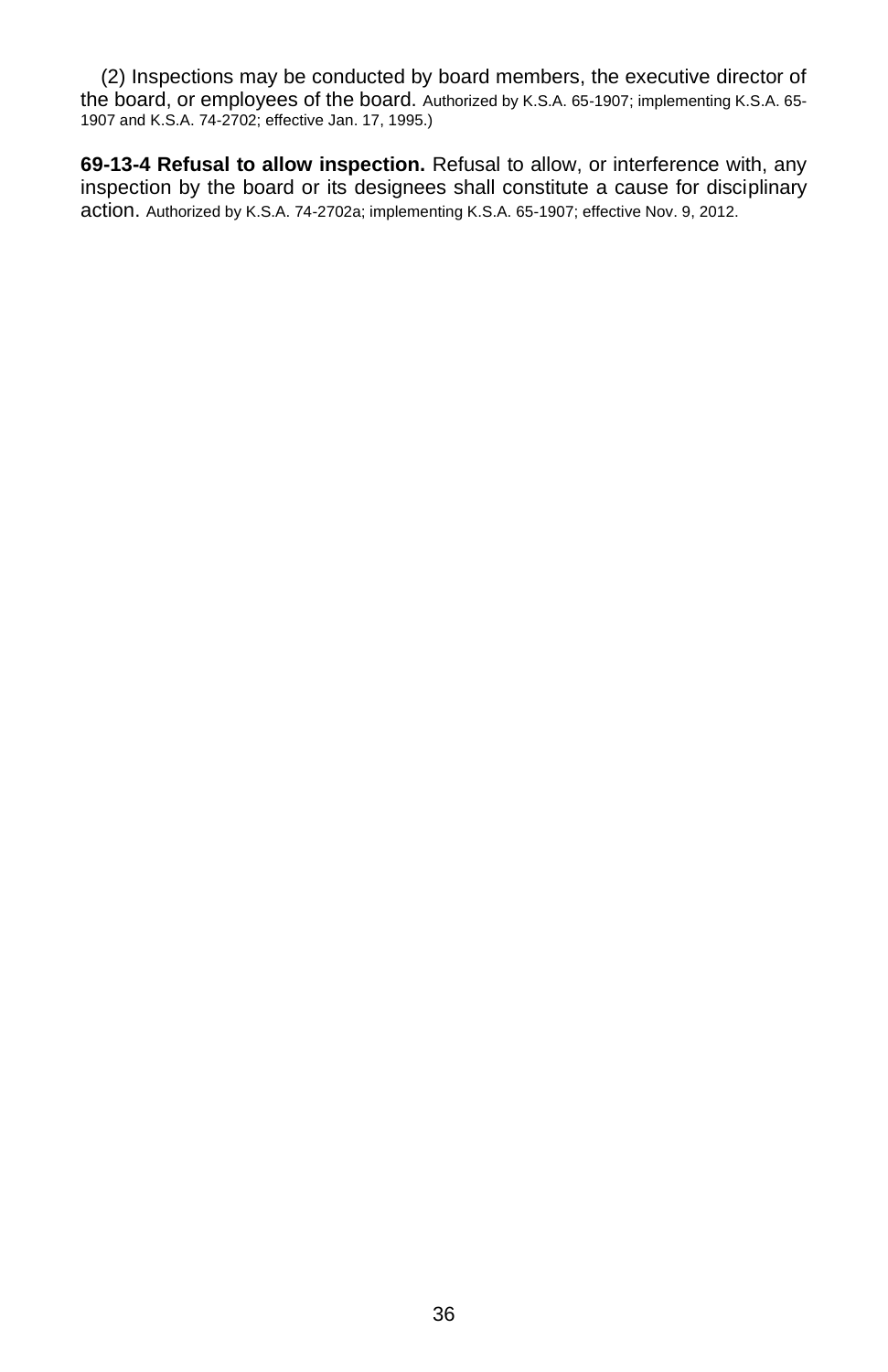## **COSMETOLOGY SCHOOL COURSE CURRICULUMS**

Approved September 26, 1995, Effective June 1, 1996.

<span id="page-42-1"></span><span id="page-42-0"></span>

| <b>COSMETOLOGY TRAINING</b>                  | <b>Minimum Practice</b> | <b>Hours</b> |
|----------------------------------------------|-------------------------|--------------|
| (1) Scientific concepts                      |                         |              |
|                                              |                         |              |
| Personal                                     |                         |              |
| Public                                       |                         |              |
| Methods                                      |                         |              |
| Chemistry                                    |                         |              |
| Safety precautions                           |                         |              |
| First aid                                    |                         |              |
|                                              |                         |              |
| Structure                                    |                         |              |
| Composition                                  |                         |              |
| Blood, nerve, and muscle supply and function |                         |              |
| Growth and regeneration                      |                         |              |
| Analysis                                     |                         |              |
| Conditions and disorders                     |                         |              |
|                                              |                         |              |
| Structure                                    |                         |              |
| <b>Function</b>                              |                         |              |
| Blood and nerve supply and Function          |                         |              |
| Conditions                                   |                         |              |
| <b>Disorders</b>                             |                         |              |
|                                              |                         |              |
| Structure                                    |                         |              |
| Composition<br>Growth and Regeneration       |                         |              |
| Irregularities                               |                         |              |
| Disorders and diseases                       |                         |              |
| (2) Physical services                        |                         |              |
|                                              |                         |              |
| Purpose and effects                          |                         |              |
| Materials and supplies                       |                         |              |
| Types of shampoos                            |                         |              |
| Types of rinses                              |                         |              |
| Procedures                                   |                         |              |
| Related chemistry                            |                         |              |
| Client protection                            |                         |              |
|                                              |                         |              |
| Purpose and effects                          |                         |              |
| Materials and supplies                       |                         |              |
| Types of scalp treatments                    |                         |              |
| Procedures                                   |                         |              |
| Safety measures                              |                         |              |
| Related chemistry                            |                         |              |
|                                              |                         |              |
| Purpose and effect of massage                |                         |              |
| Movements                                    |                         |              |
| Materials, implements, and supplies          |                         |              |
| Facial nerves and muscles                    |                         |              |
| Procedures                                   |                         |              |
| Related chemistry                            |                         |              |
| Effects of make-up                           |                         |              |
| Hair removal                                 |                         |              |
| Eyebrow arching                              |                         |              |
| Lash and brow tinting                        |                         |              |
| Safety precautions                           |                         |              |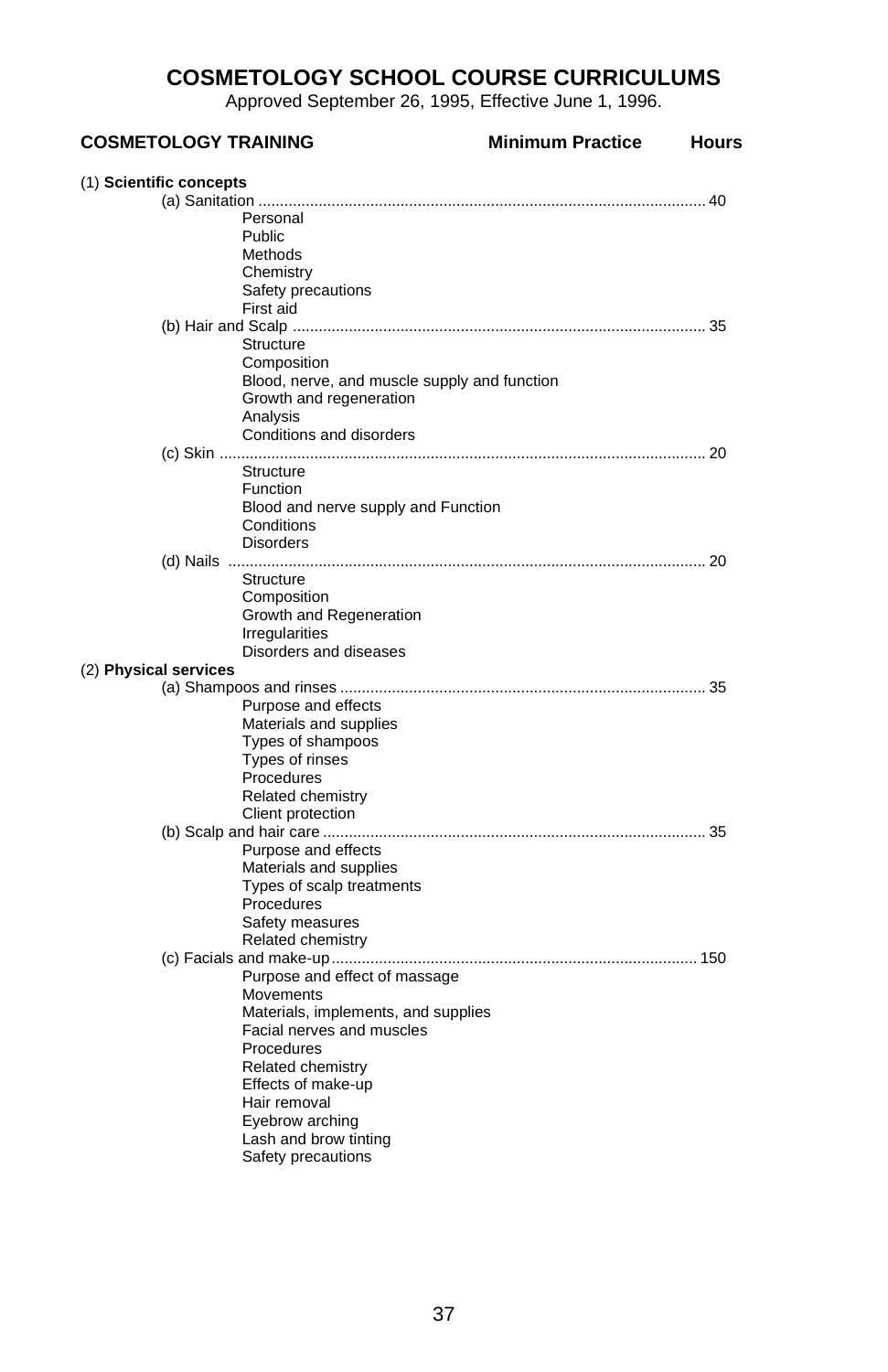#### **COSMETOLOGY TRAINING (Continued) Minimum Practice Hours**

|                    | (e) Artificial nails                    |  |
|--------------------|-----------------------------------------|--|
|                    | Purpose and effects                     |  |
|                    | Equipment, supplies, and implements     |  |
|                    | Procedures                              |  |
|                    | <b>Related chemistry</b>                |  |
|                    | Safety precautions                      |  |
|                    | (3) Chemical Services                   |  |
|                    |                                         |  |
|                    |                                         |  |
|                    | Purpose and effects                     |  |
|                    | Materials and supplies                  |  |
|                    | Scalp and hair analysis                 |  |
|                    | Classification/types                    |  |
|                    | Color selection                         |  |
|                    | Procedures                              |  |
|                    | Corrective measures                     |  |
|                    | <b>Fillers and conditioners</b>         |  |
|                    | Removal of artificial color             |  |
|                    | Special effects                         |  |
|                    | Related chemistry<br>Safety precautions |  |
|                    |                                         |  |
|                    | Purpose and effects                     |  |
|                    | Materials and supplies                  |  |
|                    | Scalp and hair analysis                 |  |
|                    | Chemical classification                 |  |
|                    | Procedures                              |  |
|                    | Special effects                         |  |
|                    | Special hair problems                   |  |
|                    | <b>Related chemistry</b>                |  |
|                    | Safety measures                         |  |
|                    |                                         |  |
|                    | Purpose and effects                     |  |
|                    | Materials and supplies                  |  |
|                    | Scalp and hair analysis                 |  |
|                    | Chemical classification                 |  |
|                    | Procedures                              |  |
|                    | Special hair problems                   |  |
|                    | Related chemistry                       |  |
|                    | Safety measures                         |  |
| (4) Hair designing |                                         |  |
|                    |                                         |  |
|                    | Purpose and effects                     |  |
|                    | Materials, supplied and implements      |  |
|                    | <b>Techniques</b>                       |  |
|                    | Use of implements                       |  |
|                    |                                         |  |
|                    |                                         |  |
|                    | Designing                               |  |
|                    | Safety measures                         |  |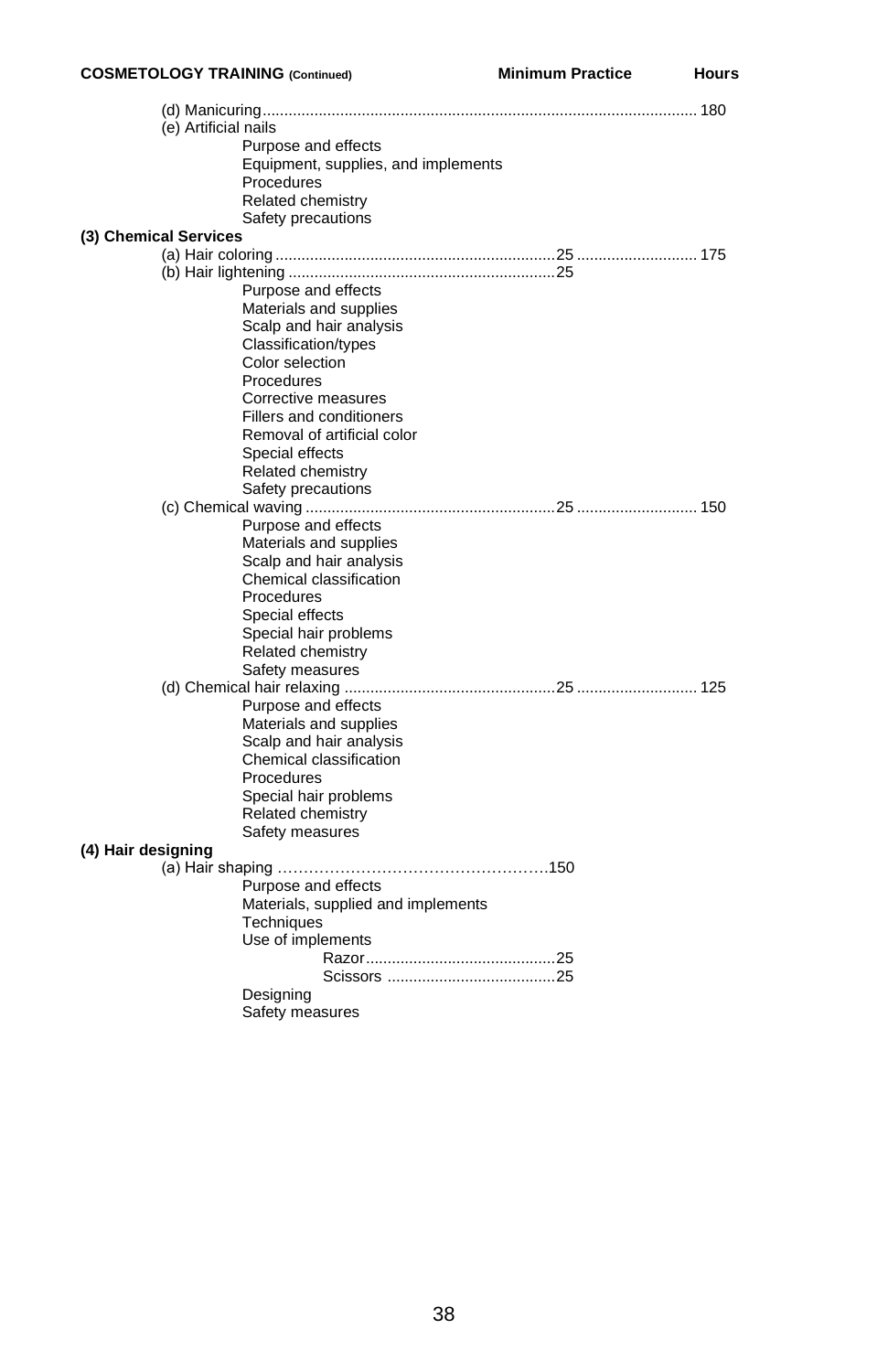| Purpose and effects                 |  |
|-------------------------------------|--|
| Materials and supplies              |  |
| Finger waving and shaping           |  |
| Curl formation                      |  |
| Pin curls                           |  |
| Complete pincurl sets  25           |  |
| Complete pincurl & wave  25         |  |
| Rollers                             |  |
|                                     |  |
| Comb-out techniques                 |  |
|                                     |  |
|                                     |  |
| Hair and scalp analysis             |  |
| Materials, supplies, and implements |  |
| Hair pressing                       |  |
| Thermal curling and waving          |  |
| Iron curling                        |  |
| Electric curling                    |  |
|                                     |  |
| Air waving                          |  |
|                                     |  |
| Safety measures                     |  |
|                                     |  |
|                                     |  |
| (a) Management practices            |  |
| (b) Salon developments              |  |
| (c) Insurance                       |  |
| (d) Client records                  |  |
| (e) Salesmanship                    |  |
|                                     |  |
|                                     |  |
|                                     |  |
|                                     |  |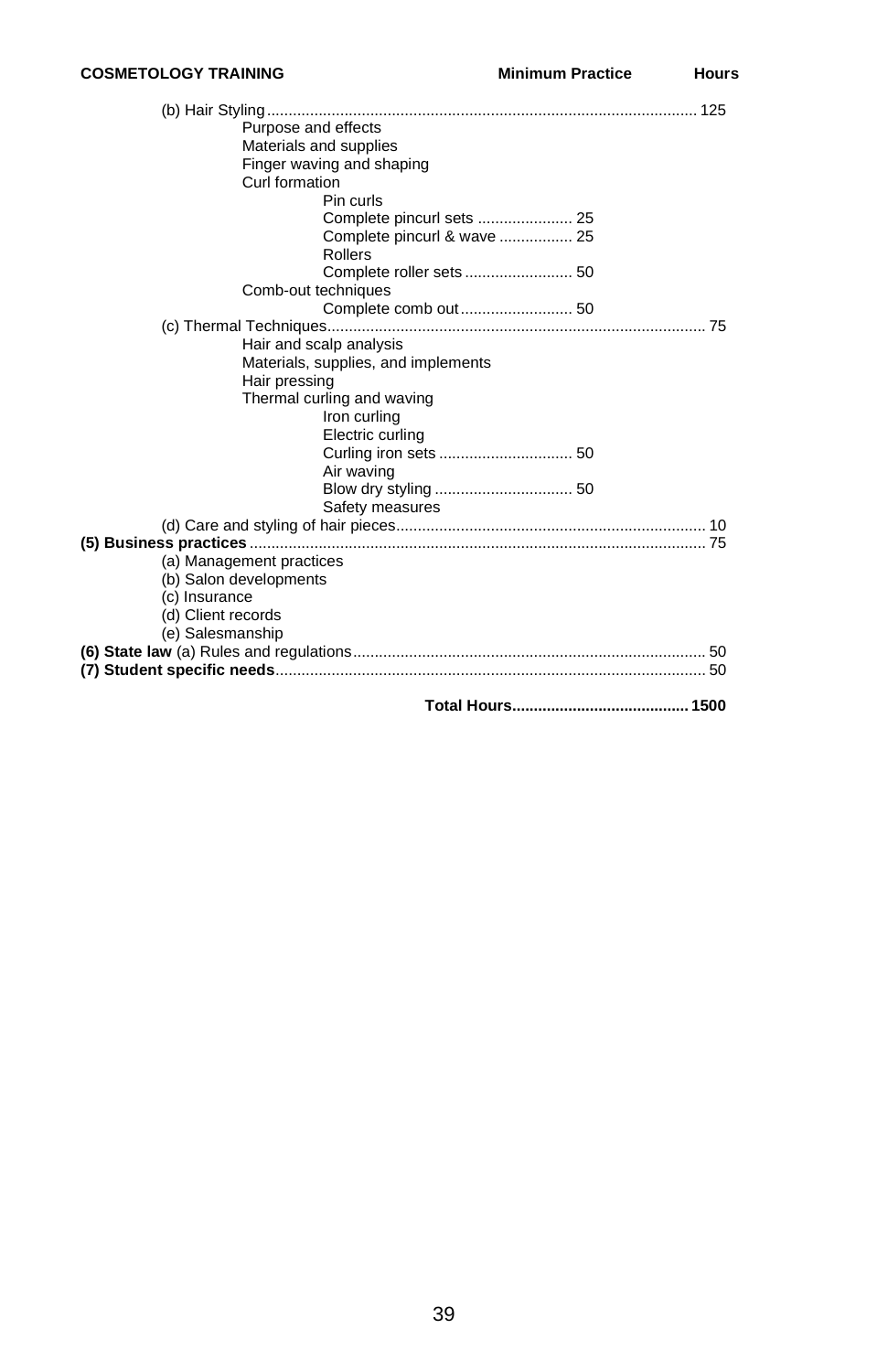<span id="page-45-0"></span>

| (a) Sanitation     |                                                    |  |
|--------------------|----------------------------------------------------|--|
| (b) Chemistry      | General concepts                                   |  |
|                    | Product composition                                |  |
|                    | Chemical safety/OSHA regulations                   |  |
| (c) Nails          |                                                    |  |
|                    | Structure and composition                          |  |
|                    | Growth and regeneration                            |  |
|                    | <b>Irregularities</b>                              |  |
|                    | <b>Diseases</b>                                    |  |
| (d) Skin           |                                                    |  |
|                    | Structure and functions                            |  |
|                    | Growth and regeneration                            |  |
|                    | <b>Disorders</b>                                   |  |
|                    | (e) Muscles, nerves, and blood<br><b>Structure</b> |  |
|                    | Function                                           |  |
|                    |                                                    |  |
|                    | (a) Purpose and effect                             |  |
| (b) Preparation    |                                                    |  |
|                    | (c) Equipment and implements                       |  |
|                    | Purpose and effects                                |  |
|                    | <b>Types</b>                                       |  |
| (e) Procedures     |                                                    |  |
|                    |                                                    |  |
|                    | Reconditioning treatments                          |  |
|                    | Repair techniques<br>Hand and arm massage          |  |
|                    | Application of polish                              |  |
|                    |                                                    |  |
|                    | (f) Special problems and procedures                |  |
|                    | (g) Sanitation and safety precautions              |  |
|                    |                                                    |  |
|                    | (a) Purpose and effect                             |  |
| (b) Preparation    |                                                    |  |
|                    | (c) Equipment and implements                       |  |
|                    | (d) Supplies and products                          |  |
| (e) Procedures     |                                                    |  |
|                    | Gels                                               |  |
|                    |                                                    |  |
|                    |                                                    |  |
|                    | Repair techniques                                  |  |
|                    | (f) Sanitation and safety precautions              |  |
|                    |                                                    |  |
|                    | (a) Management practices                           |  |
|                    | (b) Salon development                              |  |
| (c) Insurance      |                                                    |  |
| (d) Client records |                                                    |  |
| (e) Salesmanship   |                                                    |  |
|                    |                                                    |  |
|                    |                                                    |  |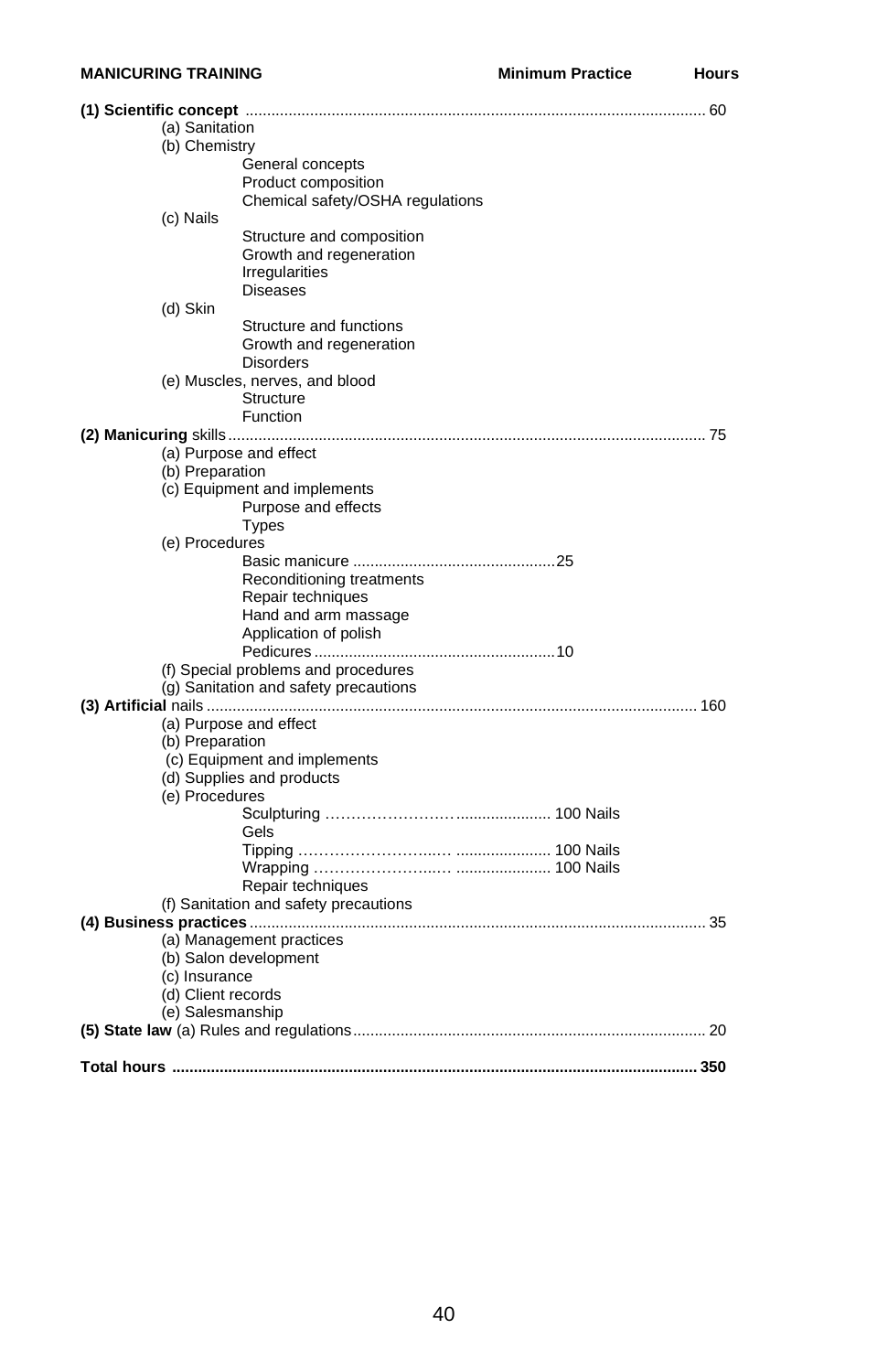<span id="page-46-0"></span>

| <b>ESTHETICS TRAINING</b>                                 | Theory<br><b>Instruction</b> | <b>Practical</b><br><b>Hours</b> | <b>Minimum</b><br><b>Instruction</b> |
|-----------------------------------------------------------|------------------------------|----------------------------------|--------------------------------------|
|                                                           |                              |                                  |                                      |
| (a) Public Health                                         |                              |                                  |                                      |
| Sanitation                                                |                              |                                  |                                      |
| <b>Disinfection</b>                                       |                              |                                  |                                      |
| Sterilization                                             |                              |                                  |                                      |
| (b) Universal precautions                                 |                              |                                  |                                      |
| Cross contamination                                       |                              |                                  |                                      |
| Blood borne pathogens                                     |                              |                                  |                                      |
|                                                           |                              |                                  |                                      |
| (a) Structure and function of the body systems and nerves |                              |                                  |                                      |
| (b) Dermatology                                           |                              |                                  |                                      |
| (c) Cosmetic chemistry                                    |                              |                                  |                                      |
| (d) Pharmacology                                          |                              |                                  |                                      |
| (e) Nutrition                                             |                              |                                  |                                      |
|                                                           |                              |                                  |                                      |
| (a) Skin types and conditions                             |                              |                                  |                                      |
| (b) Contraindications                                     |                              |                                  |                                      |
| (c) Health screening                                      |                              |                                  |                                      |
| (d) Consultation, post consultation and home care         |                              |                                  |                                      |
| (e) Skin analysis equipment                               |                              |                                  |                                      |
|                                                           |                              |                                  |                                      |
| (a) Cleansing techniques<br>(b) Exfoliation               |                              |                                  |                                      |
| Mechanical                                                |                              |                                  |                                      |
| Chemical (enzymes, hydro-aphroxy)                         |                              |                                  |                                      |
| (c) Extraction                                            |                              |                                  |                                      |
| Without lancet                                            |                              |                                  |                                      |
| (d) Conditioning                                          |                              |                                  |                                      |
| (e) Masque therapy                                        |                              |                                  |                                      |
| (f) Protection                                            |                              |                                  |                                      |
| (g) Massage                                               |                              |                                  |                                      |
| (h) Basic facial equipment and safety                     |                              |                                  |                                      |
| Steamer                                                   |                              |                                  |                                      |
| Brush machine                                             |                              |                                  |                                      |
|                                                           |                              |                                  |                                      |
| (a) Back and chest                                        |                              |                                  |                                      |
| (b) Body wrap                                             |                              |                                  |                                      |
| (c) Body exfoliation                                      |                              |                                  |                                      |
| (d) Hydrotherapy - (theory only)                          |                              |                                  |                                      |
|                                                           |                              |                                  |                                      |
| (a) Advanced exfoliation                                  |                              |                                  |                                      |
| (b) Extractions using a lancet                            |                              |                                  |                                      |
| (c) Microdermabrasion                                     |                              |                                  |                                      |
| (d) LED                                                   |                              |                                  |                                      |
| (e) Chemical exfoliation                                  |                              |                                  |                                      |
| Gessner's                                                 |                              |                                  |                                      |
| AHA's                                                     |                              |                                  |                                      |
| (f) Microcurrent and other electrical                     |                              |                                  |                                      |
| treatments                                                |                              |                                  |                                      |
| (g) Equipment for advanced skin                           |                              |                                  |                                      |
| treatments<br>Microdermabrasion                           |                              |                                  |                                      |
| Microcurrent                                              |                              |                                  |                                      |
| LED                                                       |                              |                                  |                                      |
| Mechanical                                                |                              |                                  |                                      |
|                                                           |                              |                                  |                                      |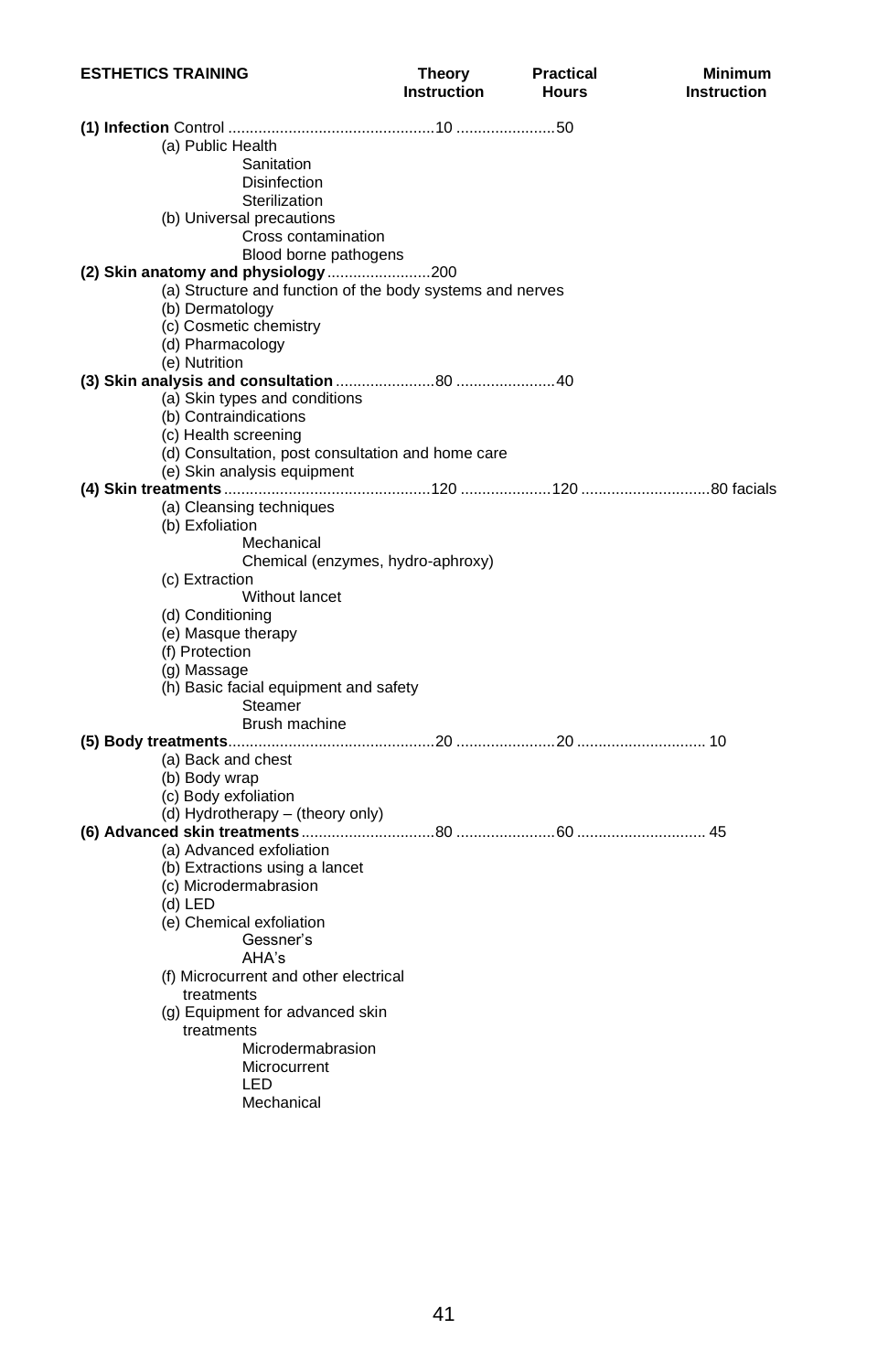<span id="page-47-0"></span>

| <b>ESTHETICS TRAINING (Continued)</b>                                | Theory<br><b>Instruction</b> | Practical<br><b>Hours</b> | <b>Minimum</b><br>Instruction |
|----------------------------------------------------------------------|------------------------------|---------------------------|-------------------------------|
|                                                                      |                              |                           |                               |
| (a) Tweezing                                                         |                              |                           |                               |
| (b) Waxing                                                           |                              |                           |                               |
| (c) Depilatories                                                     |                              |                           |                               |
| (d) Sugaring                                                         |                              |                           |                               |
| (e) Threading                                                        |                              |                           |                               |
| (f) Contraindications and safety                                     |                              |                           |                               |
|                                                                      |                              |                           |                               |
| (a) Purpose and effects                                              |                              |                           |                               |
| (b) Eyebrow and eyelash Services                                     |                              |                           |                               |
| (c) Corrective                                                       |                              |                           |                               |
| (d) Camouflage                                                       |                              |                           |                               |
|                                                                      |                              |                           |                               |
| (a) Business planning                                                |                              |                           |                               |
| (b) Client records                                                   |                              |                           |                               |
|                                                                      |                              |                           |                               |
| (a) Rules and regulations                                            |                              |                           |                               |
|                                                                      |                              |                           |                               |
|                                                                      |                              |                           |                               |
|                                                                      |                              |                           |                               |
|                                                                      |                              |                           | Hours                         |
| (a) Bacteriology and hygiene                                         |                              |                           |                               |
| (b) Methods                                                          |                              |                           |                               |
| (c) Patron protection                                                |                              |                           |                               |
|                                                                      |                              |                           |                               |
| (a) Physiology                                                       |                              |                           |                               |
| (b) Dermatology                                                      |                              |                           |                               |
|                                                                      |                              |                           |                               |
| (c) Patron protection<br>(d) Peripheral vascular or capillary system |                              |                           |                               |
|                                                                      |                              |                           |                               |
| (e) Sensory nervous<br>(f) Electricity                               |                              |                           |                               |
|                                                                      |                              |                           |                               |
| (a) Use of electrical currents                                       |                              |                           |                               |
|                                                                      |                              |                           |                               |
| (b) Use of the equipment and instruments<br>(c) Insertion of needles |                              |                           |                               |
|                                                                      |                              |                           |                               |
| (d) Destruction of the papilla                                       |                              |                           |                               |
| (e) Before and after treatment                                       |                              |                           |                               |
| (f) Safety measures                                                  |                              |                           |                               |
|                                                                      |                              |                           |                               |
| (a) Ethics and professional conduct                                  |                              |                           |                               |
| (b) Business management                                              |                              |                           |                               |
| (c) Consultations                                                    |                              |                           |                               |
| (d) Insurance                                                        |                              |                           |                               |
| (e) Client records                                                   |                              |                           |                               |
|                                                                      |                              |                           |                               |
|                                                                      |                              |                           |                               |
|                                                                      |                              |                           |                               |